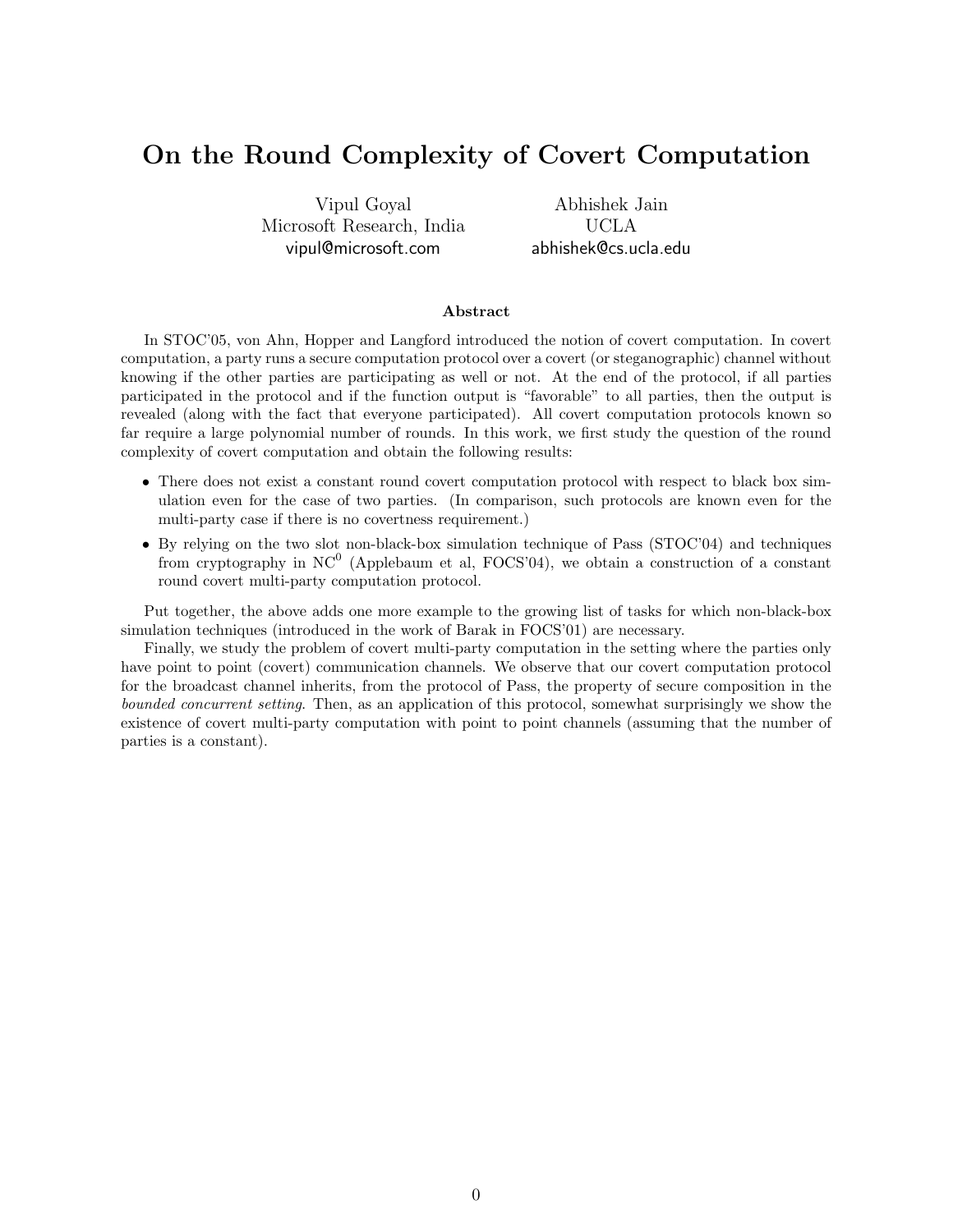# 1 Introduction

A conventional steganographic framework allows for encoding hidden messages within larger, seemingly innocent messages. This allows a group of parties to realize a "covert channel" on which they can meaningfully communicate without leaking even the existence of such a communication to "undesirable entities". The notion of covert computation was introduced by von Ahn et al [vAHL05] as a generalization of this framework. Covert computation allows a group of parties to securely perform arbitrary computation without leaking the existence of this computation to undesirable entities (some of whom may even be potential participants of this computation).

To understand the notion of covert computation, consider the example of secret handshake: a problem well studied in the security community (see [ABK07, BDS<sup>+</sup>03] and the references therein). Consider the scenario where two CIA agents, both of whom possess some signed credentials, wish to converse with each other. However, none of them wishes to reveal the fact that he is a CIA agent unless the other one is a CIA agent as well. It seems that in such a setting, one can run a well known "ordinary" secure computation protocol [GMW87, Yao82] which would output 1 if both of them are CIA agents and 0 otherwise. However, for this to work, one of the parties needs to come forward and ask the question: "shall we run a protocol to see if both of us are CIA agents?". This already reveals the information that this party is probably a CIA agent! Is it possible for the agents to run a secure computation protocol such that even the existence of the protocol execution is not known until and unless the credentials of both agents are verified and valid (and they both participated in the protocol)?

von Ahn et al [vAHL05] gave a construction for covert two-party computation satisfying a game based definition. Subsequent to this work, Chandran et al [CGOS07] proposed a cleaner simulation based definition of covert computation by strengthening the "standard" secure computation ideal world requirements. Chandran et al [CGOS07] also proposed a construction of covert multi-party computation satisfying this definition assuming the existence of a (covert) communication channel shared among all participants (that is, a broadcast channel).

Very informally, the scenario of covert computation is as follows. There are various parties who carry out normal "innocent" conversations with each other. There might be parties which are interested in carrying out a protocol for a particular task. Such participating parties compute outgoing messages as per the protocol specifications and encode these messages in the innocent looking messages of the channel (using steganographic techniques). We refer to this as a "covert communication channel". Upon receipt of a message, a participating party runs the decoding procedure to get the next incoming message of the protocol. At the end of the protocol, if every party was participating and the output of the computation was "favorable"<sup>1</sup>, the parties may learn the output and the fact that everyone participated. A covert computation protocol should satisfy the following security properties (in addition to those already satisfied by standard secure computation protocols): (1) No outsider can tell if the parties are running a protocol or just communicating normally, (2) Even if one party does not take part in the protocol, or the output of the computation is unfavorable, then the transcript of the conversation looks indistinguishable from "innocent looking" conversations even to a party participating in the protocol. It is the second property which makes the construction of covert computation protocols interesting and highly non-trivial.

It was shown in [vAHL05] that using standard steganographic techniques, the task of designing a covert computation protocol can be reduced to the task of designing an ordinary secure computation protocol where a message sent by a party looks indistinguishable from random to all other parties (and the outside world) until and unless the output is favorable to all parties (and all parties participated as opposed to simply sending messages drawn from the uniform distribution). von Ahn et al [vAHL05] discuss several applications of covert computation such as dating (where the existence of computation is revealed only if both parties are interested in each other) or bit agreement in general (to see if all the parties are like-minded), cheating in Internet games and so on.

The notion of covert computation is theoretically intriguing (independent of its applications). Covert computation can be seen to have the same relationship with ordinary secure computation as steganographic

<sup>&</sup>lt;sup>1</sup>In the secret handshake example above, this would amount to the credentials of both parties being valid.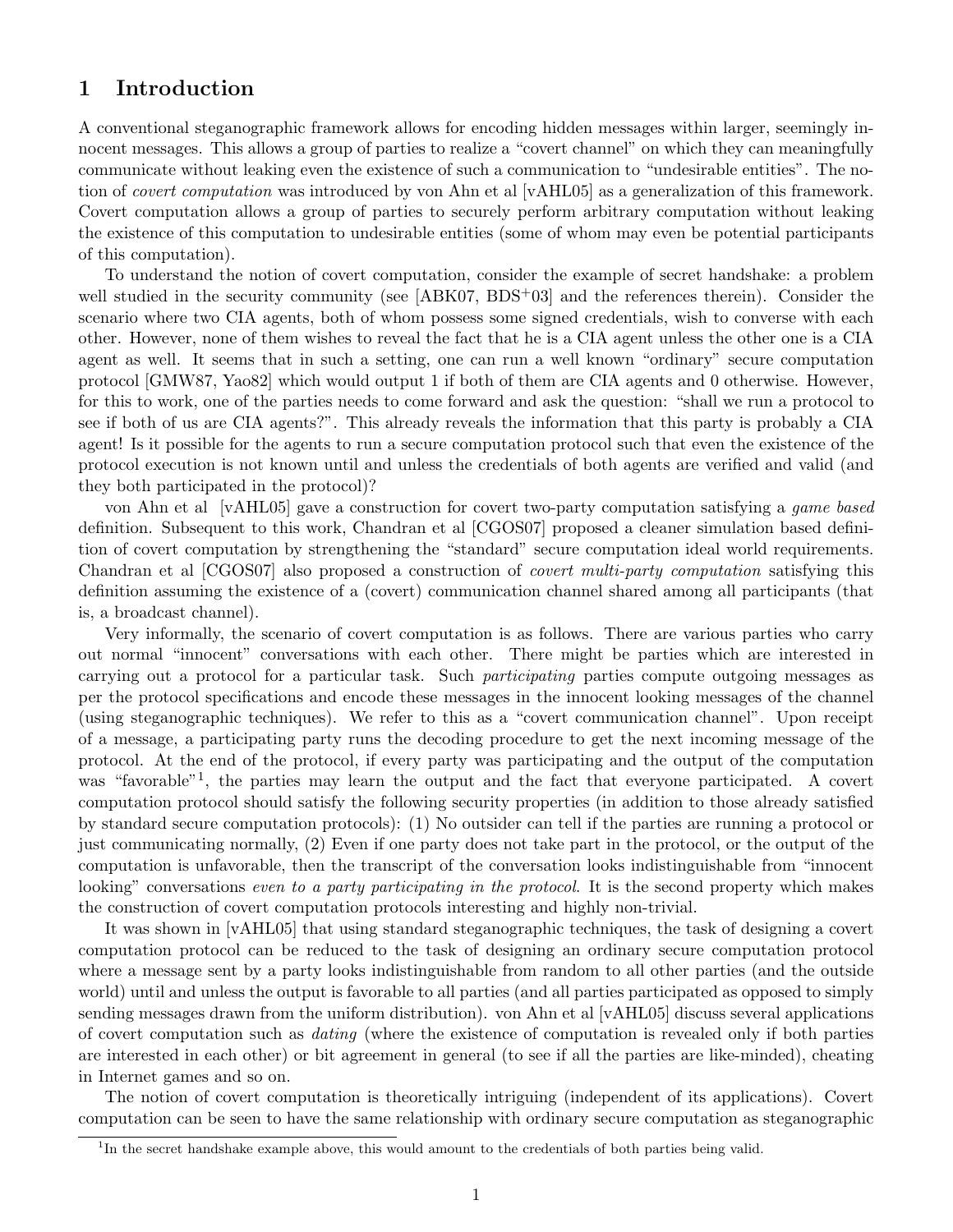communication has with encrypted communication. Covert computation is an example of a protocol problem that is formulated by a strengthening of the ideal world security requirements (as opposed to specifications of a new real-world setting in which protocols providing ordinary ideal world security are desired). Covert computation comes with various fundamental technical challenges unrelated to the kind encountered before in the literature of secure computation. Standard techniques like zero knowledge proofs inherently break down in the setting of covert computation. This is because if a party is able to "verify" a proof given by another party, the fact that the other party is participating is immediately revealed.

There are a few natural questions that arise while considering the notion of covert computation. These issues were discussed in [vAHL05], and we briefly recall them here:

Synchronization. One question we may ask is "don't parties have to tell each other that they are interested in running a covert computation protocol for function  $f$  anyway?". This is not the case as discussed in [vAHL05]: As part of protocol specification, we could have information about how and when to initiate a particular protocol. This could be in the form of "If we wish to compute function  $f$ , then the protocol begins with the first message exchanged after  $2 \text{ p.m.}$ ". If a party is interested in computing function  $f$ , then he starts hiding the protocol messages in the "ordinary looking" messages starting from 2 p.m. Of course, it could be the case that other parties are not interested, in which case some parties would be executing the protocol, while others would just be carrying on "normal" conversations. The protocol execution does not take place in this case, and knowledge about which parties intended to take part in the protocol is not revealed to anyone. (Instead, other parties will just observe ordinary-seeming conversations.)

 $MPC + Steganography = Cover MPC?$  Is it the case that by combining multi-party computation and steganography, we can obtain covert computation protocols? Again, as argued by [vAHL05], this is not the case: Recall that steganographically encoding all messages of a standard secure multi-party computation protocol would yield a protocol for which no outside observer can determine if the protocol for computing the function is being run or not. This however provides no guarantee whatsoever to the participants of the protocol itself. Covert computation must guarantee that the protocol execution remains hidden from participating parties.

We assume that all parties know a common circuit for the function  $f$  and further, they know the roles they will play in the protocol. We call a party a non-participating party if it does not play the required role during protocol execution. The parties also possess information about the synchronization of the protocol. Adversarial parties also know all such details.

### 1.1 Round Complexity of Covert Computation

Round complexity is a parameter of special importance in the setting of covert computation. In this setting, the issues of round complexity may relate to questions about feasibility of secure computation as opposed to just efficiency. This is because, a party may not be able to exchange hundreds of messages back and forth with another party without raising the suspicion that a computation is going on. In general, the covert communication channel might restrict the number of messages which the parties are allowed to send.

The protocols constructed in [vAHL05, CGOS07] require a large polynomial number of rounds in the security parameter as well as the number of parties. In order to obtain more realistic protocols for covert computation, it is important to ask whether this is inherent.

#### 1.2 Our Contributions

We first study the question of the round complexity of covert computation and obtain the following results:

- 1. There does not exist a constant round covert computation protocol with respect to black box simulation even for the case of two parties. (In comparison, such protocols are known even for the multi-party case if there is no covertness requirement.)
- 2. Next, we build upon on the two slot non-black-box simulation technique of Pass [Pas04], and the techniques from Applebaum et al [AIK04] to construct (based on standard assumptions) a "covert"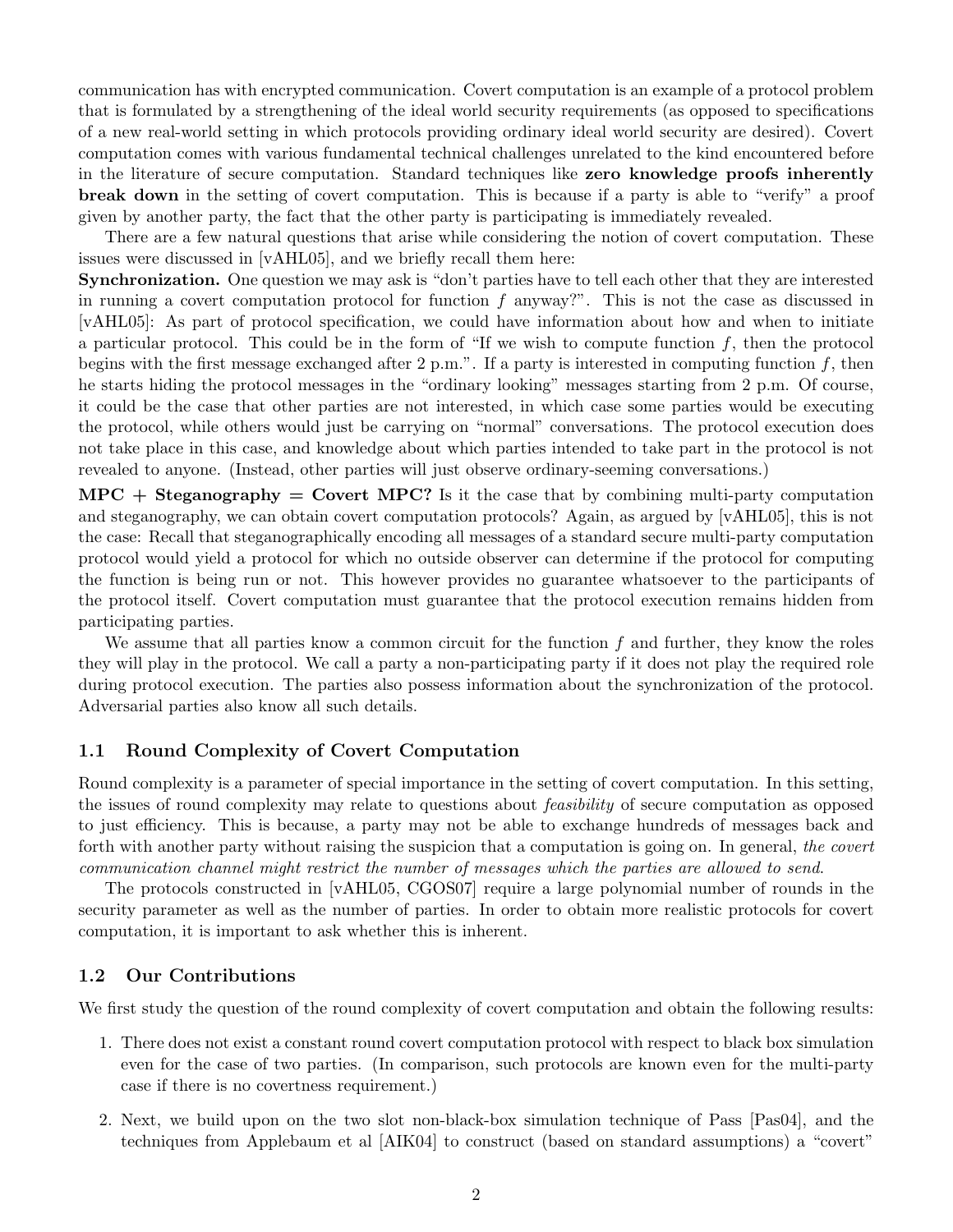encryption scheme with a constant depth circuit for the encryption function. Using these techniques, we obtain a construction of a constant round covert multiparty computation protocol.

Put together, the above adds one more example to the growing list of tasks for which non-black-box simulation techniques (introduced in the work of Barak [Bar01]) are necessary.

Finally, we initiate the study of covert multiparty computation in the setting where the parties only have point to point covert communication channels. This setting is fundamentally different from the one where a covert broadcast channel is available. This is because now a party may not have an innocent reason to send the same message to multiple other parties. Doing such might immediately reveal that the party is trying to carry out a protocol. Thus, the known techniques of implementing broadcast using point-to-point channels inherently fail. At any stage in the protocol, a non-trivial agreement between more than two parties on the same message implies the loss of covertness.

Towards that end, we observe that our covert computation protocol for the broadcast channel inherits, from the protocol of Pass [Pas04], the property of composition in the bounded concurrent setting. Then, as an application of this protocol, we provide the first construction of covert multiparty computation with point to point channels assuming that the number of parties is a constant.

### 1.3 Our Techniques

We now give a high-level overview of the techniques used in each of our results.

Impossibility of Constant-Round Covert Computation with Black Box Simulation. One of the key requirements for successful simulation in the setting of secure two-party computation is the following. The simulator must be able to extract the input of the adversary (and send it to the trusted party in the ideal world). Black-box simulators are restricted to do that by means of rewinding (i.e., by making extra oracle calls to the adversary). In particular, a black-box simulator may run multiple "threads of execution" with the adversary and finally output a single thread, called the "main-thread". Any other thread is referred to as a "look-ahead" thread. A black-box simulator "will fail" if: (a) the main thread is honestly executed (e.g., the adversary does not abort at any point during the main thread), but (b) the simulator obtains no "useful information" in any look-ahead thread. In order to prove our impossibility result, we will construct an adversary for which any black-box simulator "fails" (in the aforementioned sense) with noticeable probability.

Recall that in the setting of covert two-party computation, a party  $p_1$  may either send a meaningful message (i.e., a message that encodes a protocol message) or a "non-participating" message (i.e., a message drawn uniformly from the broadcast channel). The covertness property requires that these two events must be indistinguishable to the other party  $p_2$ . In particular, for any secure covert computation protocol, the covertness property must hold even if  $p_1$  and  $p_2$  (as described above) are in fact the adversary and the simulator algorithms respectively. Then, the central idea to our impossibility result is the inability of any black-box simulator (say)  $\mathcal S$  of a covert computation protocol to determine whether an adversarial party is participating in the main thread or not (at least until additional information can be extracted via rewinding). First, consider a simple adversarial party  $A$  who does not participate in the covert computation at all (i.e., sends messages drawn randomly from the communication channel). However, if A does not participate at all, at some point (after rewinding  $\mathcal A$  a number of times),  $\mathcal S$  must give up in trying to extract its input (and conclude that  $A$  is not participating).

Now, consider the case when A participates in each round of the covert computation protocol with some sufficiently low probability. In this case, the following could happen with non-negligible probability (if the protocol is constant round). A might participate honestly throughout in the "main thread"; however,  $S$ will not have any evidence of this fact (in keeping with the *covertness* property of the protocol). Further, when S rewinds A to create a number of "look-ahead" threads, A might not participate in any of them with noticeable probability. Thus,  $\mathcal S$  might give up as in the first case and conclude that  $\mathcal A$  is not participating at all (as opposed to running till it is able to extract the input).

We note that our proof only works for the constant round case. This is because if the number of the rounds in the protocol are non-constant, very roughly speaking, the simulator may have a large number of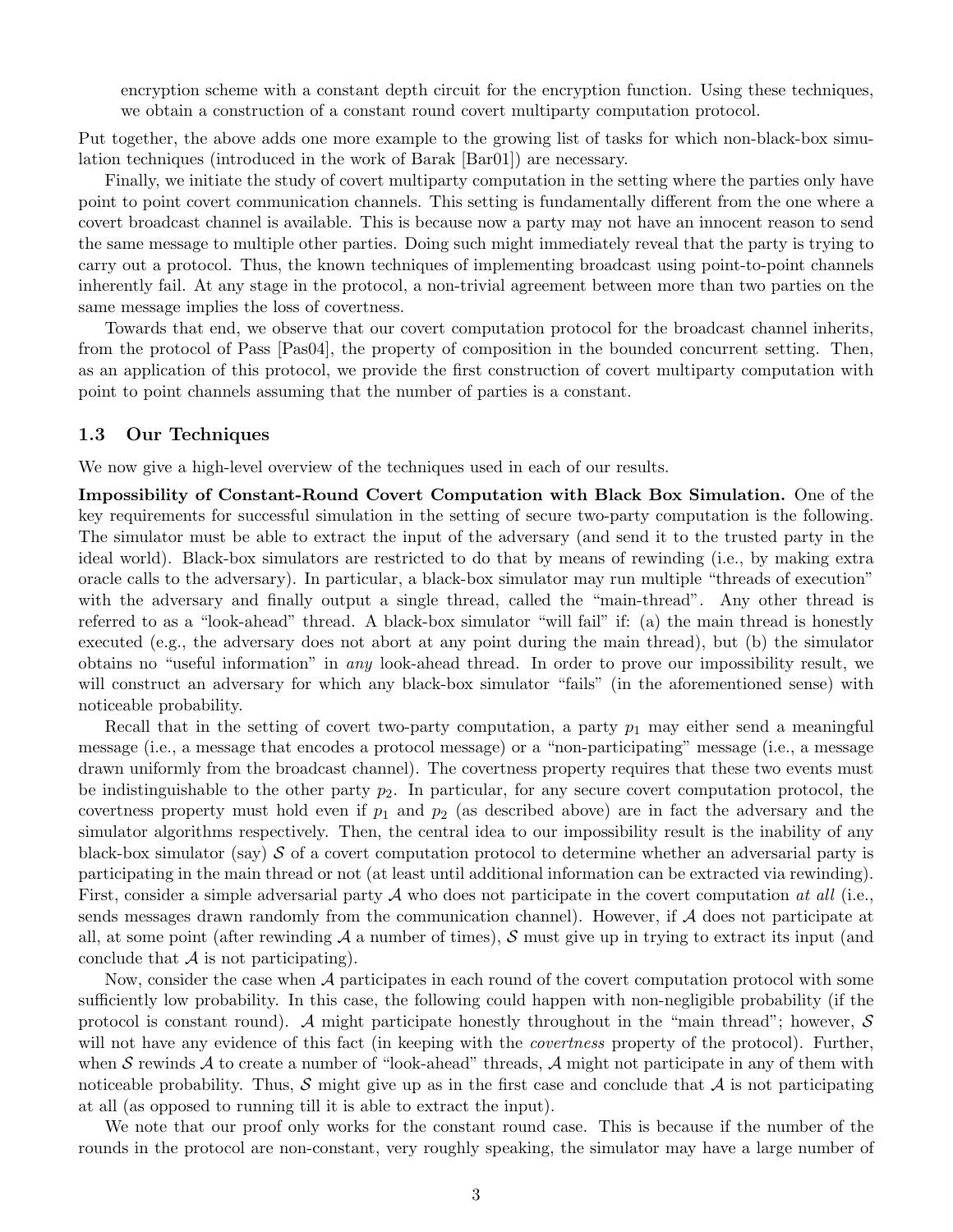rewinding opportunities. As a result, the probability that the adversary doesn't participate in any of the look aheads (but participates in the entire main thread) may become negligible.

To summarize, since the simulator is unable to determine whether the adversary participated in the main thread or not (at least until one look-ahead thread is successful), it runs the risk of creating "too few" look ahead threads (such that the adversary does not participate in any of them) and then giving up in extraction. Roughly speaking, if the simulator is still successful, then it must be essentially "straight-line". Then, by using standard techniques, we can derive a contradiction based on this fact.

Constant-Round Covert Computation with Non Black Box Simulation. In many works, constant round multi-party computation protocols have been designed using techniques from Beaver et al [BMR90]. The design of the protocol can be viewed as having two high level steps:

Semi-honest protocol. The first step is to design a constant round protocol secure only against semihonest adversaries. The basic idea is to have the parties run a secure computation protocol whose round complexity is linear in the depth of the circuit it evaluates (e.g., the semi-honest GMW protocol). Such a secure computation protocol is run to jointly generate a garbled circuit [Yao82] for the desired (final) functionality. The parties can then evaluate this garbled circuit offline on their own later on. Note that the gate tables for all the gates in the garbled circuit are generated in parallel; then, if the circuit to generate any gate table has constant depth, the secure computation protocol will only have a constant number of rounds.

This is indeed the case in [BMR90] since they simply use the XOR function as the encryption scheme to generate the gate tables. However, note that fresh keys must be used for each XOR operation. Then, to avoid blowing up the size of the keys exponentially, the parties now need to run a local preprocessing phase in which they expand their keys by application of a pseudorandom generator (PRG). However, the basic BMR technique breaks down in the covert setting. The high level reason can be understood as follows. The PRG evaluations in local preprocessing phase (in which the parties expand their keys) have to be later repeated at the time of garbled circuit evaluation. Then, the fact that the computation done in the preprocessing phase "conforms" to the computation done while evaluating the received garbled circuit leaks the fact that all parties are participating in the protocol (even if the output is not favorable). In summary, the XOR function coupled with the PRG evaluations does not preserve covertness of the parties.

To solve this problem, we construct a new covert encryption scheme<sup>2</sup> in  $NC^0$  using techniques from Applebaum et al [AIK04]. We then use this encryption scheme (instead of the XOR function as in [BMR90]) to compute the gate tables. This allows us to remove the BMR local processing phase entirely.

Forgetting our goal of obtaining a covert computation protocol, consider the protocol in which we use such an encryption scheme in gate tables and use standard GMW for gate table generation. We believe this protocol is of independent interest since it also gives an arguably cleaner alternative to the Beaver et al [BMR90] protocol (which in turn has been used widely in the study of round complexity of secure computation).

COMPILING WITH ZERO-KNOWLEDGE PROOFS. Next, we "compile" the above semi-honest secure protocol with constant round  $simulation$ -sound<sup>3</sup> zero knowledge proofs.

In order to adopt such an approach to our setting, we first note that zero knowledge proofs break down in the setting of covert computation since they are "verifiable". To this end, [CGOS07] introduced the notion of zero knowledge proofs to garbled circuits. Roughly speaking, a zero knowledge proof to garbled circuit is a protocol between two parties—a sender and a receiver—who share common input  $(x, L)$  while the sender additionally has a private input v. If the receiver can prove that  $x \in L$  to a garbled circuit prepared by the

<sup>&</sup>lt;sup>2</sup>Intuitively, the encryption keys and the ciphertexts produced by a covert encryption scheme are indistinguishable from the uniform distribution.

<sup>&</sup>lt;sup>3</sup>In order to ensure that the resultant protocol is constant-round (in the multi-party case), not only must the zero-knowledge proofs be constant-round, but they must also be executed in parallel. We note that in such a scenario, we run the risk of mauling attacks (for instance, an adversary who acts as the verifier in a "left" execution may be able to use this interaction in order to prove a statement in a "right" execution). The notion of simulation-soundness, introduced by Sahai [Sah99], guarantees robustness against such attacks; therefore using simulation-sound zero knowledge proofs (instead of standard zero-knowledge) is crucial in the constant-round setting.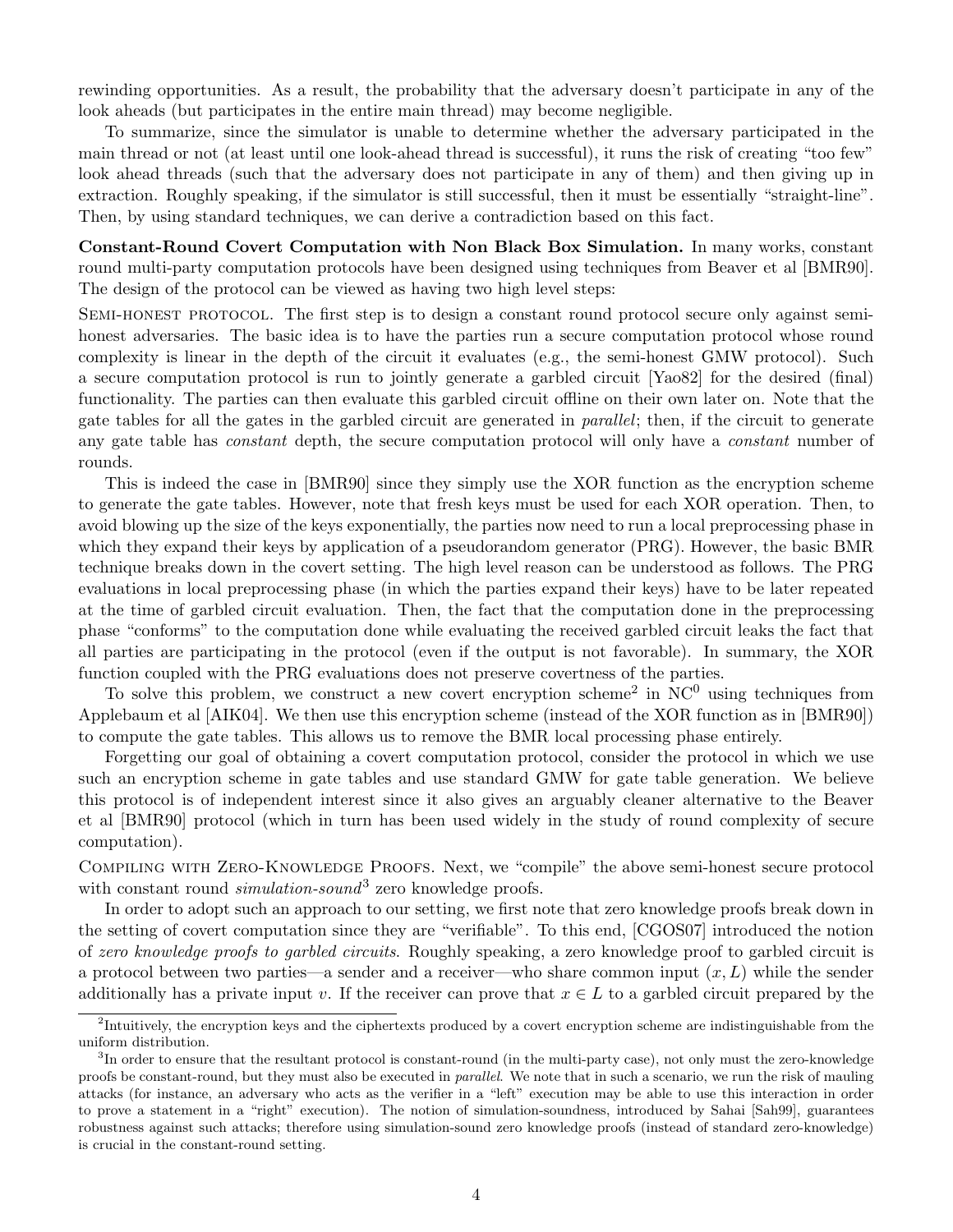sender, then it will receive a private value  $v$ , else it will receive a random value. Intuitively, this protocol can be seen as covert conditional oblivious transfer, where a value is sent from a sender to a receiver conditioned upon the fact that a given NP statement (for e.g., an assertion that a party behaved honestly "so far" in the protocol) is true. In this protocol, the sender does not learn whether or not the receiver was able to prove the statement correctly to the garbled circuit (hence preserving the covertness of the zero-knowledge prover).

Our impossibility result implies that non black-box techniques are necessary to construct such a gadget (henceforth referred to as ZKSend) in the constant-round setting. To this end, we use the non black-box simulation technique of Pass [Pas04] (which in turn builds on the work of Barak [Bar01]). We note that the protocol of Pass is a simulation-sound zero knowledge argument system.

We stress that a naive attempt to adopt the techniques of [Pas04] in the construction of ZKSend of [CGOS07] does not work. The main difficulty is in proving the (stand-alone) soundness of the new construction. Complications arise in our setting because the construction of ZKSend in [CGOS07] crucially uses a proof system, while the protocol in  $[Pas04]$  is an *argument* system. We refer the reader to section 5.1 for more details.

Finally, we note that zero-knowledge proofs to garbled circuits cannot be applied to achieve secure covert multi-party computation as "easily" as ordinary zero-knowledge proofs can be applied to achieve secure (ordinary) multi-party computation. This problem was also faced by Chandran et al [CGOS07] who introduced what one can call a "delayed verification" technique (where the usage of zero-knowledge protocols is deferred to the end of the protocol). Here we are able to adopt the techniques from [CGOS07] to our setting without major difficulties.

Covert Computation over Point-to-Point Channels. There exists a rich body of literature on designing secure computation protocols over point to point channels (see [KK07],[KKK08] and references therein). However, to our knowledge, a common theme in all these works is a party sending the same message to multiple (or all) other parties over the pairwise private channels. Unfortunately, such techniques are inherently bound to fail in our scenario. The key challenge in our setting is to design a protocol where the messages exchanged between a pair of parties look indistinguishable from random even given the messages exchanged between all other pairs of parties (till the point when it is clear that all the parties are participating and that the output is favorable).

The basic idea of our construction is as follows. As part of the protocol specifications, the  $n$  parties are grouped into  $n/2$  pairs. Each pair of parties run a covert two-party computation protocol (say)  $\Sigma$  to emulate a *virtual party*. This leads to a total of  $n/2$  virtual parties. These virtual parties are further grouped into  $n/4$  pairs and each pair of virtual parties run  $\Sigma$  to emulate another virtual party. By applying this idea recursively, there would eventually be a single virtual party which has all the required inputs and thus computes the output. Very informally, even if a single (real) party behaves honestly in the protocol, the final single virtual party would be "honest" as well.

We model a virtual party in the form of a *reactive* functionality. In particular, we define a hierarchy of reactive functionalities where the functionality at level 0 has all the required inputs and can compute the output while each functionality at level  $log(n)$  defines the algorithm of a real party. Further, we show how a pair of virtual parties at some level can communicate with each other through parties at the level just "below". We now briefly outline some of the key challenges in realizing this construction.

Note that in the above construction, there would be multiple uncoordinated executions of the covert two-party computation protocol  $\Sigma$ . To this end, we will require  $\Sigma$  to be secure in the bounded concurrent setting. Fortunately, our constant-round covert computation protocol (over the broadcast channel) inherits, from the protocol of Pass [Pas04], the property of composition in the bounded concurrent setting. Then, by making some necessary changes to this protocol, we can obtain a covert two-party computation protocol  $\Sigma$ for reactive functionalities in the bounded-concurrent setting. Further, note that the communication channel of the virtual parties (as described above) can, in general, be controlled by a man in the middle. We employ techniques from the work of Barak et al  $|BCL+05|$  to solve this problem.

We note, however, that our construction only works for a constant number of parties. This is because the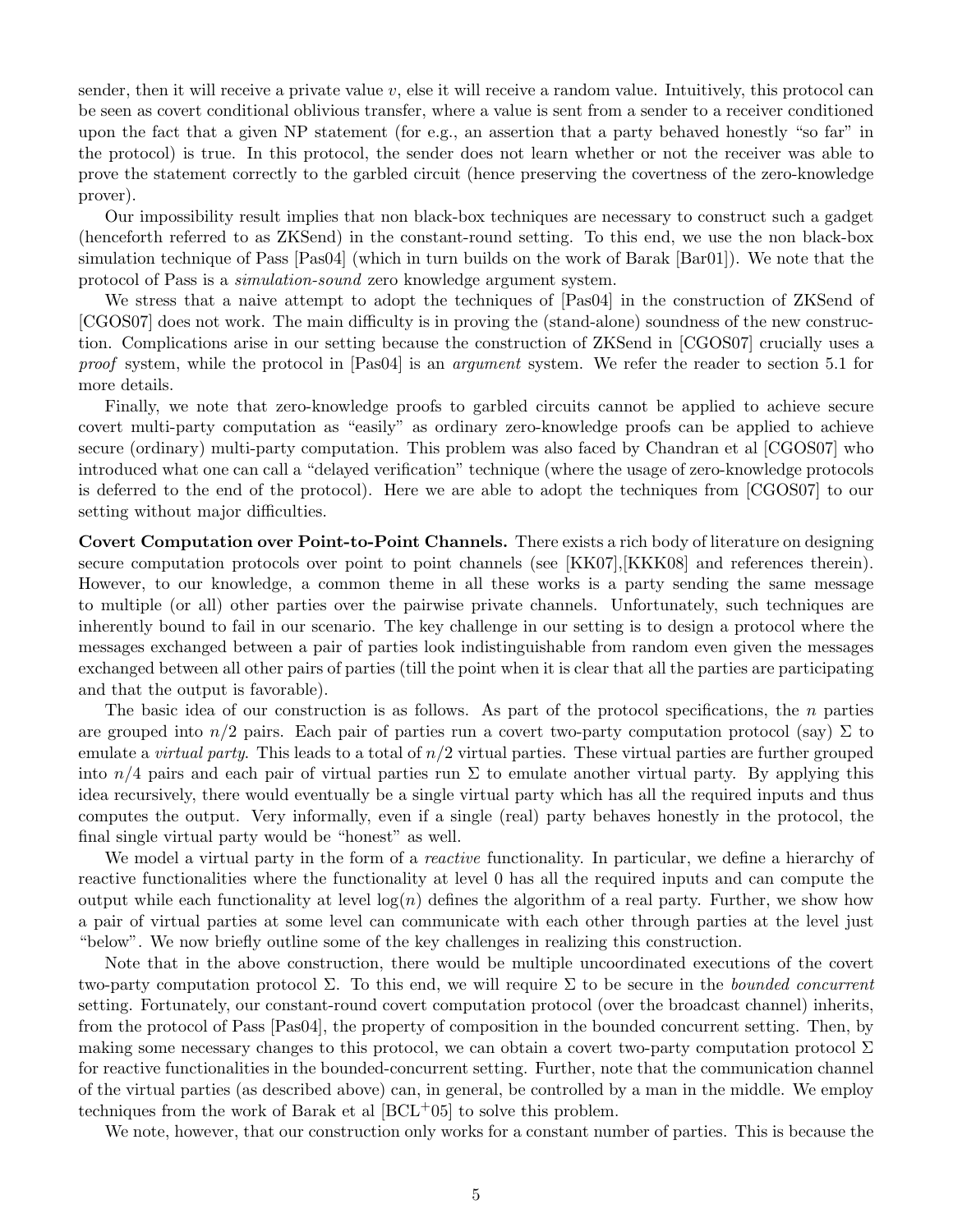computational overhead of our protocol is  $O(k^{\log(n)}) \cdot |C|$  where k is the security parameter, n is the number of parties (and hence  $log(n)$  is the depth of the tree) and |C| is the size of the circuit of the functionality. One approach to extend our construction to work for any polynomial number of parties would be to obtain a covert two-party computation protocol with constant computational overhead [IKOS08].

## 1.4 Organization

We start by describing our model of covert computation in section 2. In section 3, we present our impossibility result. Next, in section 4, we introduce some of the basic building blocks used in our positive result. We then present our positive result for the broadcast channel in section 5. Finally, we present our positive result for point-to-point channels in section 6. Additionally, in appendix D, we provide a (relatively) short description of all our results. This is recommended for a reader who only wishes to understand the key ideas in our results without all the details.

# 2 Preliminaries and Model

In this section, we describe our model for covert computation. Specifically, we consider the simulation based definition for covert computation introduced by Chandran et al [CGOS07]. The text in this section is taken verbatim from [CGOS07].

## 2.1 Network Model

We consider a system of n parties who interact with each other. Each of the parties could either be trying to compute some function jointly with other parties (hoping that other parties are interested in computing this function too), or could just be carrying out normal day to day conversation. As in [vAHL05, CGOS07], we envision that the protocol messages are hidden by the parties in "ordinary" or "innocent-looking" messages (using stenographic techniques). Ordinary communication patterns and messages are formally defined in a manner similar to the channels used by [HLvA02] and [vAH04]. Similar to [CGOS07], we use a broadcast *channel* shared by all n participants in the protocol. For a more detailed description, see Appendix A.

Similar to [vAHL05], we note that it is enough to construct covert computation protocols only for the uniform channel. This is due to the following lemma:

**Lemma 1** If  $\Pi$  covertly realizes the functionality f for the uniform channel, then there exists a protocol  $\Sigma$ <sup> $\Pi$ </sup> that covertly realizes f for the broadcast channel B.

The intuition behind why this lemma is true is that once we construct a protocol where the messages of the parties look indistinguishable from random, we can use steganographic techniques to embed such messages into innocent conversations of any other channel. Upon decoding a given conversation for the channel, a party would only see a random looking message regardless of whether a message was embedded in the conversation or not. We refer the reader to [vAHL05] for a description of  $\Sigma$ <sup>Π</sup> and a proof of the statement.

Here onwards, we shall concentrate only on constructing covert computation protocols for which it can be shown that all messages in the protocol are indistinguishable from messages drawn at random from the uniform distribution. By using the above compiler, we can then obtain a covert computation protocol for any broadcast channel B.

## 2.2 Covert Computation

We consider a system of n parties (say,  $\mathcal{P} = \{P_1, \ldots, P_n\}$ ), of which some may be trying to run the covert computation protocol while others could just be carrying out regular conversation. This gives rise to so called participating parties and non-participating parties. If any of the parties is non-participating, we would like the covert computation protocol to just output ⊥ to all parties (hiding which party participated and which did not). Each participating party  $P_i$  holds an input  $x_i$ . Our (possibly randomized) function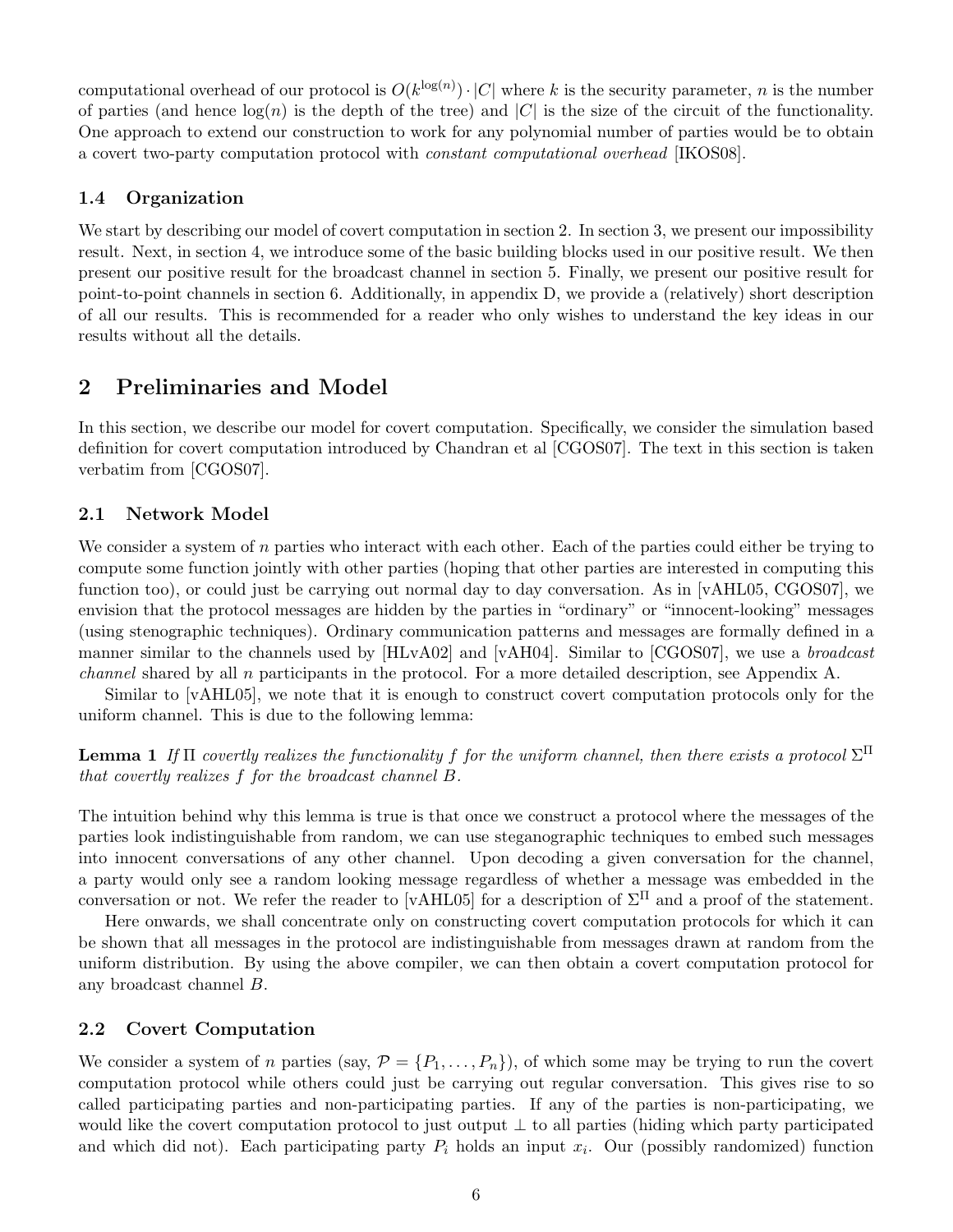f to be computed by the n parties is denoted by  $f: (\{0,1\}^*)^n \to \{0,1\}^*$ , that is, for a vector of inputs  $\vec{x} = (x_1, \ldots, x_n)$ , the output is  $f(\vec{x})$  (the case where different parties should get different outputs can be easily handled using standard techniques). Note that we may also view  $f$  as a deterministic function when the randomness is explicitly supplied as input. Additionally, we have a function  $g: (\{0,1\}^*)^n \to \{0,1\}$  which determines whether the output is favorable to all the parties or not. In particular, if  $g(\vec{x}) = 0$ , the output  $f(\vec{x})$  is said to be non-favorable. In that case, the covert computation protocol should just produce ⊥. No one can tell whether any party participated at all or not even after the protocol is over. However, if every party is a participating party and  $q(\vec{x}) = 1$ , we would like the output of the protocol to be  $f(\vec{x})$  (and thus the fact that everyone participated becomes public).

To formalize the above requirement, we extend the standard paradigm for defining secure multi-party computation. We define an ideal model of computation and a real model of computation, and require that any adversary in the real model can be *emulated* (in the specific sense described below) by an adversary in the ideal model.

In a given execution of the protocol we assume that all inputs have length  $\kappa$ , the security parameter. We consider a static adversary who corrupts up to  $n-1$  of the players before execution of the protocol. We also assume a synchronous network with rushing. Finally, we consider *computational* security only and therefore restrict our attention to adversaries running in probabilistic polynomial time.

IDEAL MODEL. In the ideal model there is a trusted party which computes the desired functionality based on the inputs and the participation data handed to it by the players. An execution in the ideal model proceeds as follows:

**Inputs** Each participating party  $P_i$  has input  $x_i$ . We represent the vector of inputs by  $\vec{x}$ .

- Send inputs to trusted party Honest participating parties always send their inputs to the trusted party. Honest non-participating parties are assumed to send ⊥ to the trusted party (looking ahead, this corresponds to sending regular uniformly selected messages according to the broadcast channel in the real world). Corrupted parties, on the other hand, may decide to send modified values or ⊥ to the trusted party. We do not differentiate between malicious participating parties and malicious non-participating parties (and assume that malicious parties are free to behave whichever way they want).
- Trusted party computes the result If any of the parties sent a  $\perp$  as input, the trusted party sets the result to be ⊥. Otherwise, let  $\vec{x}$  denote the vector of inputs received by the trusted party. Now, the trusted party checks if  $q(\vec{x}) = 0$  and sets the result to be  $\perp$  if the check succeeds. Otherwise, the trusted party sets the result to be  $f(\vec{x})$ . It generates and uses uniform random coin if required for the computation of  $g(\vec{x})$  or  $f(\vec{x})$ .
- Trusted party sends results to adversary The trusted party sends the result (either  $f(\vec{x})$  or  $\perp$ ) to the adversary.
- Trusted party sends results to honest players The adversary, depending on its view up to this point, prepares a (possibly empty) list of honest parties which should get the output. The trusted party sends the result to the parties in that list and sends  $\perp$  to others.
- **Outputs** An honest participating party  $P_i$  always outputs the response it received from the trusted party. Non-participating parties and corrupted parties output ⊥, by convention. The adversary outputs an arbitrary function of its entire view (which includes the view of all malicious parties) throughout the execution of the protocol.

Observe that the main difference between our ideal model (for covert computation) and the ideal model for standard secure multi-party computation (MPC) is with respect to participation data. In standard MPC, it is implicitly assumed that every player is taking part in the protocol and that this information is public. In covert computation, if the result from the trusted party is ⊥, the adversary cannot tell whether this is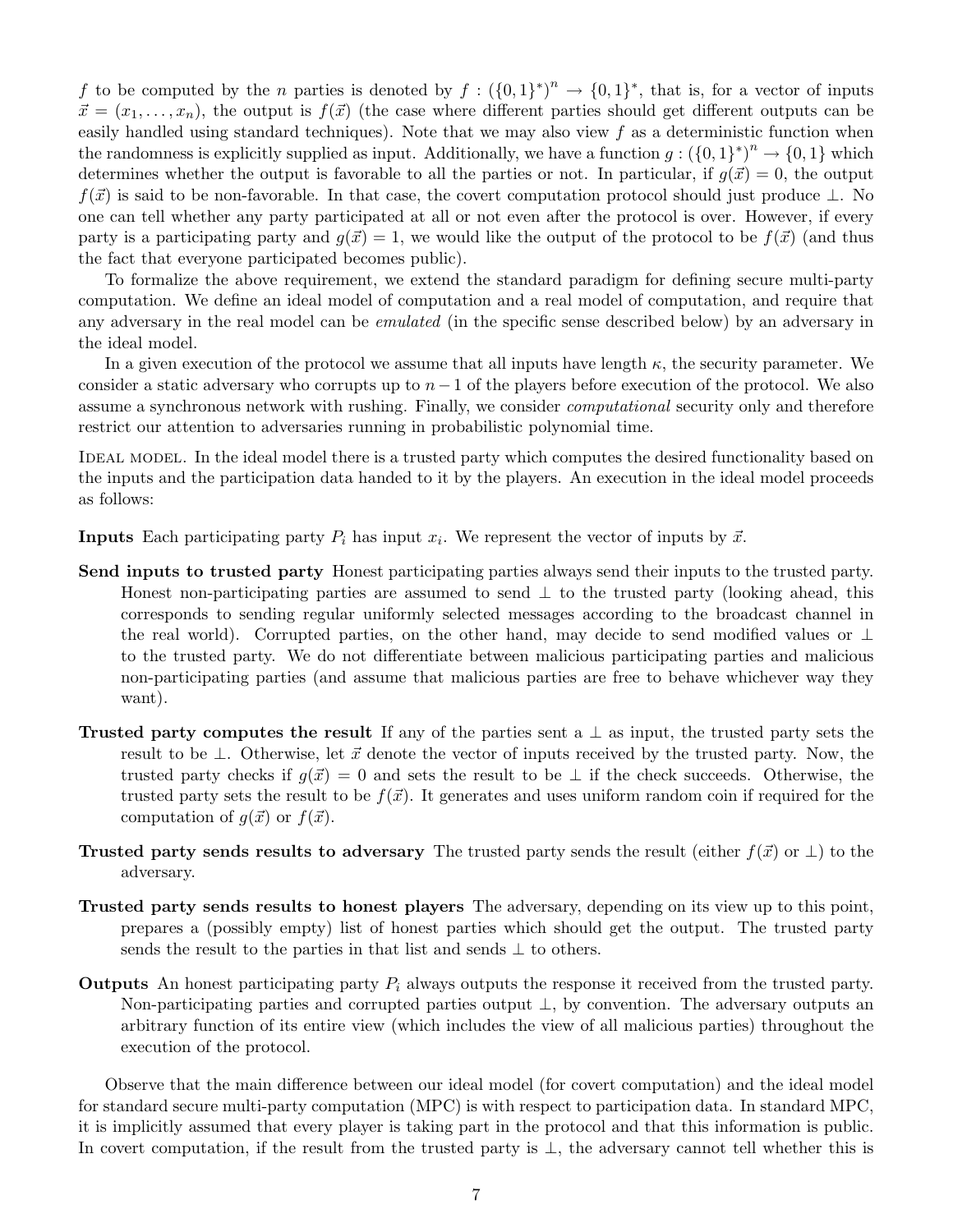because some party did not participate (or if any honest party participated at all) or because the output was not favorable. If all the parties participate and the output is favorable, only then the adversary learns the output and the fact that everyone did participate. We do not consider fairness (of getting output or learning about participation) in the above model. As pointed out above, we do not differentiate between malicious participating parties and malicious non-participating parties (and assume that malicious parties are free to behave whichever way they want). However, differentiation between honest non-participating parties and malicious parties is obviously necessary since the adversary should not know which parties are non-participating and which are participating among the honest party set (while the adversary fully controls and knows everything about malicious parties).

For a given adversary A, the execution of  $(f, g)$  in the ideal model on participation data  $\vec{PD}$  (which contains the information about which of the parties are participating) and input  $\vec{x}$  (assuming  $\perp$  as the input of non-participating parties) is defined as the output of the parties along with the output of the adversary resulting from the process above. It is denoted by IDEAL $_{f,a,A}(P\overline{D}, \overline{x})$ .

Real model. Honest participating parties follow all instructions of the prescribed protocol, while malicious parties are coordinated by a single adversary and may behave arbitrarily. Non-participating parties are assumed to draw messages uniformly from the broadcast channel. At the conclusion of the protocol, honest participating parties compute their output as prescribed by the protocol, while the non-participating parties and malicious parties output  $\perp$ . Without loss of generality, we assume the adversary outputs exactly its entire view of the execution of the protocol. For a given adversary  $\beta$  and protocol  $\Pi$  for covertly computing f, the execution of  $\Pi$  in the real model on participation data  $\vec{PD}$  and input  $\vec{x}$  (denoted  $REAL_{\Pi,\mathcal{B}}(\vec{PD}, \vec{x})$ ) is defined as the output of the parties along with the output of the adversary resulting from the above process.

Having defined these models, we now define what is meant by a secure protocol. By *probabilistic poly*nomial time (PPT), we mean a probabilistic Turing machine with non-uniform advice whose running time is bounded by a polynomial in the security parameter  $\kappa$ . By expected probabilistic polynomial time (EPPT), we mean a Turing machine whose *expected* running time is bounded by some polynomial, for all inputs.

**Definition 1** Let f, g and  $\Pi$  be as above. Protocol  $\Pi$  is a t-secure protocol for computing  $(f, g)$  if for every ppt adversary  $A$  corrupting at most t players in the real model, there exists an EPPT adversary  $S$  corrupting at most t players in the ideal model, such that:

$$
\left\{ {\rm IDEAL}_{f,g,\mathcal{S}}(\vec{PD},\vec{x}) \right\}_{\vec{PD} \in (\{0,1\})^n, \vec{x} \in (\{0,1\}^*)^n} \stackrel{c}{\equiv} \left\{ {\rm REAL}_{\Pi,\mathcal{A}}(\vec{PD},\vec{x}) \right\}_{\vec{PD} \in (\{0,1\})^n, \vec{x} \in (\{0,1\}^*)^n}.
$$

# 3 Impossibility of constant-round covert computation with a black-box simulator

In this section, we show the existence of probabilistic polynomial-time (PPT) computable covert two-party functionality for which there does not exist any constant-round covert two-party computation protocol, with a black-box simulator. We stress that our impossibility result rules out any expected polynomial time simulator which uses the adversarial algorithm as an oracle.

Before proceeding to the formal proof, we first give some intuition behind our impossibility result. The central idea to our proof is the inability of any black-box simulator (say)  $S$  of a covert computation protocol to determine whether an adversarial party is participating in the "main thread" or not. First, consider a simple adversarial party  $A$  who does not participate in the (covert) computation at all. Then, black-box simulators for two-party computation protocols have to first extract the adversary's input; however, if  $\mathcal A$ does not participate at all, at some point,  $\mathcal S$  must give up in trying to extract its input (and conclude that  $\mathcal A$  is not participating).

Now, consider the case when  $A$  participates in the (covert) computation with some sufficiently low probability. In this case, the following could happen with non-negligible probability (if the protocol is constant round). A might participate honestly throughout in the "main thread"; however,  $S$  will not have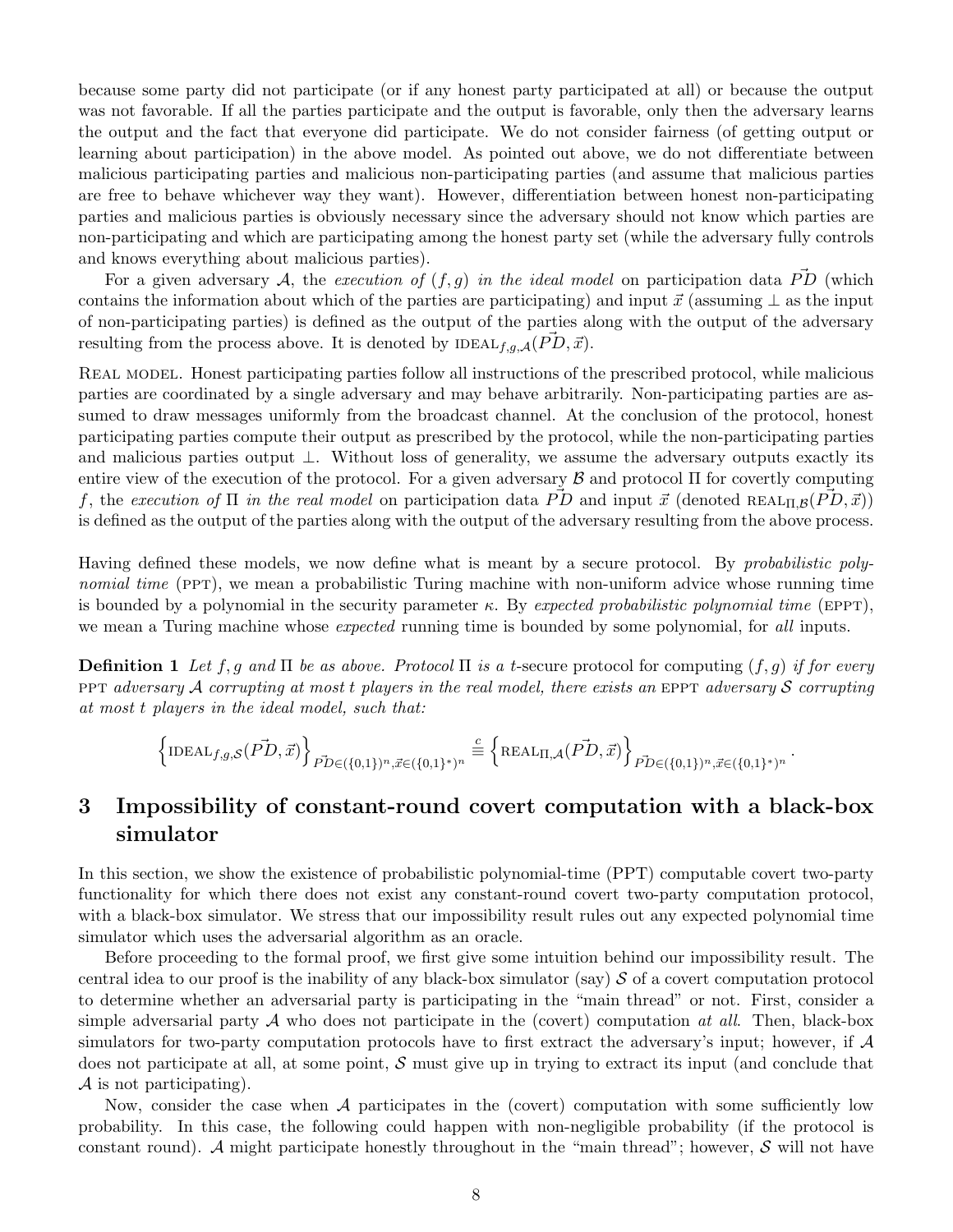any evidence of this fact (in keeping with the *covertness* property of the protocol). Further, when  $S$  rewinds  $A$  to create a number of "look-ahead" threads,  $A$  might not participate in any of them with noticeable probability. Thus,  $\mathcal S$  might give up as in the first case and conclude that  $\mathcal A$  is not participating at all (as opposed to running till it is able to extract the input). In fact, as we show later on, this happens even if the simulator chooses the main thread adaptively. Informally speaking, this means that the simulator fails to get any useful information from any look-ahead thread with noticeable probability. However, a simulator for any two-party computation protocol must have some additional power over a real adversary, and the only additional power awarded to a *black-box* simulator is essentially the ability to rewind the adversary. We therefore conclude that black-box simulators (even expected polynomial-time) cannot exist for constant-round covert two-party computation protocol, as stated in theorem 1 below.

We note that our proof only works for the constant round case. This is because if the number of the rounds in the protocol are non-constant, very roughly speaking, the simulator may have a large number of rewinding opportunities. As a result, the probability that the adversary doesn't participate in any of the look aheads (but participates in the entire main thread) may become negligible. We now formally state our claim.

Theorem 1 There exist PPT computable two-party functionalities for which there do not exist any constantround covert two-party computation protocol as per Definition 1 with respect to black-box simulators (unconditionally).

We prove the above theorem in the next subsection. We refer the reader to appendix D.1 for a concise proof sketch.

## 3.1 Proof of Theorem 1

We will organize our proof into two main parts.

- 1. First, consider any covert two-party functionality F. Let  $\Pi$  be any *constant*-round covert two-party computation protocol that securely realizes  $F$  with respect to a black-box simulator. Then, we first construct an adversary for  $\Pi$  and derive a lower bound on the probability  $p_{fail}$  with which every black-box simulator for Π gets full participation from the adversary in the "main thread", but fails to get any "useful" information from the rewindings. Proving this lower bound is in fact the crux of our proof.
- 2. Next, we consider a *specific* covert two-party functionality  $\hat{F}$  (described later). Let  $\Pi$  be any constantround covert two party computation protocol that securely realizes  $\hat{F}$ . Let S be any black-box simulator for  $\Pi$ . We first show that for the case of functionality  $\ddot{F}$ , probability  $p_{fail}$  (as defined above) is in fact noticeable (polynomially related to the security parameter  $\kappa$ ). We then show how to construct a cheating party that internally uses S in an execution of  $\overline{\Pi}$  such that the output distributions of the real world and the ideal world executions are distinguishable with non-negligible probability. This contradicts the assumption that  $\Pi$  securely realizes  $\ddot{F}$ .

Combining the two parts, we conclude that for the covert two-party functionality  $\hat{F}$  (as described later), there do not exist any constant-round covert two-party computation protocol that securely realizes  $\hat{F}$  as per Definition 1 with respect to black-box simulators. We note that this is sufficient to prove theorem 1. We now give more details on both parts of our proof.

## PART 1. Analyzing the probability of simulator failing in all rewindings

Let F be any covert functionality for two parties  $(P_1, P_2)$ . Let  $\Pi$  be any constant-round covert two party computation protocol that securely realizes  $F$  with respect to a black-box simulator. We will first construct a cheating  $P_1^*$  that is of the following form:  $P_1^*$  behaves exactly as the honest party  $P_1$ , except that it replies honestly in each round of  $\Pi$  only with some probability  $p < 1$ . With probability  $1 - p$ ,  $P_1^*$  simply sends a message as if it were not participating in the protocol. We will set the probability p such that  $P_1^*$  still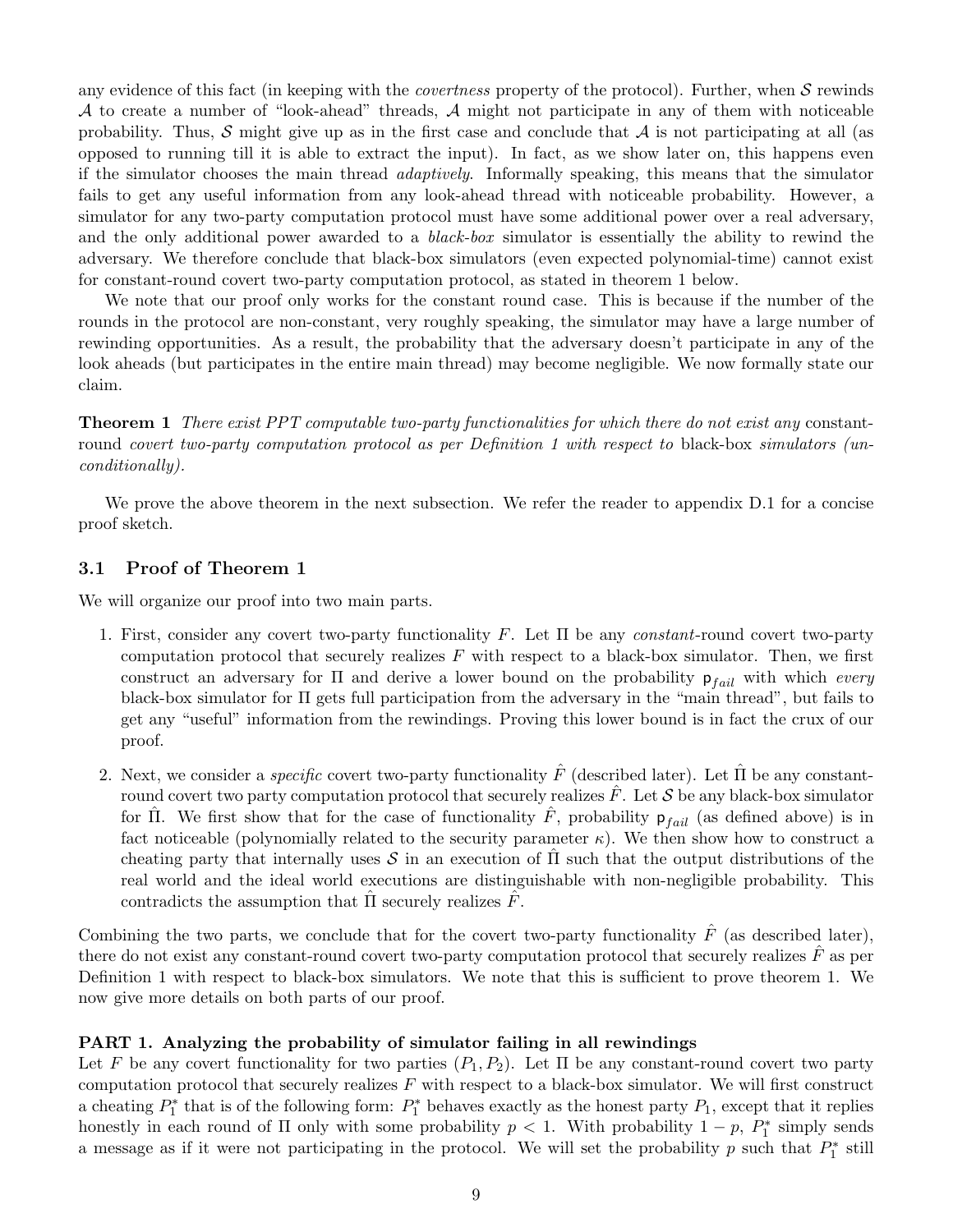participates honestly in  $\Pi$  with some non-negligible probability. We will then derive an expression for the lower bound on the probability  $p_{fail}$  with which any black-box simulator S for  $\Pi$  gets full participation from the adversary in the "main thread", but fails to get any "useful" information from the rewindings.

We now give more details. We first introduce some notations and conventions for the remainder of the proof. We will borrow some of our notations and conventions from [BL04].

Without loss of generality, we assume that  $P_2$  is the protocol initiator in  $\Pi$ . Let c be the number of rounds in Π, where one round consists of a message from  $P_2$  followed by a reply from  $P_1$ . Let  $\{\mathcal{T}_k\}_k$  be a family of q-wise independent predicates, where  $t \in \mathcal{T}_k$  maps  $\{0,1\}^{\leq \text{poly}(\kappa)}$  to  $\{0,1\}$  such that on any randomly chosen valid input  $\beta$ , t outputs 1 with probability  $1/q^2$ . Here q is parameter polynomial in the security parameter (to be determined later). We give an explicit construction for  $\mathcal{T}_k$  based on q-wise independent hash functions. Let  $h: \{0,1\}^{\leq \text{poly}(\kappa)} \to \{0,1\}^n$  be chosen from a family of q-wise independent hash functions  $H_k$ . Then, on any input  $\beta$ ,  $t(\beta) = 1$  iff the first  $2 \log(q)$  bits of  $h(\beta)$  are equal to 0.

Now, recall that a black-box simulator  $\mathcal S$  for any two-party computation protocol has 'oracle access' to the real world adversary  $\mathcal A$ . Formally, we consider  $\mathcal A$  as a non-interactive algorithm that gets as input the history of the interaction, and outputs the next message that  $\mathcal A$  would send in an execution of  $\Pi$  in which it sees this history. Further, S can query A with any sequence of messages of the form  $(\beta_1, \ldots, \beta_i), i \leq c$  (i.e., the query contains the history of the interaction), and it will receive back the next message that  $A$  would send in any execution of Π in which it received this sequence of messages. For the sake of simplicity, we will assume without loss of generality, that the simulator  $\mathcal S$  always follows the following two conventions:

- 1. It never asks the same query twice.
- 2. If S queries A with β, then it must have queried A with all the proper prefixes of β prior to this query.
- 3. S outputs a view  $v = (\gamma_1^S, \gamma_1^A, \dots, \gamma_c^S, \gamma_c^A)$ . Then, v represents the "main thread" of the interaction between  $S$  and  $A$ .

We note that it is easy to modify any black-box simulator such that it follows the above conventions, without affecting its output distribution.

 $P_1^*$  strategy. We assume that  $P_1^*$  has the required input and random tape as would an honest party. We describe  $P_1^*$  as a non-interactive algorithm that gets as an input query the next message and the history of messages sent by  $P_2$ , and outputs the next message that  $P_1^*$  would send in a real execution of  $\Pi$  in which it sees this message history. Let x be the initial input and r be the random tape of  $P_1^*$ . Then, on receiving as input a series of messages  $\beta = (\beta_1, \dots, \beta_i)$ ,  $P_1^*$  performs the following steps:

- 1. Compute  $t(\beta')$  for every prefix  $\beta' = (\beta_1, \ldots, \beta_j)$  of  $\beta$ , where  $j \in [1, i]$ .
- 2. Send a message drawn from the uniform distribution unless for every j,  $t(\beta_1,\ldots,\beta_j) = 1$ . Note that this is a sanity check to ensure that  $P_1^*$  replies honestly to  $\beta$  only if it would not have stopped participating on receiving any query sent prior to  $\beta$ .
- 3. If the decision is to not send a message drawn from the uniform distribution, but instead to send an honest response, then run the code for the honest party  $P_1$  on initial input x and random tape r, on input messages  $(\beta_1, \ldots, \beta_i)$ , and output its response.

Since the number of rounds in  $\Pi$  is a constant c, it follows that  $P_1^*$  participates in  $\Pi$  with noticeable probability (=  $(1/q^2)^c$ ). Let S be any black-box simulator for protocol Π. Now we use a hybrid argument to derive a lower bound on the probability  $p_{fail}$  defined as follows. Let  $v = (\gamma_1^S, \gamma_1^A, \dots, \gamma_c^S, \gamma_c^A)$  be the view output by S at the end of its interaction with A. Then,  $p_{fail}$  is the probability that  $t(\gamma) = 1$  for every  $\gamma = (\gamma_1^{\mathcal{S}}, \ldots, \gamma_i^{\mathcal{S}}), i \in [1, c],$  and  $t(\gamma') = 0$  for all other queries  $\gamma'$  made by S. We construct a series of hybrids  $\mathcal{H}_i, i \in [0,3]$ , where each hybrid represents the interaction between an adversarial  $P_1$  (referred to as A) with a strategy we define and the simulator S. The adversary  $\mathcal A$  in  $\mathcal H_3$  is identical to  $P_1^*$ . In each hybrid, we define and analyze the winning probability of A such that  $p_{fail}$  is the probability with which A wins in  $H_3$ .

Let  $r_A$  be the random tape of A. We now describe the hybrid experiments.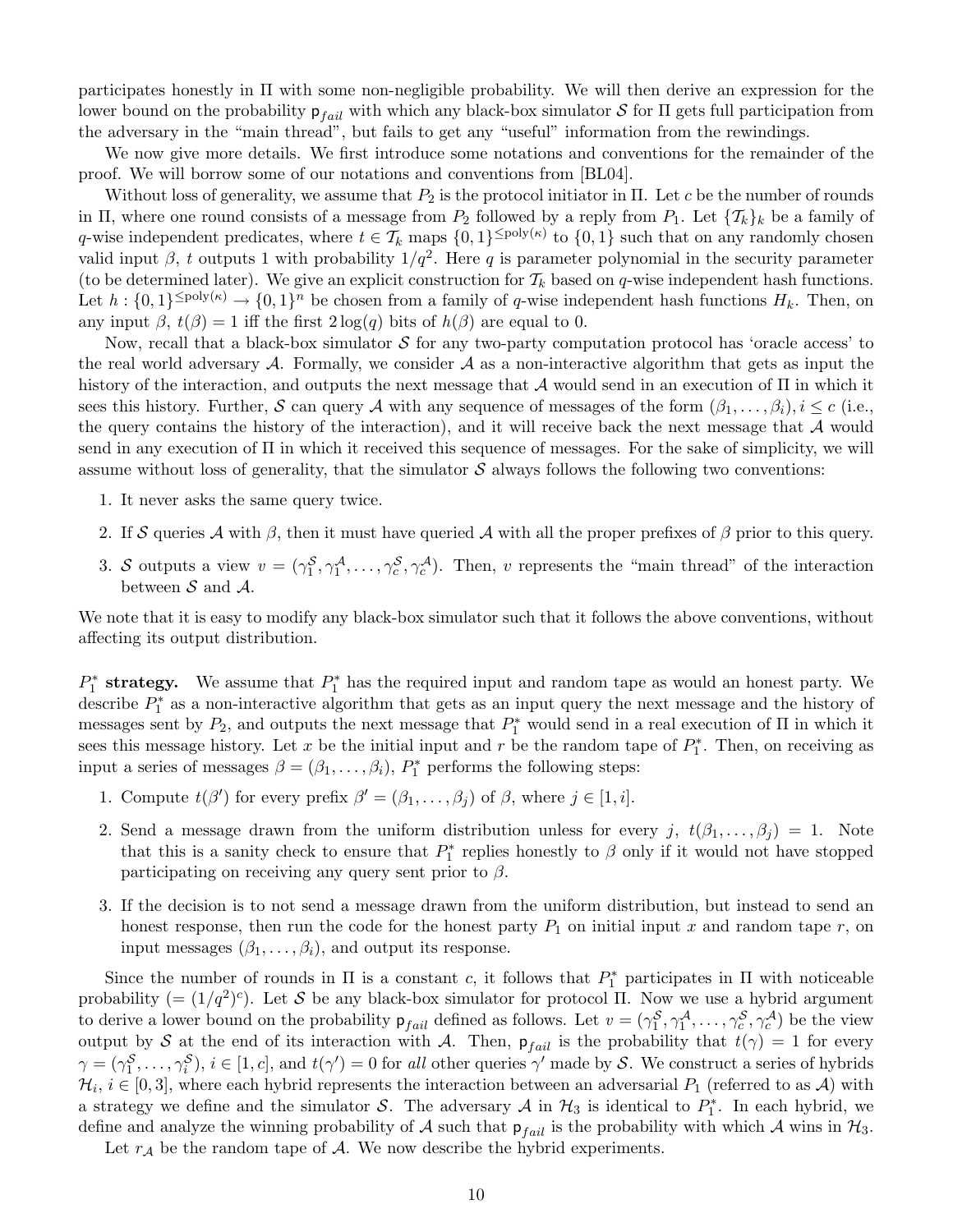**Hybrid**  $\mathcal{H}_0$ . In this experiment,  $\mathcal{A}$  simply sends a message drawn from the uniform distribution on every query from S. Let q be the median of the number of queries that S makes. That is, with probability  $1/2$ (where probability is taken over all the coins of S and A), S makes at most q queries. Note that  $q = \text{poly}(\kappa)$ .

We now define a set  $\Psi$  as follows. Consider the tuple  $(r_S, r_A^1)$ , where  $r_S$  is the random tape of S and  $r_A^1$ is the random tape that  $A$  uses to draw messages from the uniform distribution. Note that any such tuple defines an interaction between A and S in  $H_0$ . Then,  $\Psi$  is the set of all such tuples  $\mu = (r_S, r_A^1)$  such that S makes at most q queries in the interaction defined by  $\mu$ .

In addition to  $r^1_A$ , A has a random tape  $r^2_A$  that is used to solely decide the winner of the experiment. More specifically,  $\tilde{\mathcal{A}}$  uses the random tape  $r_{\tilde{\mathcal{A}}}^2$  to choose a predicate t (as defined earlier). Then, we define a winning criterion for A in this experiment, as follows. Let  $\{\gamma_1^{\mathcal{S}}, \gamma_1^{\mathcal{A}}, \ldots, \gamma_c^{\mathcal{S}}, \gamma_c^{\mathcal{A}}\}$  be the view output by S at the end of the experiment, where  $\gamma_i^{\mathcal{S}}$  and  $\gamma_i^{\mathcal{A}}$  are the messages in the *i*th round of  $\Pi$  from S and A respectively. Then, we say that A wins if  $t(\gamma) = 1$  for every query  $\gamma = (\gamma_1^S, \dots, \gamma_i^S), i \in [1, c],$  and  $t(\gamma') = 0$ for all other queries  $\gamma'$  made by S. In all other cases, we say that S wins.

We now analyze the winning probability of A over the choices of  $r_A^2$ , i.e., for a fixed tuple  $(r_S, r_A^1)$ . Let  $E_1$ be the event that  $t(\beta) = 1$  for every query  $\beta = (\beta_1, \ldots, \beta_i)$  from S, where  $i \in [1, c]$  and  $\{\beta_1, \gamma_1, \ldots, \beta_c, \gamma_c\}$  is the view output by S at the end of the experiment. Further, let  $E_2$  be the event that  $t(\beta') = 0$  for all other queries  $\beta'$  made by S. We observe that  $E_1$  and  $E_2$  are independent events conditioned on  $(r_S, r_A^1) \in \Psi$  since in this case t essentially behaves as a random function (recall that t is constructed from a  $q$ -wise independent hash function) and the queries made by  $S$  (and its view in general) are independent of the choice of t. Then, we have:

$$
\Pr[\mathcal{A} \text{ wins}] \geq \Pr[\mathcal{A} \text{ wins} | (r_{\mathcal{S}}, r_{\mathcal{A}}^1) \in \Psi] \cdot \Pr[(r_{\mathcal{S}}, r_{\mathcal{A}}^1) \in \Psi]
$$
  
\n
$$
\geq \Pr[E_1 | (r_{\mathcal{S}}, r_{\mathcal{A}}^1) \in \Psi] \cdot \Pr[E_2 | (r_{\mathcal{S}}, r_{\mathcal{A}}^1) \in \Psi] \cdot \Pr[(r_{\mathcal{S}}, r_{\mathcal{A}}^1) \in \Psi]
$$
  
\n
$$
\geq (\frac{1}{q^2})^c \cdot (1 - \frac{1}{q^2} \cdot q) \cdot \frac{1}{2}
$$
  
\n
$$
= \frac{1}{2q^{2c}} \cdot (1 - \frac{1}{q}),
$$

where  $Pr[E_2|(r_{\mathcal{S}}, r_{\mathcal{A}}^1) \in \Psi] < Pr[t(\beta) = 0 \ \forall \beta | (r_{\mathcal{S}}, r_{\mathcal{A}}^1) \in \Psi] = 1 - (\frac{1}{q^2})$  $\frac{1}{q^2}$ ) · q ( $\beta$  is any query from S during its interaction with A). Note that  $Pr[A \text{ wins}]$  is noticeable in  $\kappa$ . Further, this probability is same even for random choices of  $(r_S, r_A^1, r_A^2)$  (such that  $(r_S, r_A^1) \in \Psi$ ).

**Hybrid**  $\mathcal{H}_1$ . Same as  $\mathcal{H}_0$  except the following. On receiving any query  $(\beta_1, \ldots, \beta_{i-1}, \beta_i)$ , A first checks whether  $t(\beta) = 1$ , for every  $\beta = (\beta_1, \ldots, \beta_i)$ ,  $j \in [1, i]$ . If that is the case, then A further checks if it had earlier received another query  $\beta' = (\beta_1, \ldots, \beta_{i-1}, \beta'_i)$ , where  $\beta'_i \neq \beta_i$  and  $i \geq 1$ , such that  $t(\beta') = 1$ . If all the above checks (in the sequel, we will refer to these combined checks as the *stopping condition*) succeed, then A stops the experiment and we say that  $\mathcal S$  wins.

Otherwise, if any check fails, then  $A$  simply sends a message drawn from the uniform distribution (as in  $\mathcal{H}_0$ ). In this case, let  $\{\gamma_1^{\mathcal{S}}, \gamma_1^{\mathcal{A}}, \ldots, \gamma_c^{\mathcal{S}}, \gamma_c^{\mathcal{A}}\}$  be the view output by S at the end of the experiment, where  $\gamma_i^{\mathcal{S}}$  and  $\gamma_i^{\mathcal{A}}$  are the messages in the *i*th round of  $\Pi$  from  $\mathcal{S}$  and  $\mathcal{A}$  respectively. Then, we say that  $\mathcal{A}$  wins if  $t(\gamma) = 1$  for every query  $\gamma = (\gamma_1^S, \ldots, \gamma_i^S), i \in [1, c],$  and  $t(\gamma') = 0$  for all other queries  $\gamma'$  made by S. In all other cases, we say that  $\mathcal S$  wins.

We now analyze the winning probability of  $A$  in this experiment. We first observe that the set of random tuples  $(r_S, r_A^1, r_A^2)$  for which A wins are identical in  $\mathcal{H}_0$  and  $\mathcal{H}_1$ . This is because the only difference between  $\mathcal{H}_0$  and  $\mathcal{H}_1$  is that for some random tuples  $(r_S, r_A^1, r_A^2)$ , A might stop the experiment in  $\mathcal{H}_1$  (and hence lose); however, note that for all these tuples, A would have lost in  $H_0$  as well. Therefore, we conclude that the winning probability of A is identical in  $\mathcal{H}_0$  and  $\mathcal{H}_1$ .

**Hybrid**  $\mathcal{H}_2$ . Same as  $\mathcal{H}_1$ , except that on receiving any query  $(\beta_1, \ldots, \beta_i)$  from S, if  $t(\beta) = 1$  for every prefix  $\beta = (\beta_1, \ldots, \beta_j), j \in [1, i]$ , but the stopping condition is false, then A sends an honest reply (as it would if it were honestly participating in  $\Pi$ ). In order to do so, A internally runs  $P_1$  on its initial input and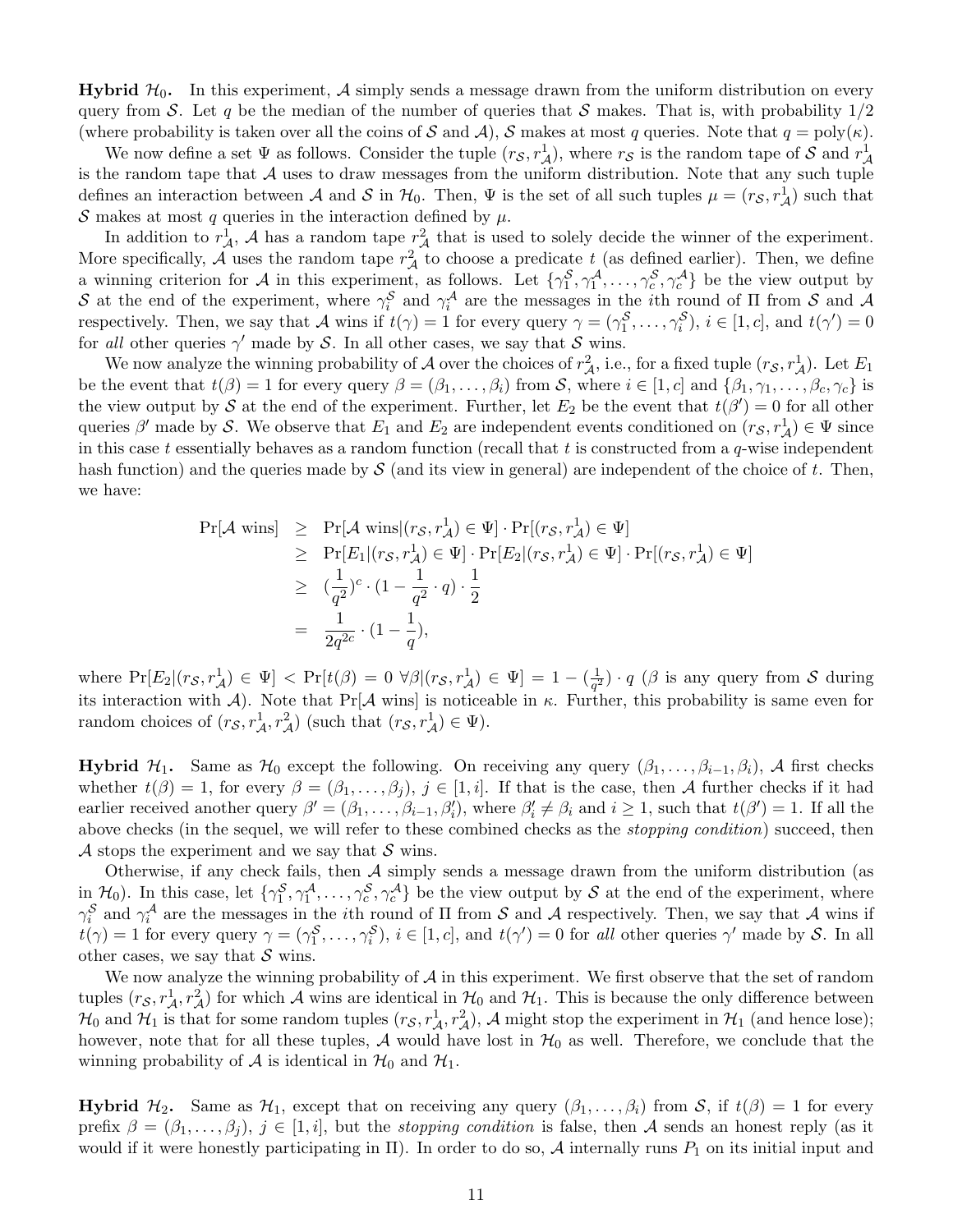randomness, and the simulator's query  $\beta$ , and sends its output to S. However, if the *stopping condition* is true, it continues to stop the experiment as in  $\mathcal{H}_1$ .

Let  $\{\gamma_1^{\mathcal{S}}, \gamma_1^{\mathcal{A}}, \ldots, \gamma_c^{\mathcal{S}}, \gamma_c^{\mathcal{A}}\}$  be the view output by  $\mathcal{S}$  at the end of the experiment, where  $\gamma_i^{\mathcal{S}}$  and  $\gamma_i^{\mathcal{A}}$  are the messages in the *i*th round of  $\Pi$  from S and A respectively. Then, we say that A wins if  $t(\gamma) = 1$  for every query  $\gamma = (\gamma_1^S, \ldots, \gamma_i^S), i \in [1, c],$  and  $t(\gamma') = 0$  for all other queries  $\gamma'$  made by S. In all other cases, we say that  $S$  wins.

We now try to bound from below  $\mathcal{A}$ 's winning probability in  $\mathcal{H}_2$  by considering the following experiment. Consider a machine M that interacts with S by using an external party  $P_1$  in the following manner. We assume that  $P_1$  has some initial input while M does not. M begins the experiment by choosing a predicate t. Then, on receiving any query  $(\beta_1, \ldots, \beta_i)$  from S, if  $t(\beta) = 1$  for every prefix  $\beta = (\beta_1, \ldots, \beta_i)$ ,  $j \in [1, i]$  but the *stopping condition* is false, then M forwards this query to  $P_1$ . When  $P_1$  sends a response, M forwards it to S. Otherwise, M simply sends a message drawn from the uniform distribution to S. Note that the external party  $P_1$  interacts in just execution of  $\Pi$  with M.

Further observe that M forwards at most c queries  $(\gamma_1, \ldots, \gamma_c)$  to  $P_1$  where each  $\gamma_i = (\beta_1, \ldots, \beta_i)$  (i.e.,  $\gamma_i$  contains  $\gamma_{i-1}$  as a prefix). Hence M either simply sends a message drawn from the uniform distribution or gets an answer from  $P_1$  in response to any query from  $S$ .

Now consider the following two cases:

- 1. All the replies of  $P_1$  are drawn from the uniform distribution. In this case, the combination of  $P_1$  and M is equivalent to  $\mathcal A$  in  $\mathcal H_1$ .
- 2.  $P_1$  sent an honest reply to each query. In this case, the combination of  $P_1$  and M is equivalent to  $\mathcal A$ in  $\mathcal{H}_2$ .

Let  $\mathcal D$  be a polynomial-time machine that can distinguish between the above two cases with some probability *ε*. Then, the winning probability of A in  $\mathcal{H}_2$  must be at least  $\frac{1}{2q^{2c}} \cdot (1 - \frac{1}{q})$  $(\frac{1}{q}) - \epsilon$  (recall that the winning probability of  $\mathcal A$  in  $\mathcal H_1$  is at least  $\frac{1}{2q^{2c}} \cdot (1 - \frac{1}{q})$  $(\frac{1}{q})$ ). Note that this probability is non-negligible if  $\epsilon$  is negligible in the security parameter.

**Hybrid**  $H_3$ . Same as  $H_2$ , except that if the *stopping condition* is true, then A sends an honest reply (as it would if it were participating honestly ), instead of stopping the experiment. Further, A continues to use the same (modified) strategy to answer further queries from  $\mathcal S$ . More specifically,  $\mathcal A$  uses the following strategy in this experiment. On receiving any query  $\beta = (\beta_1, \ldots, \beta_i)$  from S, A computes  $t(\beta')$  for every prefix  $\beta' = (\beta_1, \ldots, \beta_j)$  of  $\beta$ , where  $j \in [1, i]$ . Then, if  $t(\beta') = 1$  for all  $j \in [1, i]$ , A sends a message to S as if it were participating honestly in the protocol. Otherwise, it sends a message drawn from the uniform distribution. We observe that by definition,  $A$  in this experiment is identical to  $P_1^*$ .

Let  $\{\gamma_1^{\mathcal{S}}, \gamma_1^{\mathcal{A}}, \ldots, \gamma_c^{\mathcal{S}}, \gamma_c^{\mathcal{A}}\}$  be the view output by  $\mathcal{S}$  at the end of the experiment, where  $\gamma_i^{\mathcal{S}}$  and  $\gamma_i^{\mathcal{A}}$  are the messages in the *i*th round of  $\Pi$  from S and A respectively. Then, we say that A wins if  $t(\gamma) = 1$  for every query  $\gamma = (\gamma_1^S, \ldots, \gamma_i^S), i \in [1, c],$  and  $t(\gamma') = 0$  for all other queries  $\gamma'$  made by S. In all other cases, we say that S wins. We observe that the by definition,  $p_{fail}$  is identical to the winning probability of  $\mathcal{A} (= P_1^*)$ in  $\mathcal{H}_3$ .

We now analyze the winning probability of  $A$  in this experiment. We first observe that the set of random tuples  $(r_S, r_A)$  (where  $r_A = r_A^1, r_A^2, r_A^3$ ) for which A wins are identical in  $\mathcal{H}_2$  and  $\mathcal{H}_3$ . This is because the only difference between  $\mathcal{H}_2$  and  $\mathcal{H}_3$  is that for some random tuples  $(r_S, r_A)$ , A might stop the experiment in  $\mathcal{H}_2$  (and hence lose); however, note that for all these tuples, A will lose in  $\mathcal{H}_3$  as well. Therefore, we conclude that the winning probability of A is identical in  $H_2$  and  $H_3$ . Hence, we have that  $p_{fail} \geq \frac{1}{2q^2}$  $\frac{1}{2q^{2c}}\cdot (1-\frac{1}{q})$  $\frac{1}{q})-\epsilon.$ 

Further, we observe that with probability at least  $p_{fail}$ , the output of  $P_1^*$  in this experiment is the same as the output (say) z from the trusted party on inputs x and y, where x is the input of  $P_1^*$  and y is the input of  $P_2$  in the ideal world. This is because (by the security of covert computation)  $P_1^*$  must obtain the same output  $z$  (as in the ideal world) if it participates honestly (with input  $x$ ) in a real world execution of  $\Pi$  with  $P_2$  (having intput *y*).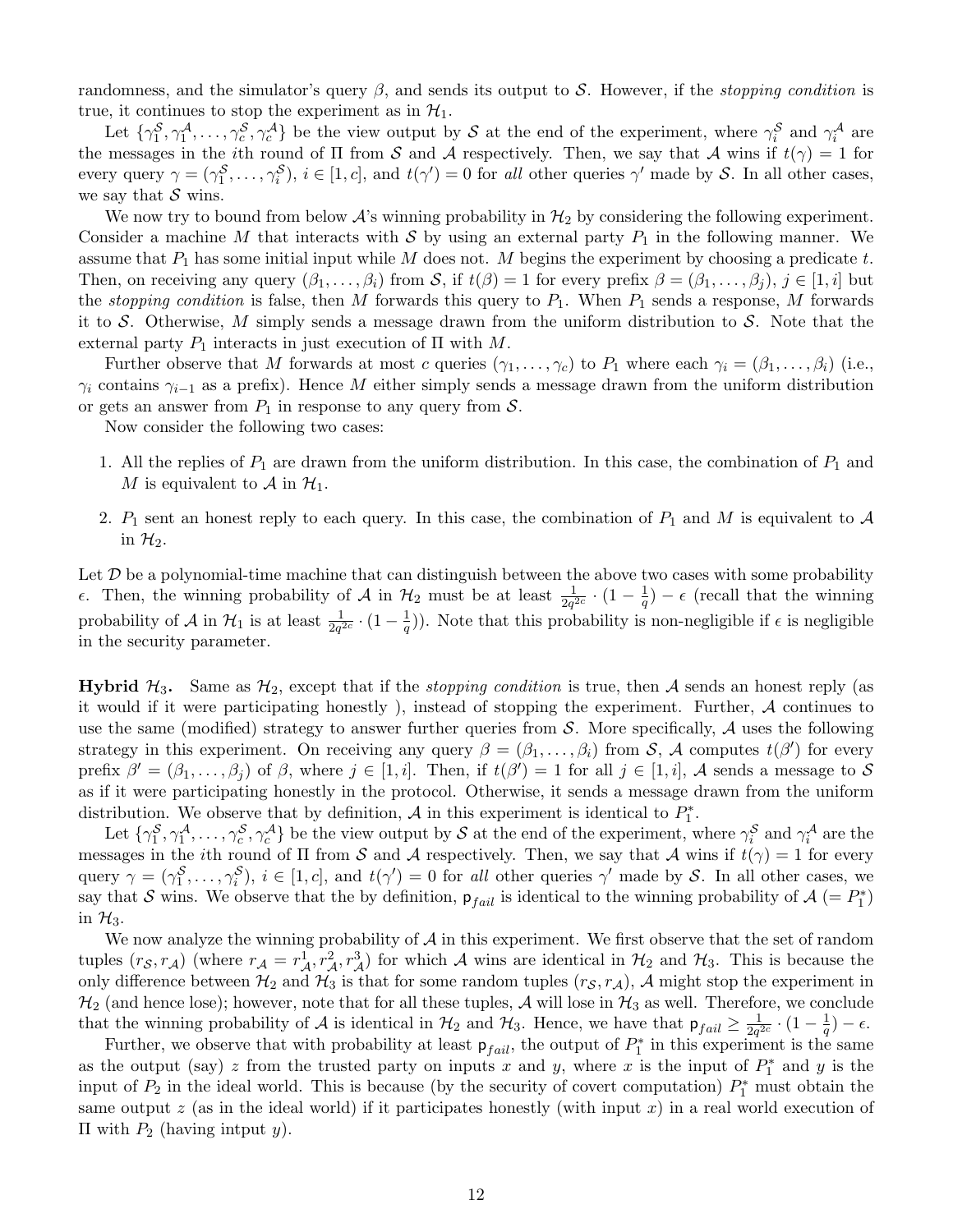## PART 2. Non-existence of a constant-round covert computation protocol that securely realizes  $\overline{F}$  with respect to black-box simulators

Let us consider a covert two-party functionality  $\hat{F} = (f, g)$ , where f and g are defined as follows.

$$
g(x, y) = \begin{cases} 1 \text{ if } x = y \\ 0 \text{ otherwise} \end{cases}
$$

$$
f(x, y) = (1, 1)
$$

Consider two parties  $P_1, P_2$  with inputs x and y respectively. Then, on an input pair  $(x, y)$ , the functionality F outputs  $f(x, y)$  if  $g(x, y) = 1$ , otherwise  $\perp$ .

Let  $\Pi$  be a constant-round covert two-party computation protocol that securely realizes  $\tilde{F}$ . Let  $S$  be any black-box simulator for  $\Pi$ . Recall the lower bound s from the previous part for such a simulator S. We first show that for the case of functionality F, s is in fact non-negligible. Intuitively, this means that S is essentially straight-line with non-negligible probability s. To see this, recall the definition of probability  $\epsilon$ from experiment  $\mathcal{H}_2$ . Now consider an interaction between an honest  $P_1$  (with input x) and an adversarial P<sub>2</sub> in protocol  $\Pi$ . Then,  $\epsilon$  is the probability with which P<sub>2</sub> can distinguish whether or not P<sub>1</sub> is participating in the real world protocol. However, note that in the ideal world,  $P_2$  (that does not have the correct input  $y = x$ ) can only distinguish with negligible probability whether or not  $P_1$  is participating. Therefore, we conclude that  $\epsilon$  is negligible (in the security parameter). It now follows that  $p_{fail}$  is noticeable.

We will now construct an adversary  $P_2^*$  that internally uses the simulator S to interact with honest P<sub>1</sub> (with input x) in an execution of  $\hat{\Pi}$ . We show that with non-negligible probability at least  $p_{fail}$ ,  $P_2^*$ obtains a y such that  $x = y$ . However, observe that any cheating  $P_2^*$  cannot obtain such a y in an ideal world execution; therefore, the output distributions of the real world and ideal world executions must be distinguishable with probability at least  $p_{fail}$ .

 $P_2^*$  strategy. We are now ready to construct the adversary  $P_2^*$ . Loosely speaking, with noticeable probability,  $P_2^*$  will be able to obtain a y, such that  $x = y$ , from its interaction with an honest  $P_1$  (with input x).  $P_2^*$  will internally run the simulator S and forward some of its queries to  $P_1$ . As we will show later, with noticeable probability,  $\mathcal{S}$  will work in exactly the same way as when it is given oracle access to  $P_1^*$  (where  $P_1^*$  is an adversary for  $\hat{\Pi}$  that follows the same strategy as described earlier in part 1). We now give a formal description of  $P_2^*$ .

 $P_2^*$  chooses a predicate t (as defined earlier) and runs S. At any point of time,  $P_2^*$  keeps the history of messages that it has sent to  $P_1$  so far in the execution. Now, when S makes a query  $\beta = (\beta_1, \ldots, \beta_i), P_2^*$ performs the following steps:

- 1. Follow the same strategy as  $P_1^*$  in order to decide whether or not to send an honest answer (i.e., send a message drawn from the uniform distribution unless for every  $j \in [1, i], t(\beta_1, \ldots, \beta_i) = 1$ .
- 2. If the above decision was to send an honest reply, then check whether the history of messages sent so far to  $P_1$  consists exactly of  $(\beta_1, \ldots, \beta_{i-1})$ . If this is the case, then send  $\beta_i$  to  $P_1$  and forward  $P_1$ 's response to S. Otherwise, there must have been a previous query that is not a prefix of  $\beta$  but was answered with a message drawn from the uniform distribution; abort in this case.

Finally, if S sends a query  $x'$  to the trusted party in the ideal world, then  $P_2^*$  receives  $x'$  (since  $P_2^*$  plays the role of the trusted party to  $S$ ) and outputs this value. All we need to show now is that with probability at least  $p_{fail}$ ,  $x' = x$ , where x is the input of  $P_1$ .

We first observe that with probability at least  $p_{fail}$ , the interaction between  $P_2^*$  (using  $P_1$ ) and S is identical to that between  $P_1^*$  and S. Then, with probability at least  $p_{fail}$ , S outputs a view such that all the simulator queries in the view were answered by  $P_1$ . Now observe that the input of  $P_1^*$  emulated by  $P_2^*$ (using  $P_1$ ) is in fact the input of  $P_1$ , i.e., x. Further, with probability at least  $p_{fail}$ , the view generated by S contains full participation from  $P_1^*$  with input x. Then, as explained earlier in  $\mathcal{H}_3$ , with probability at least  $p_{fail}$ , the output of the emulated  $P_1^*$  must be the same as the output of the trusted party on inputs x and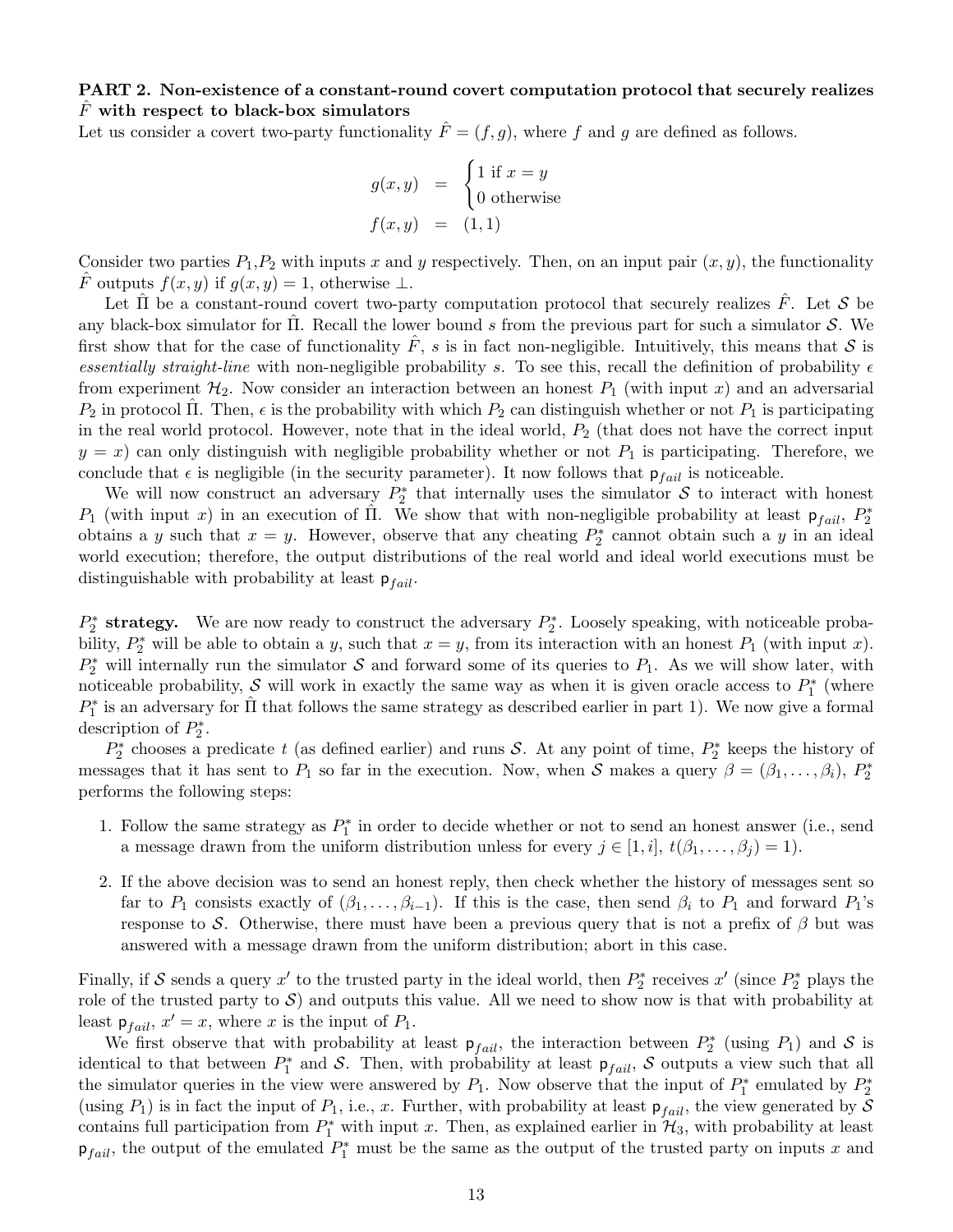y, where x is the input of  $P_1^*$  and y is the input of  $P_2$  in the ideal world. In other words, the output of  $P_1^*$ must be 1 (since  $y = x$  for honest parties  $P_1^*$  and  $P_2$ ). Then it follows that with probability at least  $p_{fail}$ , the query from S to the trusted party must be  $x' = x$ .

# 4 Covert Computation primitives

In this section, we briefly describe the main primitives that we use in our construction. The text in this section is taken almost verbatim from [CGOS07] (except the part about a covert encryption scheme in  $NC^0$ ; see below). We refer the reader to appendix B for a detailed description of each primitive.

- Covert Commitments [GL89] : In a covert commitment scheme, the messages of a party in the commitment phase look indistinguishable from random to the other party. The commitment scheme based on the Goldreich-Levin hard-core predicate is a covert bit commitment scheme that is perfectly binding. Let  $x = x[1], \ldots, x[k]$  be any string.  $Com(x)$  denotes a covert commitment to the bits  $x[1], \ldots, x[k]$ . Further,  $Open(Com(x))$  denotes the decommitment to  $Com(x)$  (which includes x along with the randomness used in computing  $Com(x)$ .
- Covert 1-out-of-2 and 1-out-of-4 Oblivious Transfer [vAHL05, CGOS07, NP01] : In covert 1-outof-2 and 1-out-of-4 oblivious transfer (OT) protocols, we require that messages of a party throughout the protocol look indistinguishable from random to the other party. Covert 1-out-of-2 OT is presented in [vAHL05], while a covert 1-out-of-4 OT is given in [CGOS07].
- Covert Yao's Garbled Circuit [vAHL05, Yao82] : This is a version of garbled circuit [Yao82] in which the garbled circuit program (which is simply a series of encrypted gate tables [Yao82, BMR90]) can be evaluated in a "non-verifiable" manner.
- Covert GMW protocol [CGOS07, GMW87] : This is the same as the standard (semi-honest) GMW protocol [GMW87], except that (a) covert 1-out-of-4 OT is used, and (b) the final output share broadcast phase is excluded. That is, in covert GMW protocol, the parties initially finally hold the shares of the output (rather than the output itself). Note that zero-knowledge proofs are not used in this protocol (and thus the protocol by itself does not provide any guarantees against malicious adversaries).
- Covert Encryption scheme in  $NC^0$  [AIK04] : In a covert encryption scheme, we require that the ciphertext be indistinguishable from random. Given a covert encryption scheme in  $NC<sup>1</sup>$  (which can be constructed using standard techniques), we use techniques from Applebaum et al [AIK04] to construct a covert encryption scheme whose encryption function is in  $NC<sup>0</sup>$ .

# 5 Constant Round Covert Multiparty Computation

At a high level, our constant-round covert computation protocol can be seen as the result of a two step process: (a) First, construct a constant-round semi-honest covert computation protocol adopting techniques from the work of Beaver et al [BMR90]. (b) Next, the semi-honest protocol is "compiled" with a gadget known as zero knowledge proofs to garbled circuits in order to guarantee security against malicious adversaries. Here we adopt some techniques from Chandran et al [CGOS07] to our setting. In the subsection below, we first discuss the notion of zero-knowledge proof to garbled circuit as introduced by Chandran et al [CGOS07], and then give a constant-round construction for the same with some additional security properties (that are necessary when using this gadget in the constant-round setting). Later, we will use our construction of constant-round zero knowledge proof to garbled circuit in presenting our constant-round covert computation protocol.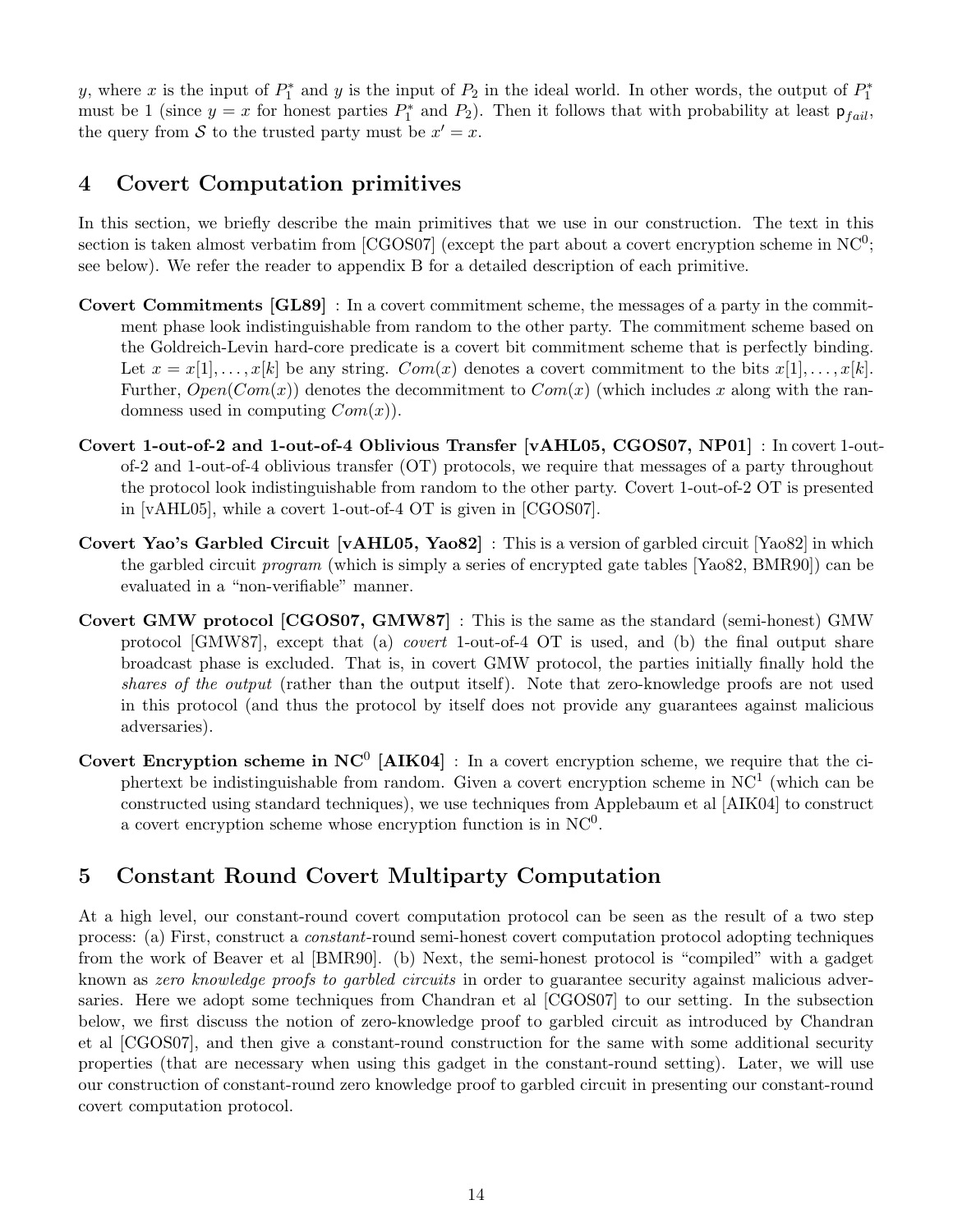### 5.1 Zero Knowledge Proofs to Garbled Circuits

Zero Knowledge proofs have been established as a basic building block for constructing multi-party computation protocols secure against active adversaries. However, in the setting of covert computation, this technique does not work because if one party "verifies" that another party is executing the protocol honestly, then covertness is immediately compromised. To this end, Chandran et al [CGOS07] introduced the notion of zero knowledge proofs to garbled circuits, where a party gives a proof of its honest behavior to a garbled circuit prepared by another party. More specifically, consider two parties (sender, receiver) who share a common input  $(x, L)$ . The sender wishes to give the receiver a private value v, only if  $x \in L$  and the receiver has a valid witness (for  $x \in L$ ). Chandran et al [CGOS07] gave a protocol for this setting based on Blum's 3-round (public-coin) ZK proof for Graph Hamiltonicity. In their protocol, the parties first exchange the first two messages of Blum's protocol. Then the sender (verifier) prepares and sends a garbled circuit to the receiver (prover); this garbled circuit takes as input the last prover message and outputs  $v$  if the verification is successful, else it outputs a random value. Since Blum's protocol is a zero knowledge proof with soundness  $1/2$ , if the theorem is false, there does not exist (with probability  $1/2$ ) a "correct" last prover message. [CGOS07] also show how to improve the soundness of this basic protocol.

As implied by the results in the previous section, non black-box techniques are necessary to construct such a gadget (henceforth referred to as ZKSend) in the constant-round setting. To this end, we use the non black-box simulation technique of Pass [Pas04] (which in turn builds on the work of Barak [Bar01]). Fortunately, in the zero knowledge protocol of Pass [Pas04], except for the last message, the prover only sends commitments and the verifier only sends random strings. Then, using the same idea as above, we can modify Pass' protocol such that the receiver (prover) sends the last message to a garbled circuit prepared by the sender (verifier), and receives an output value depending upon whether or not the verification was successful.

However, this naive attempt fails since Pass' protocol is an argument system. In particular, even if the receiver (prover) was dishonest, a satisfying last message might exist which, very informally speaking, allows the dishonest receiver (prover) to get the sender's input value out of the garbled circuit (even though the receiver does not have such a message explicitly). Then, to be able to reduce the security of ZKSend in such a case to the soundness of Pass' protocol, it seems that the garbled circuit evaluation sub-protocol would need to be able to support extraction of the inputs. However, as implied by the impossibility result in the previous section, very informally speaking, such a sub-protocol cannot work in a constant number of rounds (using a black-box extractor).

To solve the above problem, we observe that such an extraction of the input will not be required by the simulator of our final covert computation protocol constructed using ZKSend as a building block. Instead, such an extraction would only be required to prove a separate lemma that reduces the following security property of ZKSend to the soundness of Pass' protocol: assuming that the statement is false, the view of a cheating receiver (prover) must be indistinguishable across the two cases where an honest sender (verifier) uses a fixed input value in the ZKSend execution in the first case and a random value as its input in the ZKSend execution in the second case. (Looking ahead, such a lemma would be used in the hybrid experiments to prove the indistinguishability of the simulated view from the view in the real protocol execution.) Hence, the extraction procedure is only required to work with a noticeable probability (as opposed to overwhelming probability). This is because of the following. Say we can extract the input to the garbled circuit (which is the last prover message in Pass' protocol) with a noticeable probability. Then we can use that message to violate the soundness of the protocol of Pass with a noticeable probability.

Using these ideas, we now describe our protocol. We first introduce some notation.

Notation. Let cZK denote the zero knowledge argument of Pass instantiated with the covert commitment scheme  $Com$  (i.e.,  $Com$  is the commitment scheme used throughout the protocol in  $CZK$ ). A sub-protocol of cZK is the 5-round witness indistinguishable universal argument (WI-UARG) of Barak and Goldreich [BG02] instantiated with the commitment scheme Com. We will denote it with cWI-UARG. Let V denote the honest verifier algorithm for CZK. In the following text, we borrow some notations from [Pas04].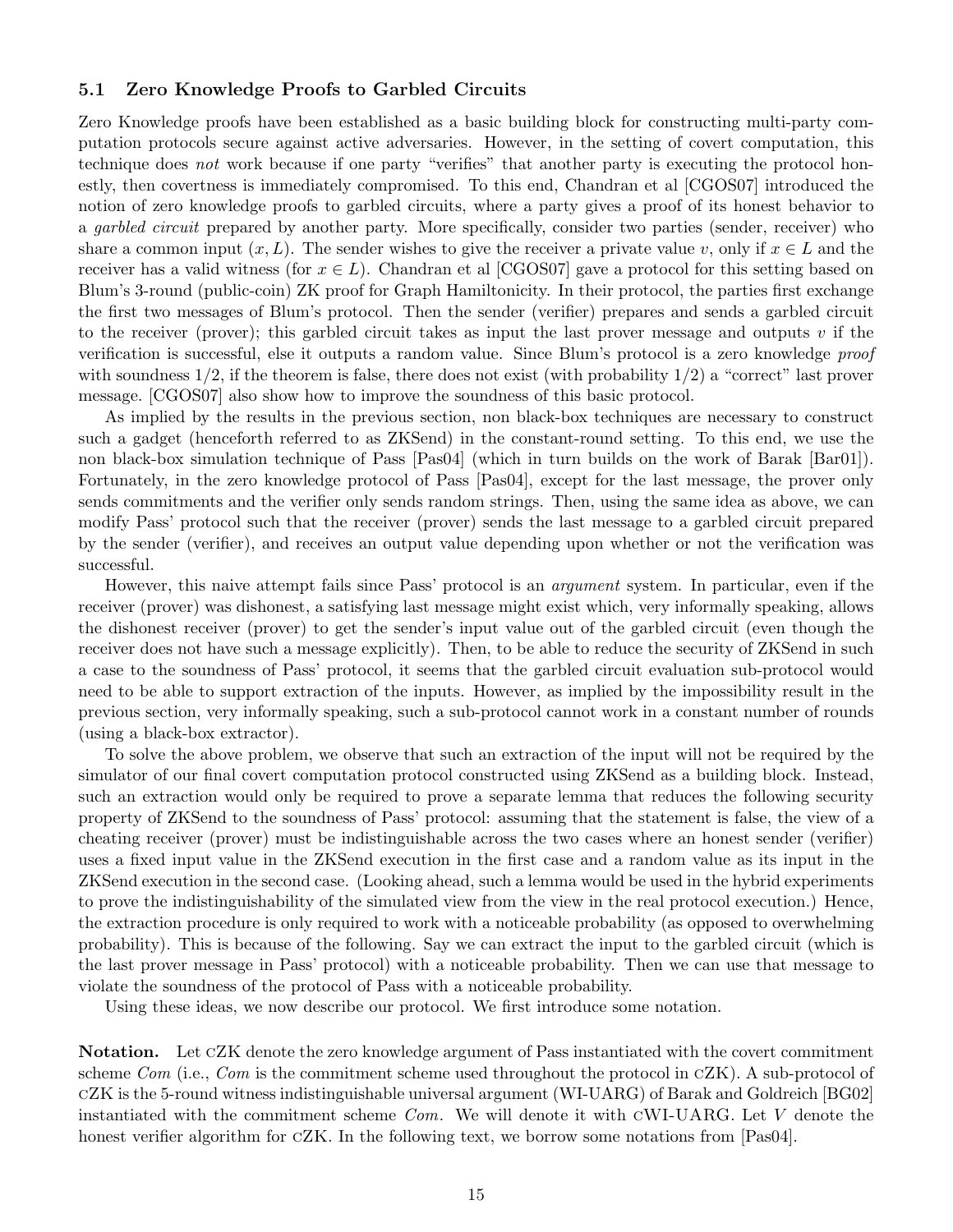We first recall Barak's **NTIME** $(T(\kappa))$  relation  $R_{Sim}$  [Bar01]. Let  $T : N \to N$  be a "nice" function that satisfies  $T(\kappa) = \kappa^{\omega(1)}$ . Let  $T' : N \to N$  be a function such that  $T'(\kappa) = T(\kappa)^{\omega(1)}$ . Suppose that there exist a  $T'(\kappa)$ -collision resistant hash functions ensemble  $\{\mathcal{H}_{\kappa}\}_{h\in\{0,1\}^{\kappa}}$  where h maps  $\{0,1\}^*$  to  $\{0,1\}^{\kappa}$ . Let the triple  $\langle h, c, r \rangle$  be the input to  $R_{Sim}$ . Further, consider a witness that consists of a program  $\Pi$ , a string  $y \in \{0,1\}^{(|r|-\kappa)}$ , and string s. Then  $R_{Sim}(\langle h,c,r \rangle, \langle \Pi, s, y \rangle) = 1$  if and only if:

- 1.  $c = Com(h(\Pi); s)$ .
- 2.  $\Pi(c, y) = r$  within  $T(k)$  steps.

Here *Com* is the covert commitment scheme (see appendix B).

Now let  $P_i$  and  $P_j$  be two parties that share as common input a statement  $x_j$  of a language  $L_j$ . Additionally,  $P_i$  has a private input v. Let  $\ell(\kappa)$  be a length parameter (we discuss how to fix it later). We now describe our protocol  $ZKSend_{ij}$ , where  $P_i$  and  $P_j$  play the roles of the sender and receiver respectively (we will follow this convention throughout the text). If  $P_j$  has a witness for  $x_j \in L_j$ , then it will obtain  $P_i$ 's private input v at the end of the protocol.

### 5.1.1 The Protocol.

The protocol  $ZKSend_{ij}$  proceeds in the following steps.

### Phase I.

**Stage** 1 (**Setup**) :  $P_i$  sends  $h \stackrel{\text{R}}{\leftarrow} \mathcal{H}_\kappa$  to  $P_j$ .

Stage 2 (Slot 1) :

- 1.  $P_j$  creates a covert commitment  $c_1 = Com(0^{\kappa})$  and sends it to  $P_i$ .
- 2.  $P_i$  responds by sending the first challenge  $r_1 \stackrel{\text{R}}{\leftarrow} \{0,1\}^{j\ell(\kappa)}$ .

### Stage 3 (Slot 2) :

- 1.  $P_j$  creates a covert commitment  $c_2 = Com(0^{\kappa})$  and sends it to  $P_i$ .
- 2.  $P_i$  responds by sending the second challenge  $r_2 \stackrel{\text{R}}{\leftarrow} \{0,1\}^{(n+1-j)\ell(\kappa)}$ .

#### Stage 4 (Main Proof Body) :

- 1.  $P_i$  and  $P_j$  exchange (only) the first 4 messages of a 5-round CWI-UARG where  $P_j$  proves the OR of the two statements:
	- There exists  $w \in \{0,1\}^{\text{poly}(|x|)}$  such that  $R_{L_j}(x_j, w) = 1$ .
	- There exists a triple  $\langle \Pi, s, b \rangle$  such that  $R_{Sim}(h, c_b, r_b, \langle \Pi, s \rangle) = 1$ .

Let  $m_{final}$  denote the final message of this CWI-UARG.

2. Let  $k = \omega(log(\kappa))$ .  $P_j$  chooses random strings  $\{\alpha_i^0\}_{i=1}^k$ ,  $\{\alpha_i^1\}_{i=1}^k$  such that  $\alpha_i^0 \oplus \alpha_i^1 = m_{final}$  for all i. Using the covert commitment scheme  $Com, P_j$  creates commitments to all these random shares of  $m_{final}$  and sends them to  $P_i$ . Let  $\{A_i^0\}_{i=1}^k$ ,  $\{A_i^1\}_{i=1}^k$  denote these commitments.

## **Stage** 5 (Challenge-Response) : Now,  $P_i$  and  $P_j$  engage in a 2-round challenge-response protocol:

- 1.  $P_i \rightarrow P_j$ : Send challenge bits  $z_1, \ldots, z_k$ .
- 2.  $P_j \to P_i$ : Send  $\alpha_1^{z_1}, \ldots, \alpha_k^{z_k}$ . /\*  $P_j$  does not send openings to the commitments, but simply the shares selected by  $P_i^*$

Phase II.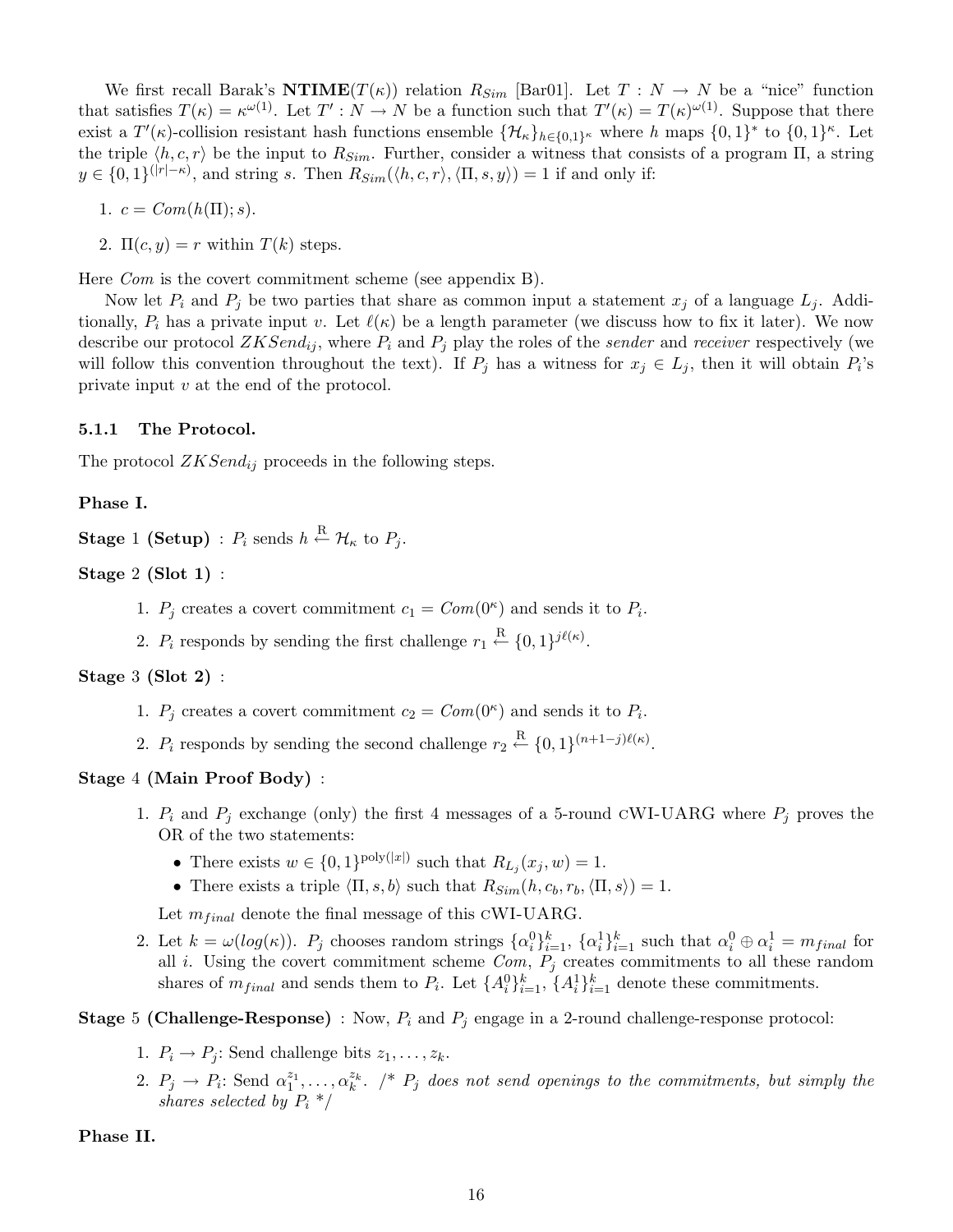**Stage** 6 (Garbled Circuit) : Finally,  $P_i$  sends a covert garbled circuit,  $Gar[i \rightarrow j]$ , with the following description:

- 1.  $Gar[i \rightarrow j]$  has (built in) the transcript T of stage 4(b) and stage 5 in phase I.
- 2. It takes as input, decommitments to  $\{A_i^0\}_{i=1}^k$ ,  $\{A_i^1\}_{i}^k$ . Let  $\{\hat{\alpha}_i^0\}_{i=1}^k$ ,  $\{\hat{\alpha}_i^1\}_{i=1}^k$  denote the decommitted values. This input is provided by  $P_j$ .
- 3.  $Gar[i \rightarrow j]$  performs the following steps:
	- Check whether the decommitments are correct and that the decommitted values are consistent (i.e.,  $\hat{\alpha}_i^0 \oplus \hat{\alpha}_i^1$  is identical for all  $i \in [1, k]$ ). Let  $\hat{m}_{final} = \hat{\alpha}_i^0 \oplus \hat{\alpha}_i^1$ .
	- Check whether  $\hat{\alpha}_i^{z_i} = \alpha_i^{z_i}$  for all  $i \in [1, k]$ , where  $\{\alpha_i^{z_i}\}_{i=1}^k$  are the values sent by  $P_j$  in stage  $5(b)$  in transcript T.
	- If either of the above checks fail, then simply output a uniformly chosen random number. Otherwise, run the final step of the honest verifier algorithm for cZK and if it outputs accept on  $\hat{m}_{final}$ , then output v, else output a uniformly chosen random number.
- 4.  $P_j$  executes covert 1-out-of-2 OT with  $P_i$  as necessary in order to evaluate the garbled circuit  $Gar[i \rightarrow j]$  and obtain an output.

Excluding the challenges  $r_1$  and  $r_2$ , we note that the length of the sender messages (including the garbled circuit) and the receiver messages in  $ZKSend_{ij}$  can be bounded by  $2\kappa^3$  if we use the specific WI-UARG of Barak and Goldreich [BG02]. Let  $\Sigma$  denote our covert multi-party computation protocol (see section 5) and let  $\gamma$  denote the total number of executions of ZKSend<sub>ij</sub> inside  $\Sigma$  (looking ahead, we note that  $\gamma = 2n(n-1)$ ) where  $n$  is the number of parties in the protocol). Then, the total length of messages sent by a party, not including the challenges  $r_1,r_2$ , is bounded by  $(\gamma \cdot 2\kappa^3 + \text{length}(\Sigma))$ . Here length $(\Sigma)$  is the total length of the messages in Σ excluding the messages of all ZKSend executions. We now set the length parameter  $\ell(\kappa) = (\gamma \cdot 4\kappa^3 + \text{length}(\Sigma)).$  Then, as in [Pas04], it follows that if the simulator can give a description of the various challenges  $r_1, r_2$  (each being of length at least  $\ell(\kappa)$ ) that is shorter than  $k^3$ , it will always succeed in the simulation of all executions of  $ZKSend_{ij}$  even if simultaneously acting as the sender in some of these protocols. As in [Pas04], this is done by letting the simulator use a pseudorandom generator in order to generate the sender's messages in  $ZKSend_{ij}$  (in particular, the challenge strings  $r_1$  and  $r_2$ ).

## 5.1.2 Security Properties of ZKSend

We prove the following four security properties of our ZKSend construct. The formal claims and their respective proofs are given in appendix C.1.

- 1. Consider a ZKSend execution between a sender (verifier) and a receiver (prover) who share a common input  $(x, L)$ . The sender's input in the protocol is either a fixed value v or a random value. Then, we show that unless the receiver (prover) "knows a witness for  $x \in L$ ", it cannot distinguish between the two cases where the sender (verifier) is using  $v$  in the first case and a random value as its input in the second case. As noted earlier, we prove this security property by reducing it to the soundness of Pass' protocol.
- 2. Next, we show that an adversarial sender (verifier) who is running a polynomially-bounded number of concurrent executions of ZKSend cannot distinguish whether it is "interacting" with honest receivers (provers) or the simulator. Our simulator relies on the simulator of Pass' protocol to "simulate" the ZKSend executions; as such, we prove this security property by reducing it to the zero knowledge property of Pass' protocol. Looking ahead, we stress that even though our covert computation protocol (given in next subsection) consists of only parallel executions of ZKSend, we consider the more general setting of *bounded-concurrency* as it proves to be useful in the construction of a covert computation protocol over point-to-point channels (see section 6).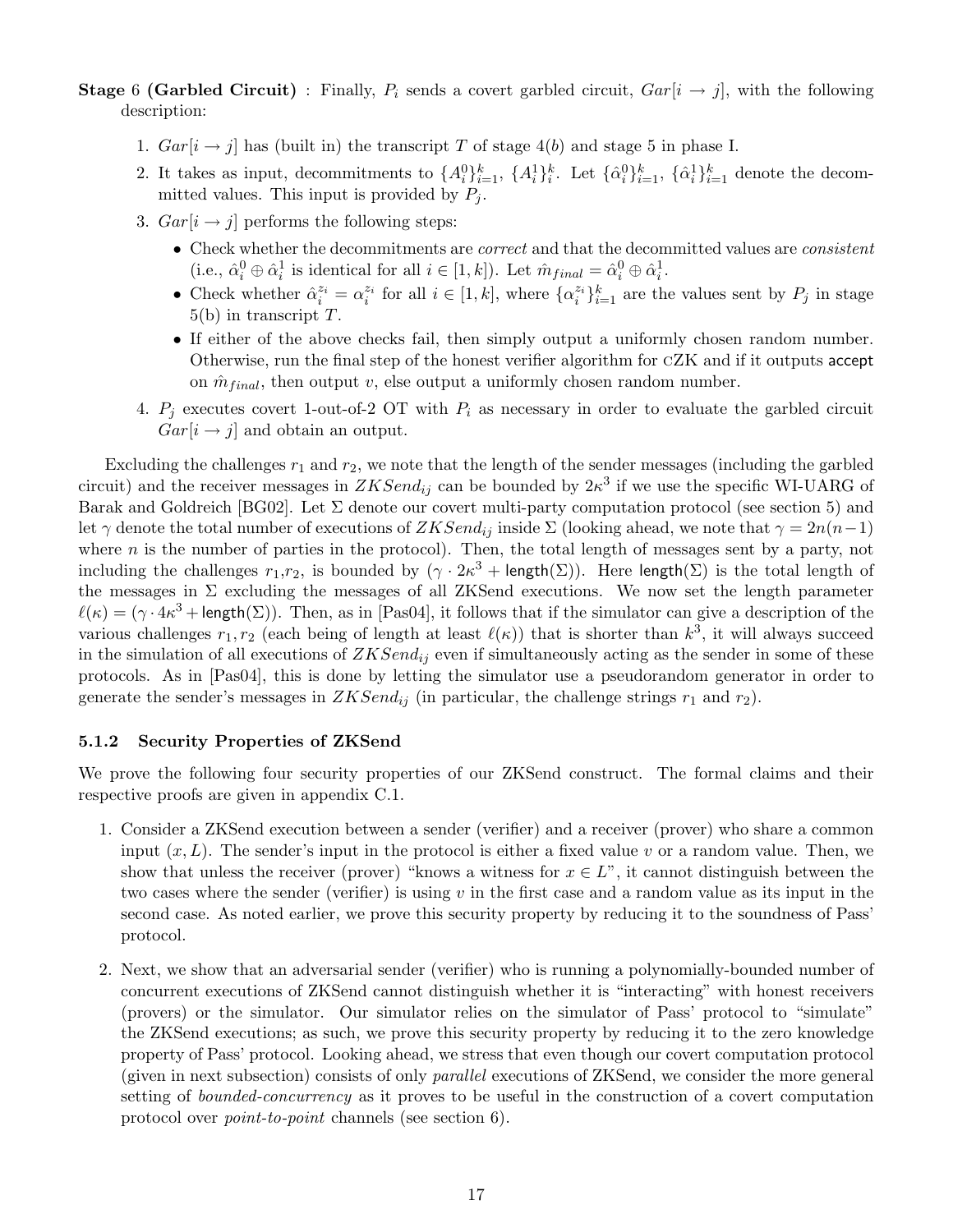- 3. Now consider a polynomially-bounded number of concurrent executions of ZKSend between an adversary and the simulator, where the adversary is acting as the sender (verifier) in some "left" executions (which are being "simulated" by the simulator) and as the receiver (prover) in a "right" execution with a false theorem as the common input. Then, we show that any such adversary cannot distinguish whether the simulator uses a fixed input value v or a random value as its input in the "right" execution. We stress that we cannot reduce this security property into the simulation soundness of Pass' protocol for the following reasons. Such a proof would require us to construct an adversary who proves a false theorem in Pass' protocol, which in turn, requires rewinding our adversary in the "right" execution (to extract the last message of Pass' protocol). However in this case, very informally speaking, the simulator who is "simulating" the "left" executions, may also get rewound and hence no longer work. Solving this problem requires going into the details of the simulation soundness proof technique of Pass to prove this security property *directly*. In particular, we show that the two slot simulation technique of Pass is powerful enough to handle this scenario as well.
- 4. Finally, we show that our ZKSend protocol preserves the covertness of both the sender and the receiver. In particular, we show that messages of a sender (resp. receiver) are indistinguishable from random to a receiver (resp. sender).

## 5.2 Our Protocol

Let  $P_1, \ldots, P_n$  be n parties that hold inputs  $x_1, \ldots, x_n$  respectively. Let  $\mathcal{F} = (f, g)$  be a covert functionality that they wish to compute. F outputs  $f(x_1, \ldots, x_n)$  if the function output is favorable to all parties, else it outputs ⊥. Here  $q(\cdot)$  is the function that determines whether the function output is favorable  $(g(x_1, \ldots, x_n) = 1)$  or not  $(g(x_1, \ldots, x_n) = 0)$ . We now give the construction of a constant-round covert multi-party computation protocol  $\Pi$  that securely realizes  $\mathcal{F}$ .

Overview. At a high level, our protocol  $\Pi$  consists of three main phases: (a) Input Commitment phase: In this phase, all parties commit to their inputs and randomness (note that we do not require coin flipping in our protocol) and run an "extract enable" phase with each other. Intuitively, the purpose of this phase is to enable the simulator to extract the input and randomness of malicious parties during the simulation. (b) Garbled Circuit Generation phase: In this phase, the parties run the covert version of the GMW protocol to jointly construct a covert garbled circuit that evaluates the appropriate function (that the parties wish to compute). Each party only obtains an individual share of the garbled circuit as the output of covert-GMW protocol. (c) Output Exchange phase: In this phase, parties exchange their garbled circuit shares with each other if and only if all the parties behaved honestly till the end of the previous phase. By incorporating some validity checks in this phase, we are able to ensure output correctness (without compromising covertness).

Intuitively, the garbled circuit generation phase can be viewed as a semi-honest covert computation protocol. Here we adopt techniques from [BMR90] to ensure that the protocol is constant-round. Then, by adding the other two phases (adopting techniques from Chandran et al [CGOS07]) , we essentially "compile" the semi-honest protocol (with zero-knowledge proofs to garbled circuits, as will be evident from the description of each phase) to obtain security against active adversaries. In each phase, the key challenge is to ensure that the number of rounds are only a constant.

We now give the detailed description of our protocol Π. Throughout the protocol description, the intuition and key ideas in each phase in the protocol are enclosed within the symbols  $\frac{1}{2}$  and  $\frac{1}{2}$ . We refer the reader to appendix D.2 for a succinct description of the protocol with an emphasis on only the key ideas.

### 5.2.1 Input Commitment phase

1. InputRandomCommit: Let  $X_i = (x_i, r_i, K_i)$ , where  $x_i$  is the input of party  $P_i$  and  $r_i$  is a random tape that  $P_i$  will contribute to the garbled circuit (which may require randomness to compute its output in case the functionality is randomized) that is jointly constructed by the parties later in the protocol.  $K_i$  is a random secret key chosen by  $P_i$ . This key will be used by  $P_i$  to check the correctness of the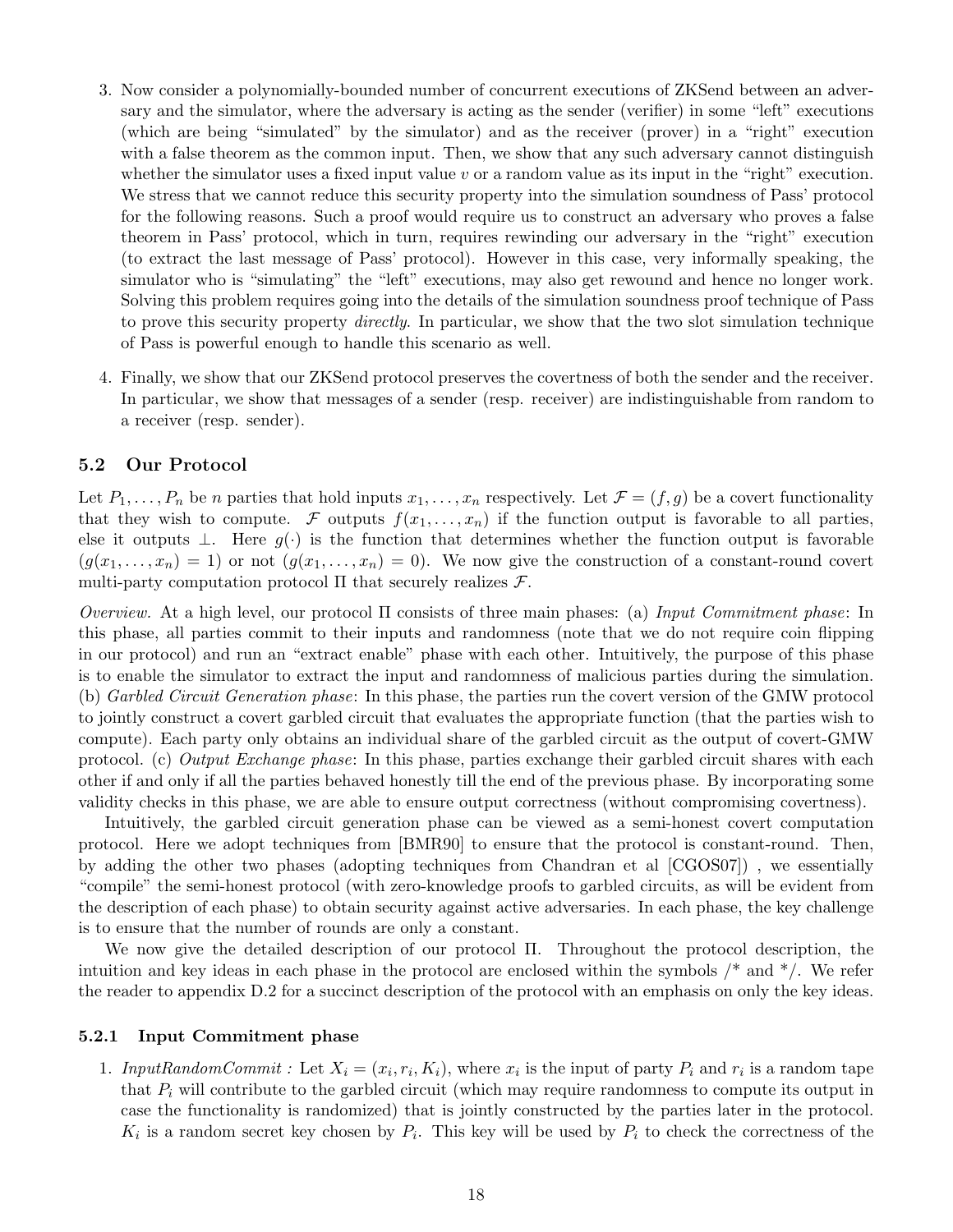function output in the later stages.  $P_i$  additionally generates random tapes  $s_i$ ,  $t_i$  and  $u_i$ . Here  $s_i$  is the randomness that  $P_i$  will use in subprotocol  $ExtractEnable$ ,  $t_i$  is the randomness that  $P_i$  will use in the Garbled Circuit Generation phase, and  $u_i$  is the randomness that  $P_i$  will use in the Output Exchange phase.

 $P_i$  now commits to  $X_i$ ,  $s_i$ ,  $t_i$  and  $u_i$  using the commitment scheme  $Com$ .

2. ExtractEnable : In this stage, each pair of parties engage in an execution of the ZKSend protocol. Intuitively, the purpose of this stage is to enable the simulator to obtain  $(X_i, t_i)$  for each malicious party  $P_i$  during the simulation.

Consider a party  $P_i$ . To execute this stage,  $P_i$  uses the random tape  $s_i$  wherever required. Let  $IR_i = (Open(Com(X_i)), Open(Com(t_i)))$ . Then  $P_i$  executes the following sub-protocol with each party  $P_i$ , in parallel.

- (a)  $P_i$  picks a random string r and computes  $y = f_{owp}(r)$ , where  $f_{owp}$  is a one-way permutation. It sends y to  $P_i$ .
- (b)  $P_j$  and  $P_i$  now engage in an execution of  $ZKSend_{ij}$ , where  $P_i$  is the sender with input  $IR_i$  and  $P_j$ is the receiver, on the following NP statement as the common input: "∃r such that  $y = f_{owp}(r)$ " (for a specific witness relation such that any witness for this NP statement contains such an  $r$ ). Note that an honest  $P_j$  will not have a witness for this NP statement, therefore it simply sends random messages during the execution of  $ZKSend_{ij}$ .

We stress that all the executions of the above sub-protocol are carried out in *parallel*.

<sup>\*</sup> As noted earlier, the *ExtractEnable* protocol will help the simulator S to obtain the input  $X_i$ and randomness  $u_i$  for each malicious party  $P_i$  during the protocol simulation. Let z be the NP statement that there exists an r such that  $y = f_{owp}(r)$ , where y is the random string that  $P_i$  sent to an honest party  $P_j$  in the first step. Then S will simulate the zero knowledge argument of knowledge for the NP statement z inside  $ZKSend_{ij}$  in order to obtain  $IR_i$  (and therefore,  $X_i$  and  $t_i$  as well). However, note that  $S$  succeeds in extracting the inputs and randomness of the malicious parties if none of them deviate from the protocol. Of course, the malicious parties could deviate from the protocol specification and either give incorrect commitments or incorrect openings. In such a case (i.e., whenever the simulator fails to extract), later stages of our protocol will ensure that malicious parties do not learn any information (in a computational sense). Jumping ahead, the later stages will force the output of all the parties to be  $\perp$  in this case.

We remark that Chandran et al [CGOS07] used a challenge-response phase of linear round-complexity to enable black-box extraction. However, our impossibility result from the previous section rules out such an approach in the constant-round setting. To this end, we use our construction of zero-knowledge proof to garbled circuit (as described in the last subsection) to enable extraction, as described above.\*/

#### 5.2.2 Garbled Circuit Generation phase

Consider the following function  $F(\cdot)$  that takes as input  $\{X_1, \ldots, X_n\}$  where  $X_i = (x_i, r_i, K_i)$ .

$$
F(X_1, ..., X_n) = \begin{cases} f(x_1, ..., x_n), K_1, K_2, ..., K_n & \text{if } g(x_1, ..., x_n) = 1 \\ R & \text{otherwise} \end{cases}
$$

Here  $R$  is a random string of appropriate length. If necessary, the randomness used by this function is  $\bigoplus_{i=1}^n r_i$ . Let C denote the circuit for the function F.

In this phase, the parties jointly construct a covert garbled circuit  $GC$  for the circuit  $C$ . As a subprotocol in this phase, the parties execute the covert-GMW protocol (see Section 4) in order to build the gate tables for the garbled circuit GC. The randomness used by  $P_i$  in this phase comes from  $t_i$ . At the end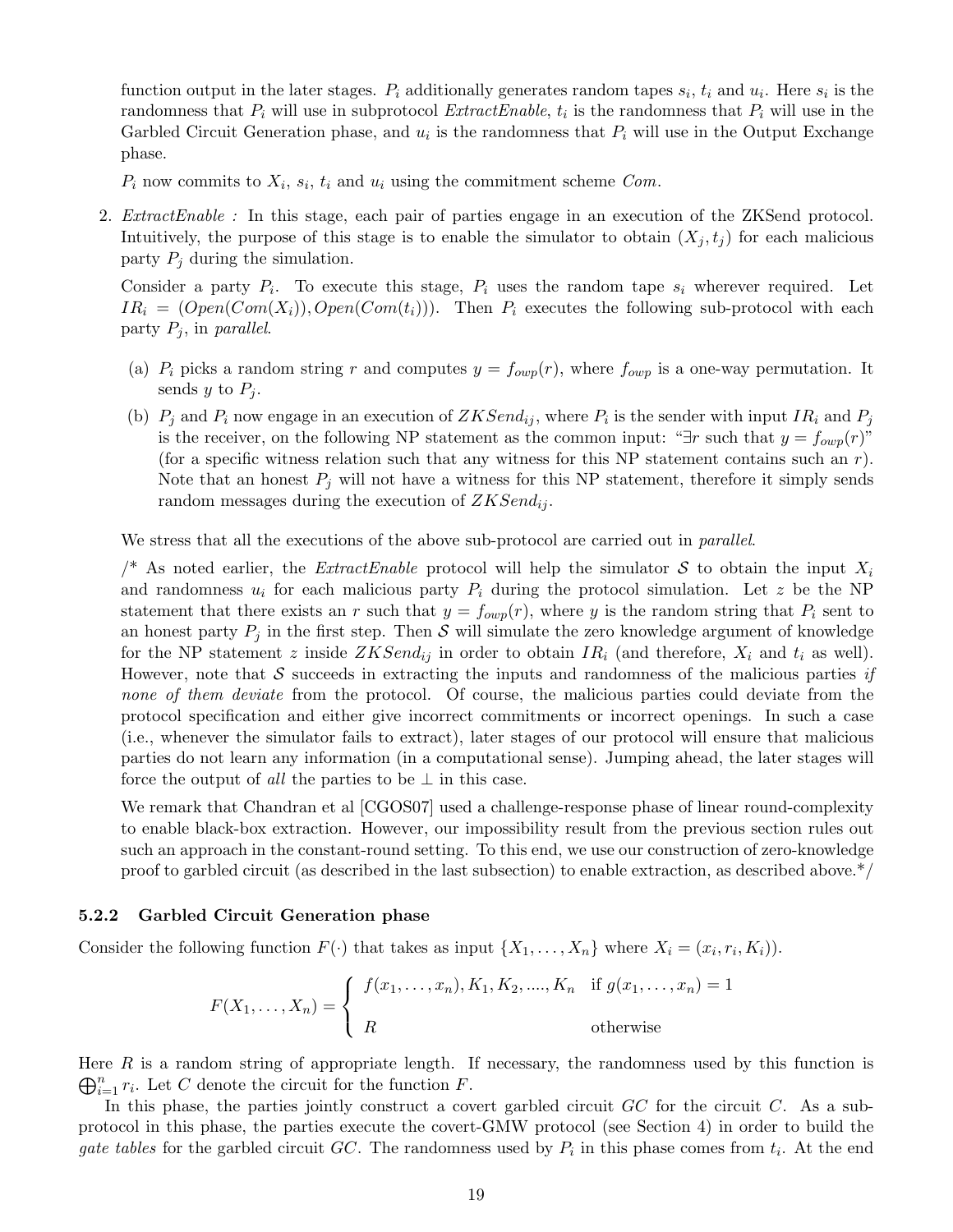of this phase, each party  $P_i$  will hold a share  $GC_i$  of the garbled circuit  $GC$  (such that  $\bigoplus_{i=1}^n GC_i = GC)$ ) and other necessary information required to evaluate GC (but not GC itself).

/\* We note that here we use essentially the same approach as Beaver et al [BMR90] to ensure that our protocol is constant round. There are however some important differences in our approach from that of Beaver et al [BMR90], described as follows. We first note that in order to keep the protocol constant round, the encryption scheme used in [BMR90] to generate the gate tables of the garbled circuit is the simple XOR function. Further, to avoid blowing up the size of the wire keys exponentially, the parties run a preprocessing phase locally in which (among other things) they expand their wire keys using a pseudorandom generator (PRG). Unfortunately, such a preprocessing phase fails in the setting of covert computation. This is because the PRG evaluations done locally by a party during garbled circuit generation will have to be performed again (locally) while evaluating the resulting garbled circuit. Thus, the fact that the computation done in the preprocessing phase "conforms" to the computation done while evaluating the received garbled circuit leaks the fact that all parties are participating in the protocol (even if the output is not favorable).

To solve this problem, we eliminate the preprocessing phase and move the required cryptographic operations (involved in generating the gate tables) into the circuit of the underlying secure computation protocol. However this presents the following problem. If we use covert-GMW as the underlying secure computation protocol, the number of rounds required will be linear in the depth of the circuit (which generates a gate table) being evaluated. Thus, any cryptographic operations done by this circuit should be in  $NC<sup>0</sup>$  for our protocol to be constant rounds.

Towards that end, to still keep the secure computation protocol constant round, we construct an encryption scheme in  $NC^0$  using techniques from Applebaum et al [AIK04]. We would require that the encryption keys and the ciphertexts produced by such an encryption scheme are indistinguishable from the uniform distribution. We construct such an encryption scheme based on standard assumptions.<sup>45</sup> Forgetting our goal of obtaining a covert computation protocol, consider the protocol in which we use such an encryption scheme in gate tables and use standard GMW for gate table generation. We believe this protocol is of independent interest since it also gives a arguably cleaner alternative to the Beaver et al [BMR90] protocol (which in turn has been used widely in the study of round complexity of secure computation).\*/

We now describe this phase in detail. First recall that in a garbled circuit  $GC$ , each wire w has two wire keys (denoted by  $k^{w,0}$  and  $k^{w,1}$ ): one corresponding to the bit on wire w being 0 and the other to bit being 1 (during the actual evaluation of the garbled circuit, a party would only be able to find one of these keys for every wire). Further, there is *wire mask*  $\lambda^w$  associated with each wire w. The wire mask determines the correspondence between the two wire keys and the bit value associated with them. For example, the key  $k^{w,b}$  corresponds to the bit  $b \oplus \lambda^w$ .

Now note that every player  $P_i$  is responsible for a subset  $J_i$  of the input wires in the circuit C. In particular,  $P_i$  holds an input bit  $x^w$  for each  $w \in J_i$ . Then the Garbled Circuit Generation phase consists of the following steps.

- 1. Each party  $P_i$  generates a wire mask share  $\lambda_i^w \in \{0,1\}$  for every wire w of the circuit C. Note that  $\lambda^w = \bigoplus_{i=1}^n \lambda_i^w$  is the wire mask for wire w. Further, for every wire w of the circuit,  $P_i$  generates i two random key shares  $k_i^{w,0}$  $_i^{w,0}$  and  $k_i^{w,1}$  $i^{w,1}$ . The actual wire keys  $k^{w,0}$  and  $k^{w,1}$  for wire w are defined as:  $k^{w,0} = \bigoplus_{i=1}^n k_i^{w,0}$  $i^{w,0}$  and  $k^{w,1} = \bigoplus_{i=1}^{n} k_i^{w,1}$  $\frac{w,1}{i}$ .
- 2.  $P_i$  broadcasts the wire mask shares  $\lambda_i^w$  for all wires w, where w is either an output wire in C, or w is an input wire that belongs to any party other than itself (i.e., for  $w \notin J_i$ ).

<sup>&</sup>lt;sup>4</sup>Applebaum et al [AIK04] show that there do not exist any encryption schemes such that the decryption function is in NC<sup>0</sup>. However, fortunately, for our purpose, we only require the encryption function to be in  $NC^0$ .

<sup>&</sup>lt;sup>5</sup>The option of simply moving the pre-processing phase of [BMR90] to the secure computation protocol circuit would require that circuit to evaluate a PRG. We however, note that a PRG with appropriate stretch exists in  $NC<sup>0</sup>$  based only on non-standard assumptions [AIK08].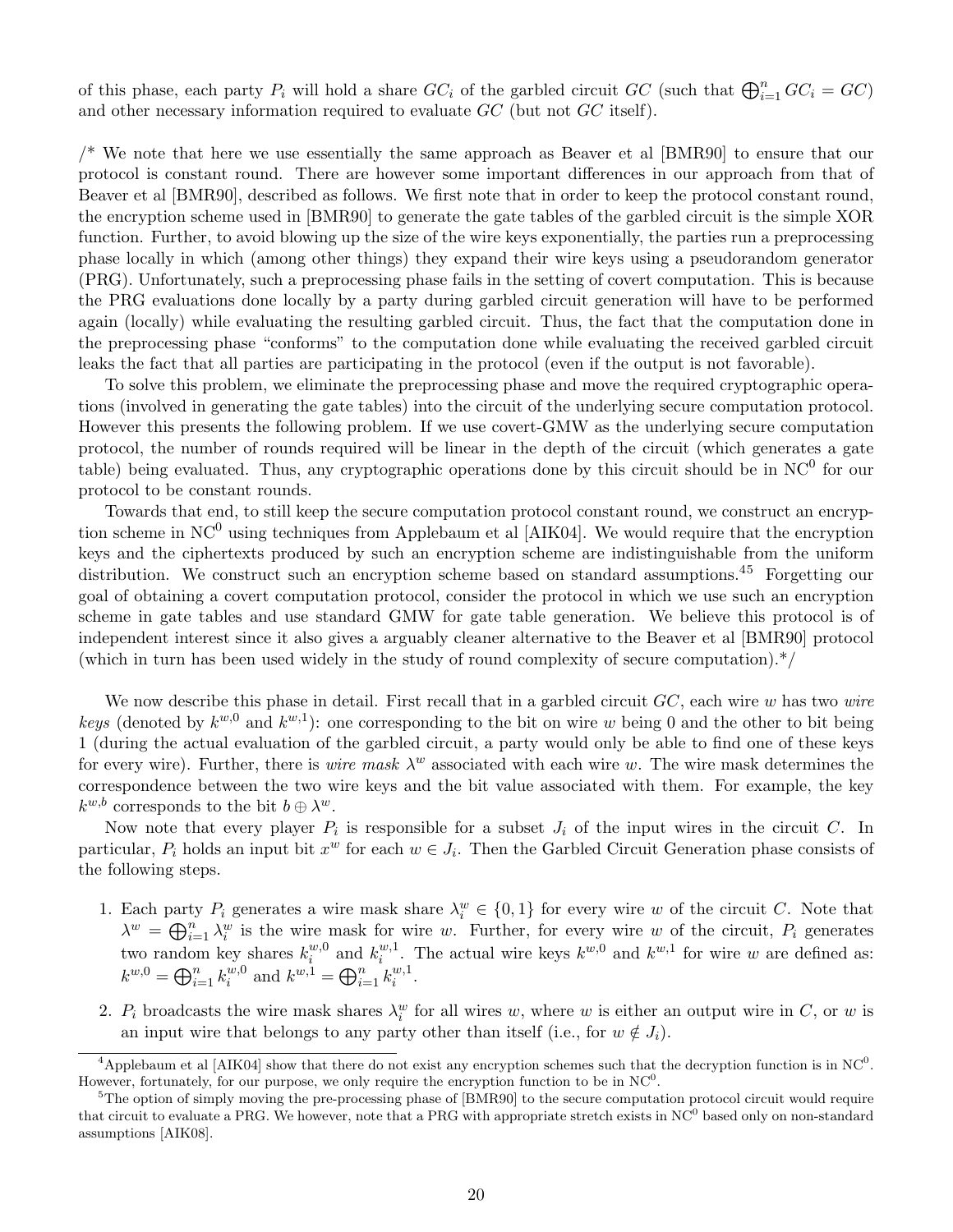3. For each input wire  $w \in J_i$ ,  $P_i$  computes  $\lambda^w = \bigoplus_{i=1}^n \lambda_i^w$  (note that  $P_i$  would have received the wire mask shares for  $w \in J_i$  by now). Then, for every  $w \in J_i$ ,  $P_i$  broadcasts the bit  $b^w = \lambda^w \oplus x^w$  and the key share  $k_i^{w,b^w}$  $i^{w,b^w}$ . Once all the key shares are broadcast,  $P_i$  computes the key  $k^{w,b^w} = \bigoplus_{i=1}^n k_i^{w,b^w}$  $i^{w, o^{\omega}}$  for each input wire w.

At this point, all the parties hold the appropriate wire keys for all the input wires and the wire masks for all the output wires in the circuit.

4. Consider a gate g in the circuit C. In order to construct a gate table for g, the wire keys of the outgoing wire are encrypted with the wire keys of the incoming wires. Now, if all the parties use their wire mask shares and key shares as inputs in a covert GMW protocol execution, then they can jointly construct all the gate tables. We will use a covert encryption scheme in  $NC<sup>0</sup>$  to generate the gate tables. Note that we would require that the encryption keys and the ciphertexts produced by such an encryption scheme are indistinguishable from random. We construct such an encryption scheme based on standard assumptions using techniques from Applebaum et al [AIK04]. See appendix B.5 for the construction details. Let  $(G, E, D)$  be such an encryption scheme.

The players now engage in an execution of the covert-GMW protocol to evaluate a simple circuit that generates the gate tables for circuit  $C$ . More details are given as follows.

For any gate q in the circuit C, let  $a, b$  be the two input wires and c be the output wire for the gate g, and denote the operation performed by the gate g by  $\otimes$  (e.g. AND, OR, NAND, etc). Before the protocol starts,  $P_i$  holds the following inputs: key shares  $k_i^{a,\ell}$  $i^{a,\ell}_i, k^{b,\ell}_i, k^{c,\ell}_i$  where  $\ell \in \{0,1\}$ , along with the wire mask shares  $\lambda_i^a, \lambda_i^b, \lambda_i^c$ . Let  $E_k(m)$  denote the encryption of a message m with key k using the covert encryption scheme  $(G, E, D)$ . Then  $P_i$  runs the covert GMW protocol along with the other parties to compute a gate table of the following form (for each gate g in  $C$ ):

$$
A_g = \begin{cases} E_{k^{a,0}}(E_{k^{b,0}}(k^{c,0},0)) & \text{if } \lambda^a \otimes \lambda^b = \lambda^c \\ E_{k^{a,0}}(E_{k^{b,0}}(k^{c,1},1)) & \text{otherwise} \end{cases}
$$
  
\n
$$
B_g = \begin{cases} E_{k^{a,0}}(E_{k^{b,1}}(k^{c,0},0)) & \text{if } \lambda^a \otimes \bar{\lambda}^b = \lambda^c \\ E_{k^{a,0}}(E_{k^{b,1}}(k^{c,1},1)) & \text{otherwise} \end{cases}
$$
  
\n
$$
C_g = \begin{cases} E_{k^{a,1}}(E_{k^{b,0}}(k^{c,0},0)) & \text{if } \bar{\lambda}^a \otimes \lambda^b = \lambda^c \\ E_{k^{a,1}}(E_{k^{b,0}}(k^{c,1},1)) & \text{otherwise} \end{cases}
$$
  
\n
$$
D_g = \begin{cases} E_{k^{a,1}}(E_{k^{b,1}}(k^{c,0},0)) & \text{if } \bar{\lambda}^a \otimes \bar{\lambda}^b = \lambda^c \\ E_{k^{a,1}}(E_{k^{b,1}}(k^{c,1},1)) & \text{otherwise} \end{cases}
$$

Note that since all the gate tables can be computed in *parallel*, the covert GMW protocol execution only takes a constant number of rounds.

When the covert-GMW protocol terminates, each party  $P_i$  obtains a share of each gate table as generated above. We define  $GC_i$  to be  $P_i$ 's share of the garbled circuit  $GC$ , where  $GC_i$  is simply the concatenation of all the gate table shares of  $P_i$ .

5. Now, each party  $P_i$  broadcasts a covert commitment to its garbled circuit share  $GC_i$ . Let  $Com(GC_i)$ denote the commitment value sent by  $P_i$ .

At the end of the Garbled Circuit Generation phase, each party  $P_i$  holds a share  $GC_i$  of the garbled circuit GC, along with the wire masks  $\lambda^w$  for each output wire w and the appropriate wire keys  $k^{w,b^w}$  and bit  $b^w$ (where  $b^w = \lambda^w \oplus x^w$ ) for each input wire. In addition,  $P_i$  also holds a covert commitment to the garbled circuit share  $GC_j$  of each party j.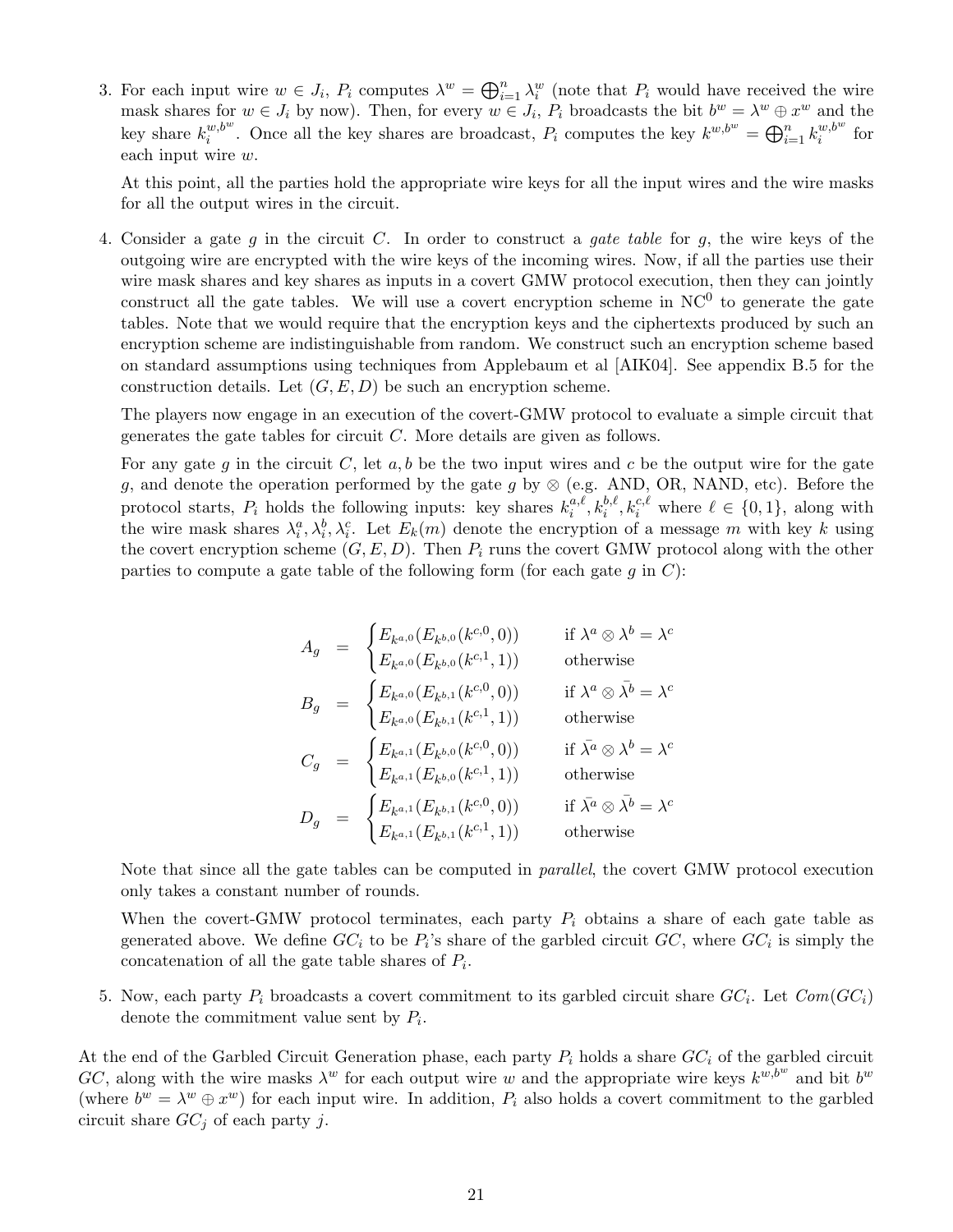/\* In this phase, we use the covert-GMW protocol of [CGOS07]. The covert-GMW protocol is similar to the semi-honest GMW protocol, except that it uses a specific covert secure 1-out-of-4 OT rather than a semi-honest 1-out-of-4 OT, and does not consist of the output broadcast phase. The natural question is, what guarantees could it possibly provide when the parties might deviate from the protocol executions arbitrarily?

Intuitively, the malicious parties (even if they deviate from the protocol arbitrary) do not learn any information (in a computational sense) in covert GMW protocol because of the following. The covert-GMW protocol consists of only two kinds of message: one where parties broadcast  $(n - 1)$  random shares of their input to other parties, and the second where parties engage in a covert 1-out-of-4 OT protocol with others. The first type of message is simply a random string, therefore it does not reveal any information about GC. In the second type of messages, a party gives away only one of the 4 bits (when acting as a sender in a covert 1-out-of-4 OT protocol). However, all the four bits are *individually* indistinguishable from random. This is because while preparing these four bits, a single bit of randomness is used [GMW87] (making the four bits *individually* random).  $*/$ 

### 5.2.3 Output Exchange phase

In the previous two stages, no information about the output (or participation) was revealed to any party (even if they deviate arbitrarily from the protocol). In other words, the messages exchanged between the parties in the previous stages were "not valuable" for deducing any potentially unknown information. In this phase, the parties actually exchange valuable messages having information so as to be able to get the function output at the end.

Informally, in this phase, the parties exchange their shares (held at the end of Garbled Circuit Generation phase) of garbled circuit conditioned upon the fact that every party was honest till the end of the Garbled Circuit Generation phase. This phase heavily relies on the various properties of our zero-knowledge to garbled circuit construction.

The randomness that a party  $P_i$  uses in this phase comes from  $u_i$ . This phase proceeds in the following steps.

- 1. Every party  $P_i$  breaks his share of  $GC$  (namely  $GC_i$ ) further into n shares:  $\{GC_i^j,\ldots,GC_i^n\}$ .  $P_i$  then engages in an execution of  $ZKSend_{ij}$  with every party  $P_j$  in parallel. Here, the input of  $P_i$  is  $GC_i^j$ while  $P_i$  proves the truthfulness of an NP statement z which asserts that the party  $P_i$  was honest in the protocol up to the end of the Garbled Circuit Generation phase. More specifically,  $z$  is the following statement: There exists  $X_j = (x_j, r_j, K_j)$ ,  $s_j$  and  $t_j$  such that,
	- There exist strings for the commitments  $Com(X_j), Com(s_j)$  and  $Com(t_j)$  (broadcast in the Input Commitment phase) that open the commitments to  $X_j$ ,  $s_j$  and  $t_j$  respectively.
	- Given all the incoming messages to  $P_i$  (over the broadcast channel), the outgoing messages of  $P_i$ were honestly computed as per the protocol specifications in (a)  $ExtractEnable$  subprotocol using randomness  $s_i$ , (b) Garbled Circuit Generation phase using randomness  $t_i$ .

Upon obtaining  $\{GC_1^i, \ldots, GC_n^i\}$  after executing  $ZKSend$  with other parties to get  $(n-1)$  shares (the share  $GC_i^i$  is already held by  $P_i$ ), the party  $P_i$  broadcasts  $GC^i = \bigoplus_{j=1}^n GC_j^i$ . Upon receiving  $GC^i$  for all *i*, all parties compute  $GC = \bigoplus_{i=1}^{n} GC^i$ .

We now give some intuition on the rationale behind this sub-protocol. Recall that a party  $P_i$  holds a share of the garbled circuit at the end of the Garbled Circuit Generation phase.  $P_i$  would like to give its share out only if the other  $n-1$  parties were honest. However, if any party deviated from the prescribed protocol during the Input commitment or Garbled Circuit Generation phase, it could be potentially dangerous for  $P_i$  to give out its garbled circuit share (since then garbled circuit is not guaranteed to be correctly constructed). Hence,  $P_i$  breaks its share further into n subshares and transfers these subshares in parallel to other parties  $P_j$  using ZKSend<sub>ij</sub>. If any of the  $n-1$  parties was dishonest previously, it is guaranteed that at least one of those  $n$  subshares will be lost (since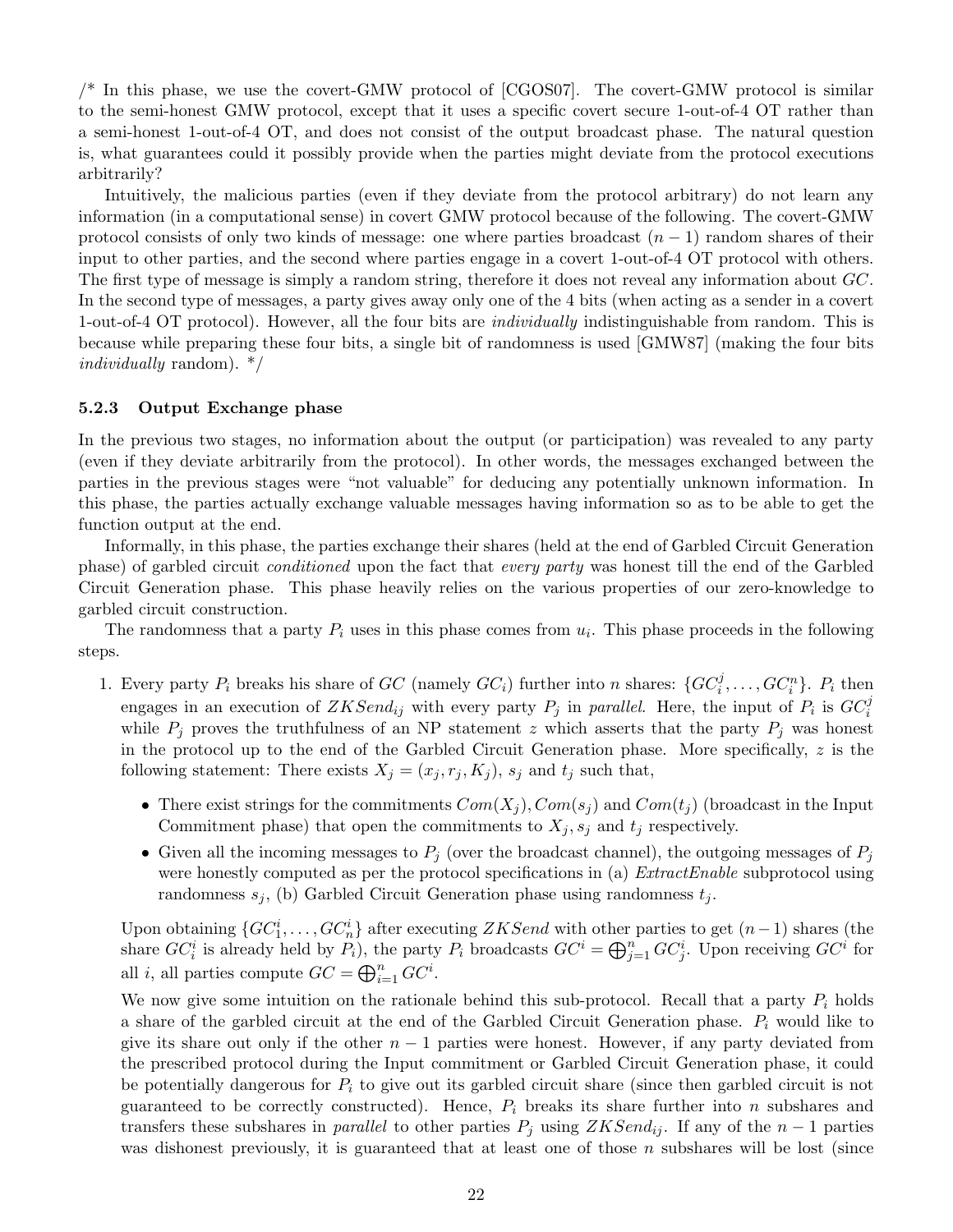ZKSend will output a randomly selected value instead of the right subshare to a dishonest party). Thus, in case cheating occurred in previous stages, the garbled circuit for evaluating the functionality is essentially "lost".

We stress that all the ZKSend executions in this step are done in *parallel*. Therefore, this step contributes only a constant number of rounds to our protocol.

- 2. Each party  $P_i$  now evaluates the garbled circuit  $GC$  on its own (recall that  $P_i$  has the appropriate wire keys for all the input wires as well as the wire masks for all the output wires) to obtain the output  $F(X_1, \ldots, X_n)$ .  $P_i$  further checks if  $K_i$  is contained in  $F(X_1, \ldots, X_n)$ . Now, one of the following two cases occur:
	- (a) If the check succeeds (i.e.,  $K_i$  is contained in  $F(X_1, \ldots, X_n)$ ), then  $P_i$  broadcasts the opening to the commitment  $Com(GC_i)$  that it had broadcast earlier in the Garbled Circuit Generation phase. Then, having received the openings for each commitment  $Com(GC_i)$ ,  $j \neq i$ ,  $P_i$  first verifies their correctness. If all the openings are correct, then  $P_i$  computes the garbled circuit from the decommitted values (as well as its own share  $GC_i$ ). Let  $GC$  denote this garbled circuit. Then, if  $GC = GC, P_i$  returns the output of GC as its own output, else it outputs  $\perp$ .
	- (b) Otherwise,  $P_i$  broadcasts a random string. In this case, the output of  $P_i$  is  $\perp$ .

/\* As argued earlier, if any party was dishonest in the Input Commitment phase or the Garbled Circuit Generation phase, then the garbled circuit is "lost", which in turn implies that the keys  $K_i$  are "lost" as well. Therefore, each party will output  $\perp$  in this case since the check on the correctness of  $K_i$  in step (2) will fail. Now consider the case that all the parties in the protocol were honest in the Input Commitment phase as well as the Garbled Circuit Generation phase. Now consider the following two cases:

- 1. First consider the case when the output is not favorable. Note that at the end of the Garbled Circuit Generation phase, the parties will hold shares of a garbled circuit that outputs a random value. Then, the secret key  $K_i$  is indistinguishable from random even if an adversary is given all the shares of this garbled circuit. Therefore, it follows from the security property of garbled circuits that this garbled circuit (or any other garbled circuit derived from it) cannot output  $K_i$ . Therefore, in this case the check on the correctness of  $K_i$  in step (2) will fail.
- 2. Now consider the case when the output is favorable. Note that in this case, it is acceptable for each party to send out the opening to the commitment of its garbled circuit share (since if the output is favorable, it follows that each party participated in the protocol, and therefore compromising covertness by sending out the opening to the commitment is ok). We stress that step  $2(a)$  is crucial in ensuring the correctness of the final output in this case. This is because an adversary who behaved honestly in the Input Commitment phase as well as the Garbled Circuit Generation phase may still be able to force a modified garbled circuit (by cheating in the ZKSend executions) on the other parties that produces an incorrect, yet favorable output. The checks performed in step 2(a) rule out this possibility since any attempt on the part of the adversary to modify the resultant garbled circuit in step (1) will be detected. \*/

This completes the description of our covert multi-party computation protocol Π. The fact that Π is constant round follows simply by construction. In the next subsection, we formally prove its security.

## 5.3 Proof of Security

Theorem 2 The proposed protocol Π is a secure (constant-round) covert multi-party computation protocol as per definition 1.

We prove theorem 2 via the following three step process. We first give the construction of a simulator S that is able to simulate the view of any adversary  $\mathcal A$  in an execution of  $\Pi$ . We then prove some specific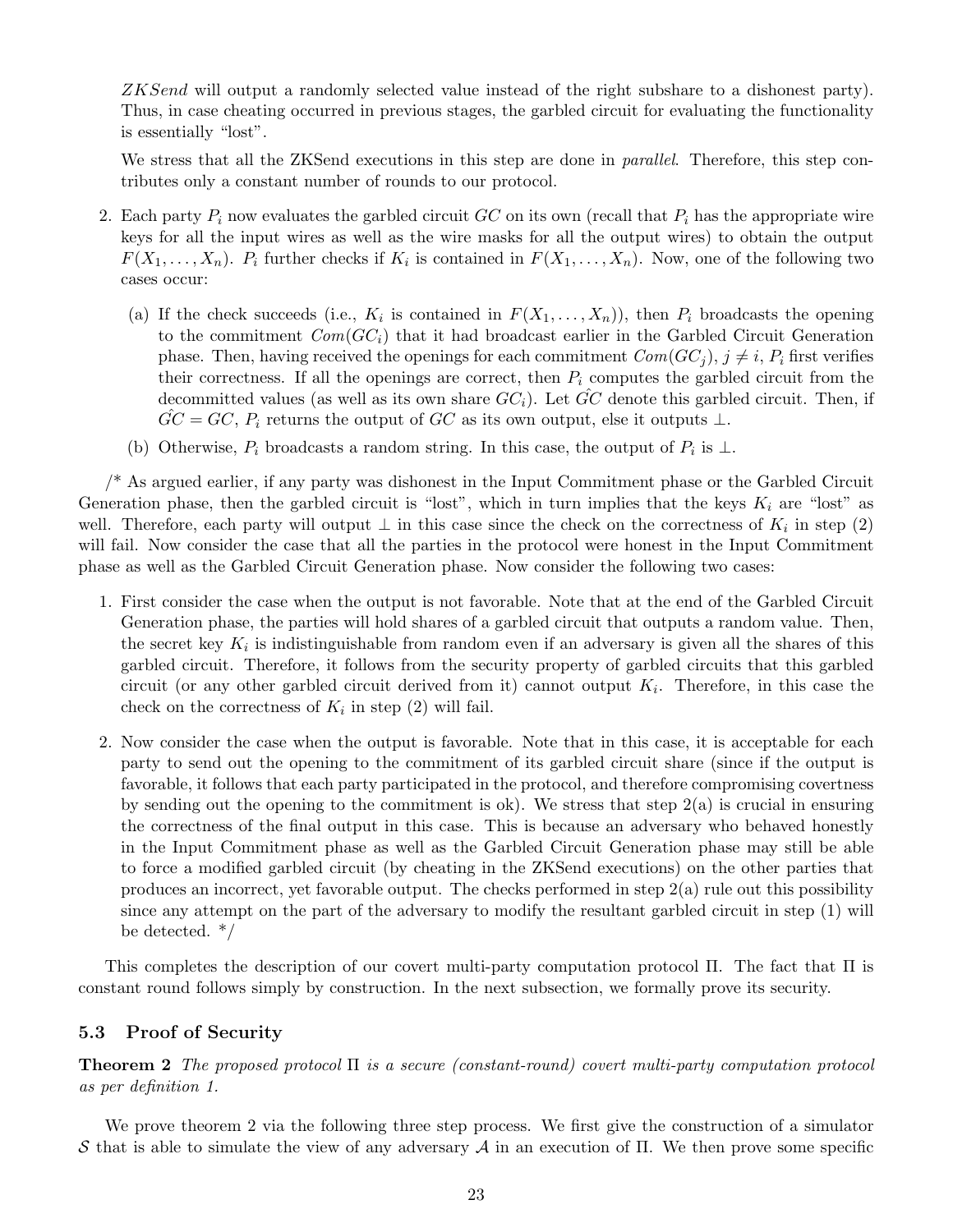security properties of our ZKSend construct (described in section 5.1). Finally, (by relying on the security properties of ZKSend and other primitives used in the construction of Π) we will argue that the output distributions of the real and ideal world executions are computationally indistinguishable.

In this section, we only give the construction of the simulator  $S$ . The remaining parts of our proof are given in appendix C.

#### 5.3.1 Description of the Simulator

Simulator S receives a list of honest parties H. The set of malicious parties is  $M$ . We describe the strategy of  $S$  in each of the three phases of the protocol:

## Input Commitment phase.

- 1. InputRandomCommit
	- (a) For every  $i \in H$ , S picks  $X_i$ ,  $s_i$ ,  $t_i$  and  $u_i$  at random and broadcasts  $Com(X_i)$ ,  $Com(s_i)$ ,  $Com(t_i)$ and  $Com(u_i)$ . Note that  $X_i = (x_i, r_i, K_i)$ , where  $x_i, r_i$  and  $K_i$  are random.
	- (b) Let  $IR_i = (Open(Com(X_i)), Open(Com(t_i))).$
- 2. ExtractEnable We first describe the strategy of S in all executions of  $ZKSend_{ij}$  depending upon whether it is acting as a sender or a receiver. Consider any execution of  $ZKSend_{ij}$  where  $P_i$  is the sender and  $P_i$  is the receiver.
	- (a) When  $i \in H$ , S uses the honest sender strategy with input  $IR_i$  (as defined above), except that in stage 2 and 3 of phase I,  $S$  uses a pseudo-random generator to generate the challenge strings  $r_1, r_2$ . This is to ensure that S has a short description of length at most  $\kappa^3$  for each challenge string (this will be necessary when S is simulating the executions of  $ZKSend_{ij}$  on behalf of honest receivers; see below).
	- (b) Now consider the case when  $i \in M$  and  $j \in H$ . Let us first recall the structure of  $ZKSend_{ij}$ . Note that an execution of  $ZKSend_{ij}$  is identical to CZK except that instead of simply sending the last message  $m_{final}$  of CWI-UARG,  $P_j$  sends covert commitments to random shares of  $m_{final}$ , followed by a challenge-response phase and a garbled circuit evaluation. That is, prior to sending the covert commitments to the shares of  $m_{final}$ , the communication between  $P_i$  and  $P_i$ in ZKSend<sub>ij</sub> is identical to that between P and V in CZK. Let  $\mathcal{S}_{CZK}$  be the simulator for the cZK protocol.

In this case, S internally runs the algorithm for  $S_{CZK}$  to compute outgoing messages for  $P_i$ . More specifically, on receiving any message from  $P_i$ , S uses  $\mathcal{S}_{CZK}$  to prepare  $P_j$ 's response. Note that  $\mathcal{S}_{CZK}$  will require the code of the adversary (controlling  $P_i$ ) along with short descriptions of all the messages of S contained<sup>6</sup> in slot 1 or slot 2 (this includes the messages sent by S in other executions of ZKSend, in particular the long challenge strings  $r_1, r_2$ ) in order to compute the outgoing messages. We observe that S already has all the necessary information for  $S_{CZK}$ . In this manner, S is able to compute all the outgoing messages for  $P_j$  until stage 4(a). Now, when  $\mathcal{S}_{CZK}$  prepares the final message  $m_{final}$  of CWI-UARG, then instead of passing it directly to  $P_i$ , S computes its random shares and sends covert commitments to these shares to  $P_i$ . S now executes the rest of  $ZKSend_{ij}$  honestly with  $P_i$  by using  $m_{final}$ . In particular, S first executes a challenge-response protocol with  $P_i$  and reveals the shares to  $m_{final}$  honestly as chosen by  $P_i$ . Then, S evaluates the garbled circuit (also executes OT protocols with  $P_i$ ) and obtains an output.

In the ExtractEnable phase, S uses the following strategy. For every pair  $(P_i, P_j)$ ,

<sup>&</sup>lt;sup>6</sup>Messages that are exchanged between the commitment  $c_b$  and the challenge string  $r_b$  are said to be 'contained' in slot b.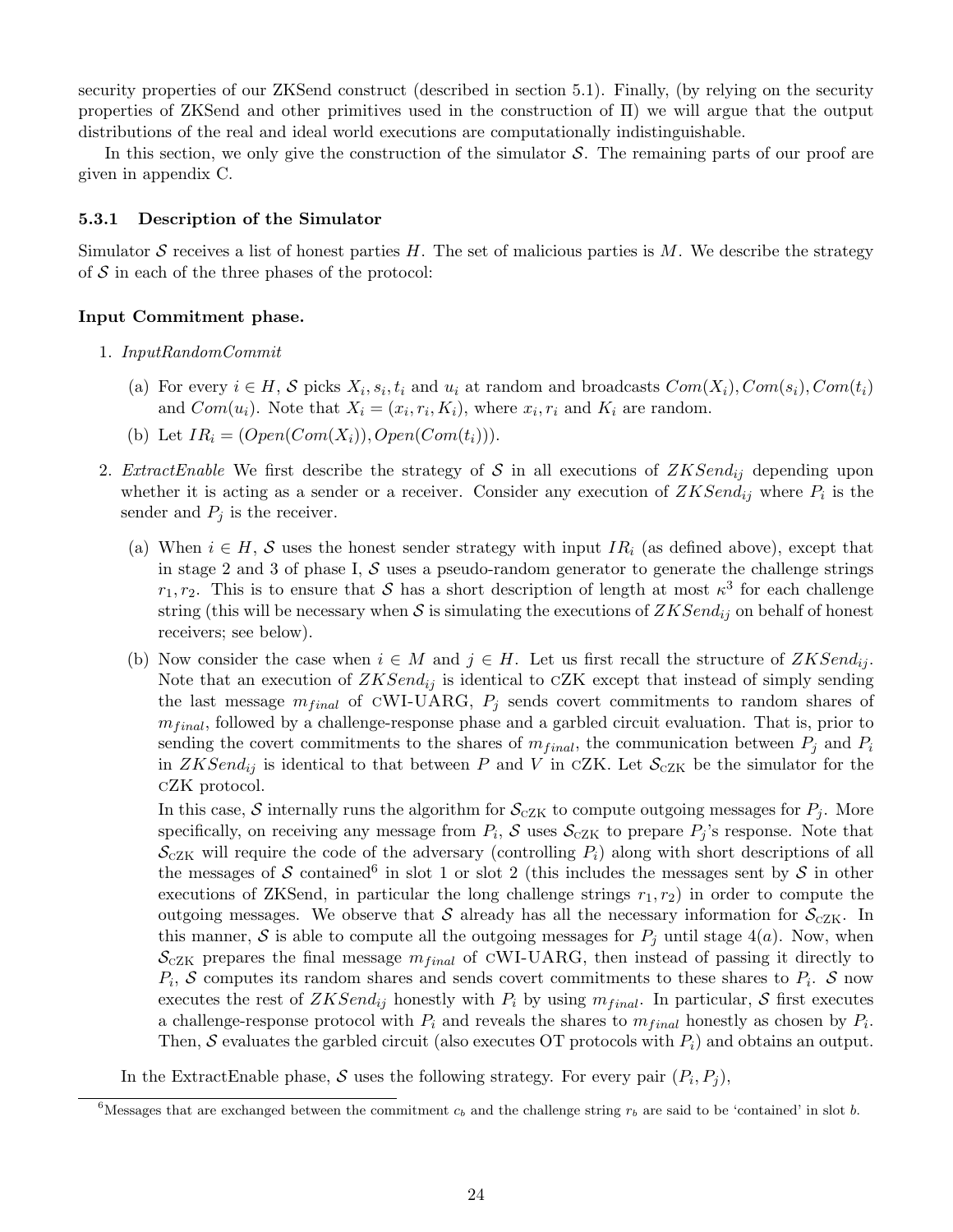- When  $i \in H$ , S first chooses a random r and sends  $y = f_{owp}(r)$  (where  $f_{owp}$  is a one-way permutation). It then engages in an execution of  $ZKSend_{ij}$  with  $P_j$  on the following NP statement as the common input: "∃r such that  $y = f_{owp}(r)$ ". S uses input IR<sub>i</sub> and follows the sender strategy described above.
- Now consider the case when  $i \in M$  and  $j \in H$ . On receiving a value y from  $P_i$ , S will attempt to extract IR<sub>i</sub> from  $P_i$  by simulating  $ZKSend_{ij}$  (for the NP statement: "∃r such that  $y = f_{owp}(r)$ ") using the simulation strategy described above. Note that if  $P_i$  behaved honestly, then except with negligible probability, S would obtain  $IR_i$  as the output. Otherwise, S might fail to extract the input and randomness of  $P_i$ .

**Garbled Circuit Generation phase.** Let C denote the circuit for the functionality  $F$ . Then, for every honest party  $i \in H$ , S picks random wire mask shares  $\lambda_i^w$  and key shares  $k_i^{w,\ell}$  $e^{w,\ell}$  ( $\ell \in \{0,1\}$ ) for all wires w in the circuit C. Now,  $\mathcal S$  honestly executes the Garbled Circuit Generation phase (except the last step where the parties broadcast covert commitments to their garbled circuit shares) on behalf of all the honest parties using the wire masks and key shares generated as above (as well as the random inputs chosen in the input commitment phase). We now consider two cases:

#### 1. Case 1:

First consider the case where the following two conditions hold:

- (a) S was successful in extracting  $IR_i$  for all  $i \in M$ .
- (b) All the parties were honest in the Garbled Circuit Generation phase.  $S$  checks this as follows. Note that if (a) is true, then S has the input  $X_i$  and the randomness  $u_i$  for all i (since it successfully extracted IR<sub>i</sub> for all  $i \in M$ ). Since these values deterministically define each message of the Garbled Circuit Generation phase,  $S$  can simply check if all the parties behaved honestly.

In this case, S queries the Ideal functionality with the inputs  $(x_i$  extracted from  $P_i$ , for all  $i \in M$ ) of all  $i \in M$ . The Ideal functionality returns either  $f(x_1, \ldots, x_n)$  or  $\perp$ . Now S constructs a simulated garbled circuit (as in the protocol of Beaver et al [BMR90], see also [LP04]). If the Ideal functionality returned  $f(x_1, \ldots, x_n)$ , then the output of this garbled circuit is the value  $f(x_1, \ldots, x_n), K_1, \ldots, K_n$ (where  $K_1, \ldots, K_n$ ) are the keys chosen by all parties in the input commitment phase). For all  $i \in M$ , S uses  $K_i$  from  $IR_i$ . Otherwise, if the ideal functionality returned  $\perp$ , then the output of this garbled circuit is a random string R. Let  $GC$  be the simulated garbled circuit. S then changes the values of garbled circuit shares  $GC_i$  of honest parties in such a way that  $(\bigoplus_{i\in H} GC_i) \oplus (\bigoplus_{i\in M} GC_i) = GC$ . Note that, since  $S$  knows the garbled circuit shares  $GC_i$  of malicious parties, it picks shares at random for honest parties such that the above conditions hold.

2. Case 2:

If S failed to extract inputs and randomness of all malicious parties, or if some party was dishonest in the Garbled Circuit Generation phase, then  $S$  changes the garbled circuit share of each honest party to a random value.

Finally, S broadcasts a covert commitment  $Com(GC_i)$  for each honest party  $i \in H$ . Here  $GC_i$  is the garbled circuit share of  $P_i$  determined by S depending upon whether case 1 or 2 was true.

**Output Exchange phase.** First recall the strategy of S to simulate  $ZKSend_{ij}$  (on behalf of the receiver), as explained in the Input Commitment phase. We now explain the strategy of  $\mathcal S$  in the Output Exchange phase for each honest party  $i \in H$ .

1. S first breaks  $GC_i$  into n random shares  $GC_i^1, \ldots, GC_i^n$ .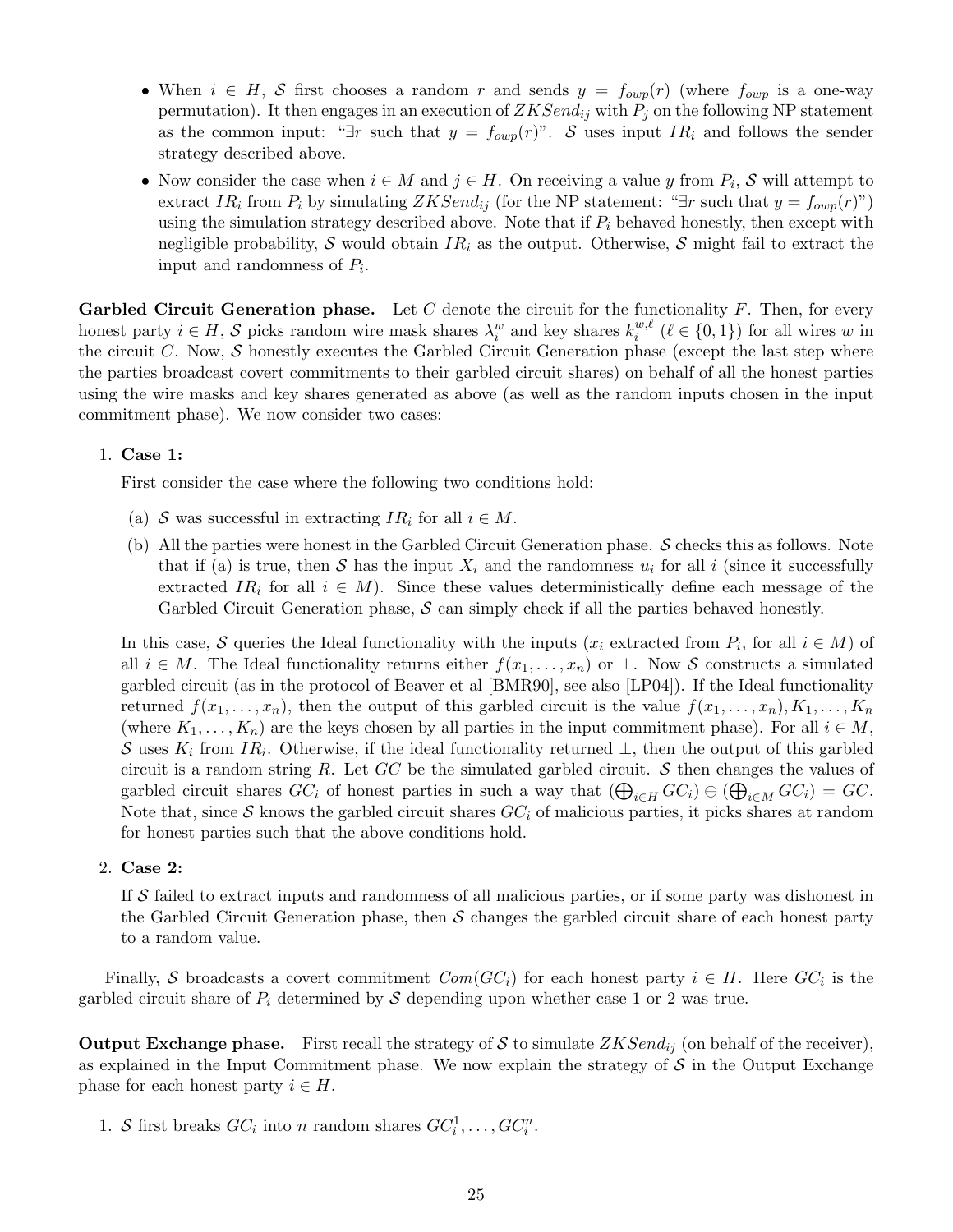2. In all executions of ZKSend where i is the sender, S honestly executes  $ZKSend_{ij}$  with every party  $j \neq i$  on the input  $GC_i^j$ . On the other hand, in all executions of ZKSend where i is the receiver, S simulates  $ZKSend_{ij}$  to extract  $GC_j^i$  from  $P_j$ .

We stress that  $S$  simulates all the ZKSend executions in *parallel*.

- 3. Upon receiving  $\{GC_1^i, \ldots, GC_{i-1}^i, GC_{i+1}^i, \ldots, GC_n^i\}$  (note that  $P_i$  has  $GC_i^i$  already), S broadcasts  $GC$  $\oplus$ ion receiving  $\{GC_1^i, \ldots, GC_{i-1}^i, GC_{i+1}^i, \ldots, GC_n^i\}$  (note that  $P_i$  has  $GC_i^i$  already),  $S$  broadcasts  $GC^i =$ <br> ${}_{j=1}^n GC_j^i$  on behalf of  $P_i$ . Upon receiving all the broadcast values,  $S$  computes the garbled circu  $\hat{GC} = \bigoplus GC^i$ .
- 4. S now evaluates  $\hat{GC}$  (recall that  $P_i$  must have the appropriate keys for input wires as well as the wire masks for the output wires from the Garbled Circuit Generation phase) and checks if  $K_i$  is present in the output. Now one of the following two cases occur:
	- (a) If  $K_i$  is present in the output, then S broadcasts the opening of  $Com(GC_i)$ . Upon receiving all the broadcast values, for every  $j \in M$ , S verifies the opening to the commitment sent by  $P_j$  at the end of the Garbled Circuit Generation phase. If all the openings are correct, then  $S$  computes the garbled circuit from the decommitted values (as well as its own share  $GC_i$ ). Let  $GC$  denote this garbled circuit. S now checks whether  $GC = GC'$ . If the check succeeds, then S instructs the trusted party to return the correct output to the honest parties. Otherwise,  $S$  instructs the trusted party to return ⊥.
	- (b) Otherwise S broadcasts a random string on behalf of each honest party. Finally, S instructs the trusted party to return  $\perp$ .

This completes the description of the simulator strategy  $S$ . The remaining parts of our proof are given in appendix C.

# 6 Covert Multi-Party Computation over Point-to-Point Channels

In this section, we consider the network model where no broadcast channel is available, instead each pair of parties only share a private communication channel. We describe a constant-round covert computation protocol for a constant number of parties in this network model.

## 6.1 A Bounded-Concurrent Covert Computation Crotocol for Reactive Functionalities

As an essential ingredient to the construction of our new protocol, we require a bounded-concurrent covert two-party computation protocol for reactive functionalities. To this end, we first discuss the design of a bounded-concurrent covert multi-party computation protocol  $\Sigma$  for reactive functionalities over a broadcast channel (later in our construction, we will use  $\Sigma$  for the two-party case only). Here, a (covert) reactive functionality (say) F is a (covert) ideal functionality that can be invoked a fixed number (say t) of times. In each of the first  $t - 1$  queries, if the output is not favorable or if some party is not participating, then F outputs a random value instead of ⊥. We note that this is necessary to preserve covertness of the parties in the first  $t-1$  invocations. On the last query, however, F returns  $\perp$  if either the output is not favorable or some party is not participating. We note that this is necessary to guarantee the correctness of the final output.

Now consider a covert reactive functionality F that can be queried t times. Then  $\Sigma$  (that realizes F in the bounded-concurrent case) consists of t sub-protocols  $\Pi_1, \ldots, \Pi_t$  (described below), where each subprotocol corresponds to one query to F in the ideal world. Now note that in the ideal world, F would carry a "state" from one query to another. Then, in order to emulate F correctly, each sub-protocol in  $\Sigma$  will output the state of  $F$  which is then carried over to the next sub-protocol. To this end, the parties jointly compute a secret key prior to the first sub-protocol execution in  $\Sigma$ . In particular, each party  $P_i$  commits to a random key share  $K_i$  using the covert commitment scheme Com. Let  $K = \bigoplus_{i=1}^n K_i$ . Then, K is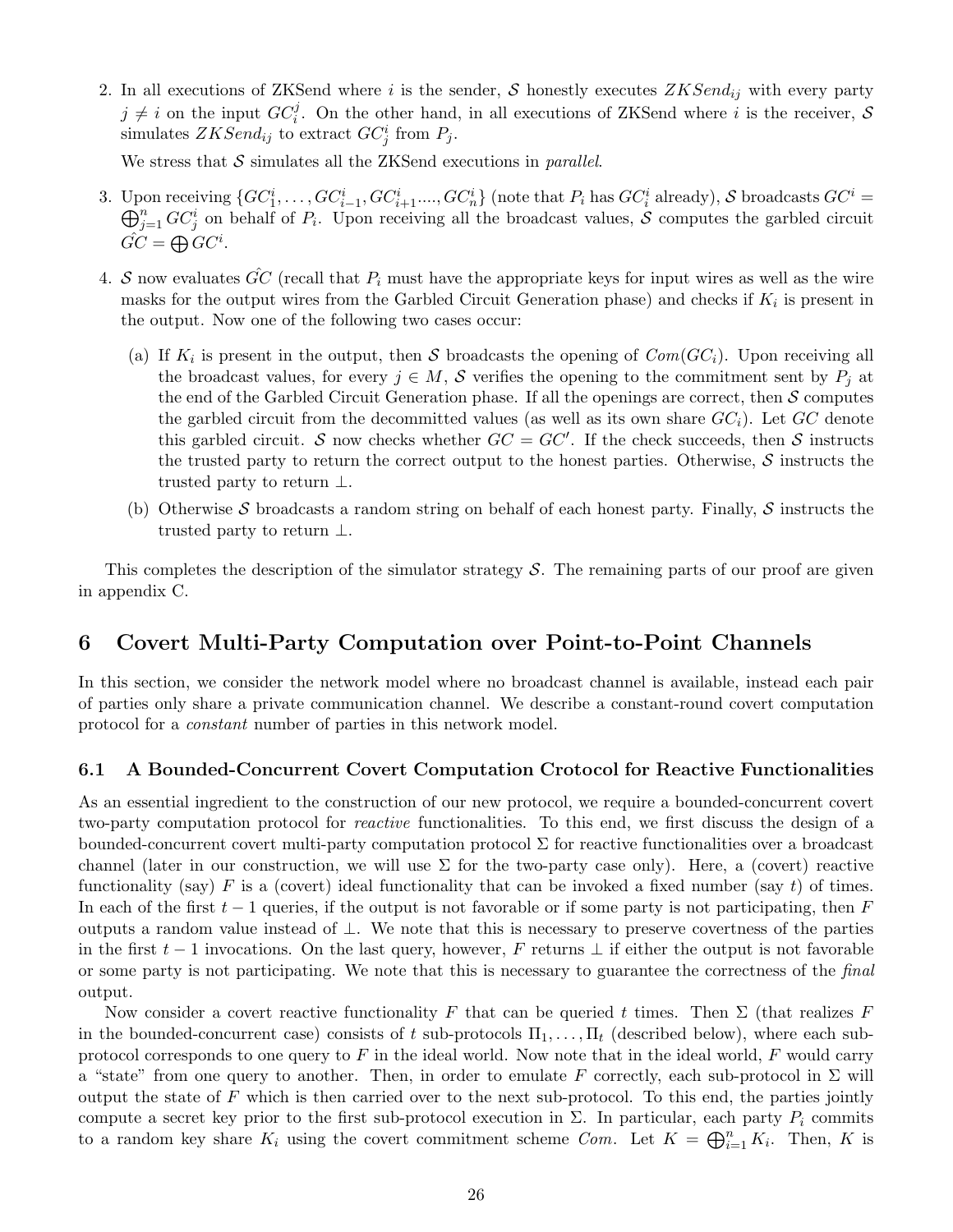used to encrypt and authenticate<sup>7</sup> the state of F when it is transferred from one sub-protocol to another. Note that any pseudo-random function can be used as a covert MAC for authentication (since its output is indistinguishable from random).

We now describe the sub-protocols  $\Pi_1,\ldots,\Pi_t$ . We first observe that using standard techniques (see [Pas04]), the covert computation protocol in section 5 can be modified such that the resultant protocol can securely realize a (covert) non-reactive ideal functionality in the bounded-concurrent setting. Let Π denote the modified protocol. We now outline the main steps to modify  $\Pi$  into  $\Pi_i$ ,  $i \in [1, t]$ .

- 1. In the Garbled Circuit Generation phase, the parties jointly construct a garbled circuit GC that is the same as the one described in section 5, except the following:
	- (a) It has (built-in) covert commitments  $Com(K_i), i \in [1, n]$ .
	- (b) It addition to the inputs of the parties, it takes as input the openings to the commitments to the key shares as well as the (encrypted and authenticated) state of  $F$  after the  $i^{th}$  query.
	- (c) It returns the correct output only if the openings are correct and the input state is authenticated (else it outputs a random string). The output of  $GC$  consists of the output of F after the  $i^{th}$ query as well as its (encrypted and authenticated) state along with the index i.
- 2. No output correctness checks are performed in the Output Exchange phase, except in the final subprotocol  $\Pi'_{t}$ . For each of the first  $t - 1$  sub-protocols, we summarize the necessary changes as follows:
	- (a) The parties no longer keep a random secret key for checking the output correctness. Consequently, the key validation check in the Output Exchange phase is now void.
	- (b) The parties neither broadcast the commitment to their garbled circuit shares (at the end of the Garbled Circuit Generation phase), nor their openings (in the Output Exchange Phase). Consequently, the garbled circuit verification step in the Output Exchange phase is now void.

We now describe our covert multi-party computation protocol over point-to-point channels. Let  $F$  be the covert functionality that we wish to realize. In our construction, we will be using  $\Sigma$  as a black-box only.

## 6.2 The New Protocol

Consider parties  $(P_i, \ldots, P_n)$  with inputs  $(x_1, \ldots, x_n)$ . Without loss of generality, assume that  $n = 2^{\delta}$  for some constant  $\delta$ . As a part of the protocol specification, the *n* parties are grouped into  $n/2$  pairs, each consisting of 2 parties. Then, informally speaking, the protocol execution is defined by a tree that consists of  $log(n) + 1$  levels where each level  $i \in [0, log(n)]$  consists of  $2<sup>i</sup>$  reactive functionalities. The *n* functionalities at  $log(n)$ -level are emulated by the protocol parties. A pair of protocol parties (as specified by the protocol) at level  $\log(n)$  together run the protocol  $\Sigma$  to realize a functionality at level 1. Similarly, a pair of reactive functionalities (virtual parties) at level i together run  $\Sigma$  to realize a functionality at level  $(i-1)$ . Then, the output of the protocol is simply the output of the functionality at level 0. We now describe the functionalities at each level, starting from the root at level 0.

0-Level Functionality: This functionality takes as input two vectors  $\vec{X}_1=(x_1,\ldots,x_{n/2})$  and  $\vec{X}_2=(x_{(n/2)+1},\ldots,x_n).$ The output of this functionality is  $F(x_1, \ldots, x_n)$  (where F is the ideal functionality that the protocol realizes).

1-Level Functionality: There are two functionalities at the first level "interacting" with each other. In other words, the output of one functionality is routed (via other functionalities, see below) to the other other functionality as its input. Then the output of the other functionality is routed back to the first functionality as its input. The 1-level functionalities are described by the (virtual) parties running the two-party protocol  $\Sigma$  to realize the 0-level functionality. We will refer to them as the *partner* functionalities. Looking ahead,

<sup>&</sup>lt;sup>7</sup>Let  $K = (K^1, K^2)$ . Then  $K^1$  is used for encryption and  $K^2$  is used for authentication.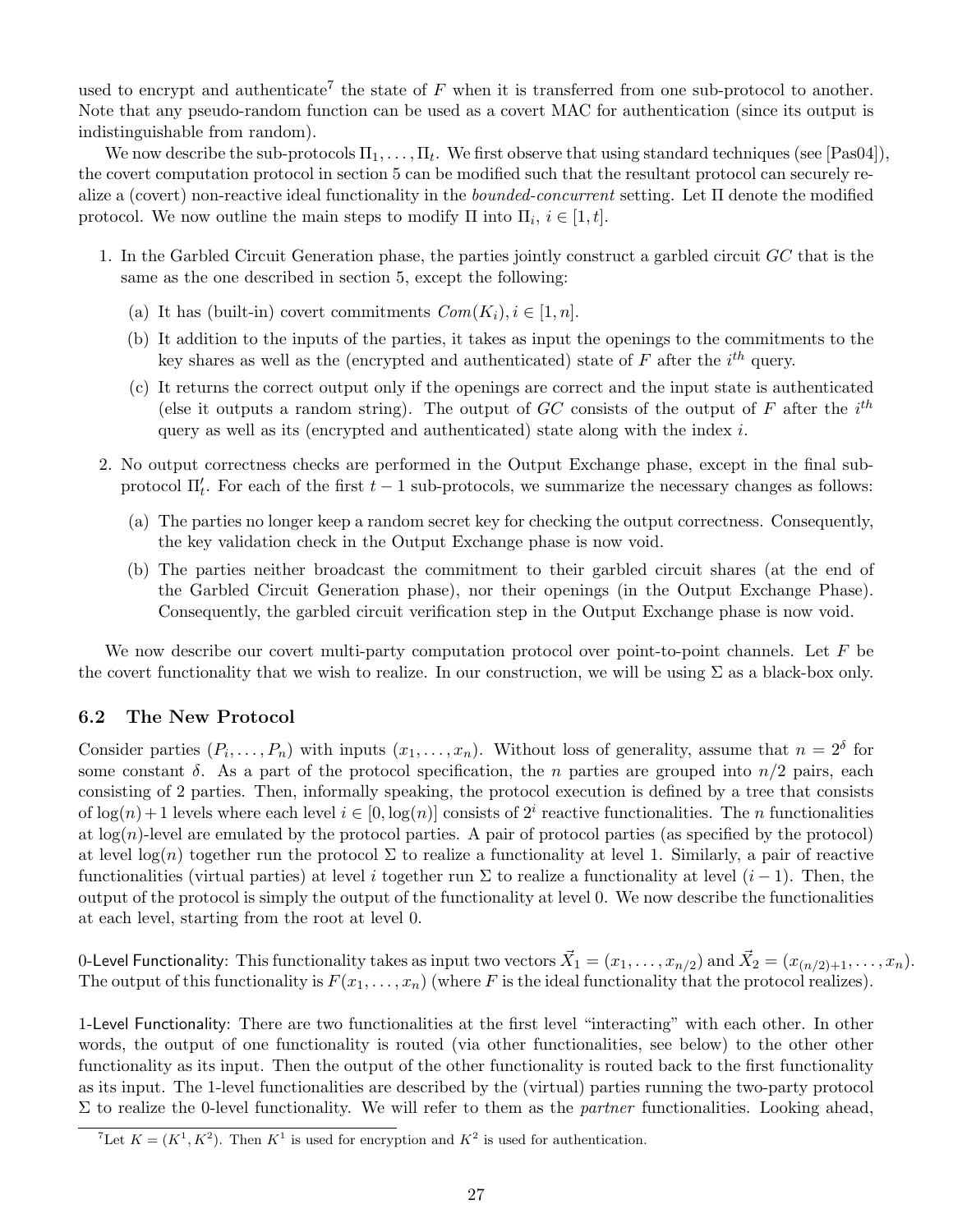one of the (virtual) parties (that describe the 1-level functionalities in the real world) will play the role of a designated (virtual) party that routes messages between two higher level partner functionalities. Note that since there is only functionality at 0-level, there is no difference between the designated party and the non-designated party at 1-level (this is not the case for *i*-level functionalities,  $i > 1$ ; see below). The *final* output of the 1-level functionalities is the output they receive from the 0-level functionality.

*i*-Level Functionality: Consider an  $(i - 1)$ -level functionality  $f_{(i-1)}$ . There exist two *i*-level partner functionalities  $f_i^0$ ,  $f_i^1$  for every such  $f_{(i-1)}$ . The reactive functionalities  $f_i^0$ ,  $f_i^1$  are defined by the (virtual) parties that run the protocol  $\Sigma$  to realize  $f_{(i-1)}$  (where both of them have the necessary inputs). Since  $f_{(i-1)}$  is reactive functionality, it may give out several intermediate outputs before giving a final output. Only one of the *i*-level functionalities  $f_i^0$ ,  $f_i^1$  receives the intermediate outputs. We will refer to it as the *designated* party (say)  $f_i^d$ . Further, we say that the designated functionality  $f_i^d$  hosts the  $(i-1)$  level functionality  $f_{(i-1)}$ . The final output of  $f_i^0$ ,  $f_i^1$  is the output they receive from  $f_{(i-1)}$ .

Note that the  $(i-1)$ -level functionality  $f(i-1)$  is essentially a (virtual) party that interacts with a partner functionality at level  $(i - 1)$  in an execution of  $\Sigma$ . Then the intermediate outputs of  $f_{(i-1)}$  are simply the protocol messages to be forwarded to its partner functionality. To this end, the designated functionality  $f_i^d$ forwards (using a private channel) each intermediate output from  $f_{(i-1)}$  to another *i*-level designated party hosting the partner functionality of  $f_{(i-1)}$ . Further,  $f_i^d$  waits to receive a message (in reply) before invoking  $f_{(i-1)}$  again. This invocation would require an execution of  $\Sigma$  with the partner functionality  $f_i^{1-d}$ .

 $log(n)$ -Level: As mentioned earlier, the functionalities at  $log(n)$  level are emulated by the real parties in the protocol. The input of a  $log(n)$ -level functionality is the same as the input of the real party emulating it. Each pair of partner functionalities at  $log(n)$  level engage in an execution of  $\Sigma$  to realize a  $(log(n) - 1)$ level functionality. Further these functionalities can directly send messages to each other using their private channel. The final output of these functionalities (i.e. the final output of the protocol) is the output they receive from the  $(\log(n)-1)$ -level functionality that they realize. Then it follows from our construction that this is simply the output of the 0-level functionality.

Now recall that two  $(i-1)$ -level partner functionalities communicate with each other by routing messages through the i-level designated parties hosting them. However, one or both of these designated parties may be dishonest, and may therefore modify the messages in transit. Such a situation was considered in  $[BCL+05]$ . In order to solve this problem, we will make use of a covert one-time signature (OTS) scheme. During the setup phase of the protocol, each party  $P_i$  creates  $n-1$  key pairs of a covert OTS scheme, one for each party  $j \neq i$ . For each  $j \neq i$ ,  $P_i$  sends one public key to  $P_j$  over their private channel. Then, the new input of  $P_i$ consists of  $n-1$  signatures over its original input (one with each private key generated earlier), and  $n-1$ one-time public keys received from the parties  $j \neq i$ . Now, the 0-level functionality takes all these input values and returns the correct output only if the input public keys are consistent and all the signatures are valid. We remark that the OTS scheme of Lamport [Lam79] can be modified into a covert OTS scheme if we use one-way permutations instead of one-way functions.

Further, since there are  $2^{i-1}$  pairs of partner functionalities at each level i, at most  $2^{i-1}$  executions of Σ may occur concurrently at each level. Summing up,  $\sum_{i=1}^{\log(n)} 2^{i-1} = n-1$  concurrent executions of Σ are possible in an execution of our protocol. Note that any of these executions (say) s can be controlled by a designated party acting as a man-in-the-middle, who can instead run separate executions of s with each of the partner parties running s. Following techniques from Barak et al  $[BCL<sup>+</sup>05]$ , this problem can be solved if  $\Sigma$  is  $2(n-1)$ -bounded concurrent secure. This completes the description of our protocol.

#### 6.3 Protocol Analysis

**Efficiency.** We first compute the round complexity for our protocol by induction. Recall that  $\Sigma$  consists of t sub-protocols  ${\{\Pi_i\}}_{i=1}^t$  if the functionality F to be realized can be queried t times. Let r be the (constant) number of rounds in  $\Pi_i$ . Now first consider the (virtual) parties at level 1 that run  $\Sigma$  to realize the 0-level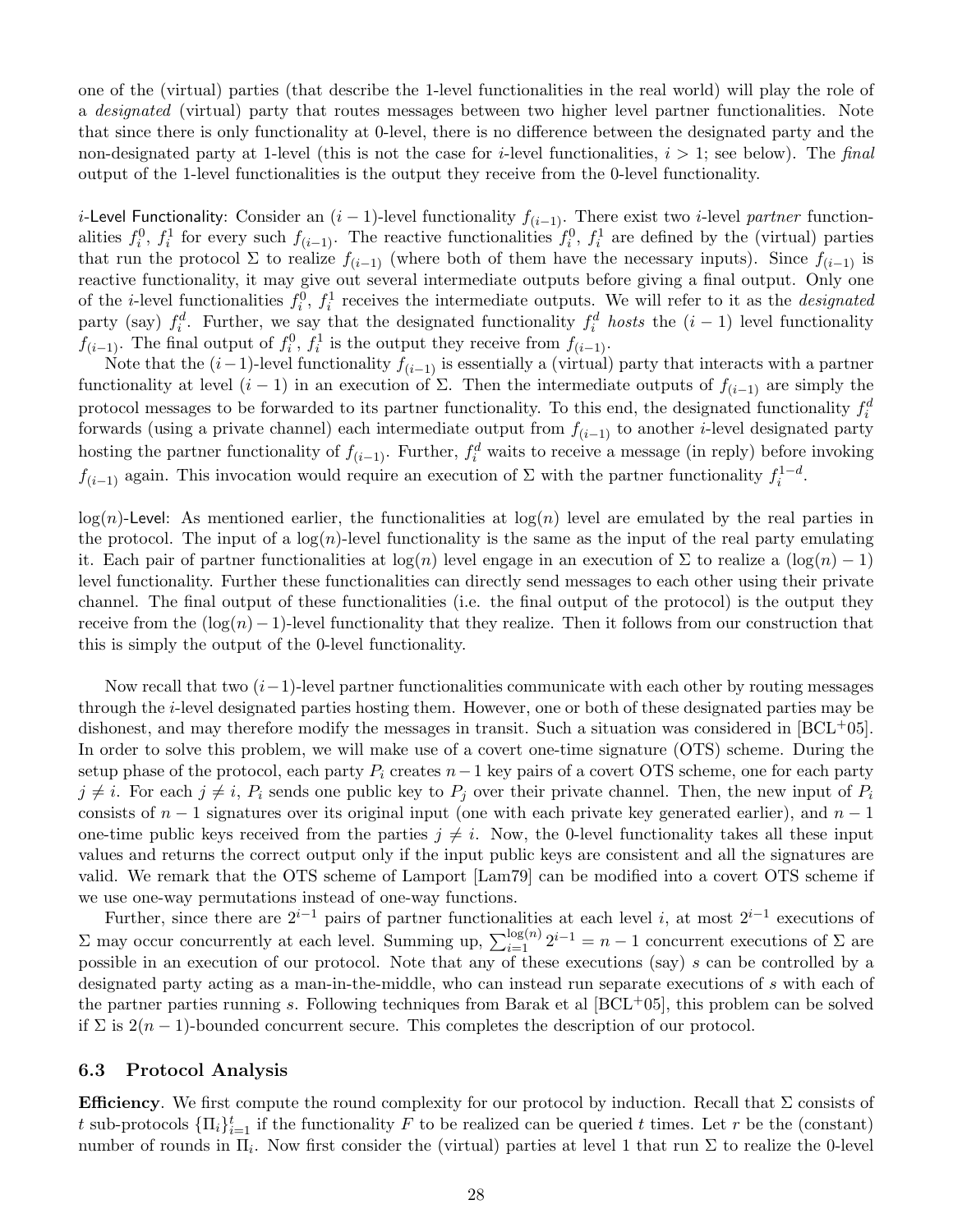functionality. Note that this instance of  $\Sigma$  only consists of r rounds since it only consists of a single subprotocol  $\Pi_1$  (that corresponds to the single allowed query to the 0-level functionality). Now consider a pair of (virtual) parties (that describe a pair of partner functionalities  $f_i^0, f_i^1$ ) at level  $i \geq 1$  that run  $\Sigma$  (to realize an  $(i-1)$ -level functionality). Assume that this instance of  $\Sigma$  consists of  $r^i$  rounds. This implies that each functionality  $f_i^j$  $i \in \{0,1\}$  must be queried  $r^i$  times. Now consider the execution of  $\Sigma$  between two (virtual) parties at level  $(i + 1)$  that realizes  $f_i^j$  $i$ . Then, this instance of  $\Sigma$  must consist of  $r^i$  sub-protocols  ${\{\Pi_k\}}_{k=1}^{r^i}$ , where each sub-protocol has a round complexity of r. This in turn implies that this instance of  $\Sigma$  consists of  $r^{i+1}$  rounds. Then by induction, the round complexity of our protocol for any pair of partner (real) parties is  $r^{\log(n)} = n^{\log(r)}$ , which is a polynomial (in the security parameter) if n is a polynomial.

We now compute the computational complexity for our new protocol by induction. We first observe a property of the covert computation protocol  $\Pi$  described in section 5 (also see appendix ??). Let C be a circuit for the ideal functionality that  $\Pi$  realizes. Then there exists at least one round in  $\Pi$  that requires computation poly $(\kappa)|C|$  (where  $\kappa$  is the security parameter). Now, let C be the circuit corresponding to the 0-level functionality in our new protocol. Consider the execution of protocol  $\Sigma$  between the (virtual) parties at level 1 to realize the 0-level functionality. Then it follows from the aforementioned property of our covert computation protocol Π in section 5 (since  $\Sigma$  consists of sub-protocols  $\Pi_i$  that are derived from  $\Pi$ ) that there exists a round in this execution of  $\Sigma$  that requires computation poly $(\kappa)|C|$ . Now consider an execution of  $\Sigma$  between two partner functionalities at level *i*. Assume that there exists a round in this execution that requires computation poly $(\kappa)^i$ |C|. Then the circuit size for any of these partner *i*-level functionality (say)  $f_i$  must be poly $(\kappa)^i$ |C|. It follows then that there exists a round in the execution of  $\Sigma$  between the  $(i + 1)$ level partner functionalities realizing  $f_i$  that requires computation poly $(\kappa)^{i+1}|C|$ . Then by induction, the computational overhead of our protocol is  $poly(\kappa)^{\log(n)}|C|$ . When n is a constant, this reduces to  $poly(\kappa)|C|$ . Note that in this case, the round complexity of our protocol is constant.

In a recent work, Ishai et al [IKOS08] designed a multi-party computation protocol for the semi-honest case with a constant computational overhead (i.e.,  $|C| + \text{poly}(\kappa)$ , where C is the circuit to be evaluated). It remains an open problem to extend their work to the case of malicious parties and covert functionalities.

**Proof of Security.** We now give a sketch of the main arguments to prove that privacy of the inputs and covertness of the parties is maintained in our protocol.

Consider an honest party at  $log(n)$ -level. Note that even if its partner functionality is cheating, the functionality emulated by them must be honest (i.e., correctly emulated). This implies that at least one functionality at  $(\log(n) - 1)$  level is correctly emulated. Now we consider our protocol in the  $(\log(n) - 1)$ level hybrid model. There are  $n/2$  virtual parties at  $(\log(n) - 1)$  level of which at least one is honest. By induction, we note that there are two virtual parties at level 1, of which at least one is honest. Hence, we conclude that the 0 level functionality must be honest (i.e., correctly emulated)

Further note that there are two kinds of messages exchanged by the parties in our protocol. The first kind consists of the messages of the protocol  $\Sigma$  exchanged by the partner functionalities. From the security of our protocol in section 5, we conclude that these messages are indistinguishable from random, and therefore do not compromise the covertness of the parties. The second kind consists of the messages routed by a pair of designated functionalities between the higher level functionalities that they host. Note that these are the messages of protocol  $\Sigma$  run by the higher level functionalities, and are indistinguishable from random to all the parties including the designated parties.

# 7 Acknowledgements

We thank Yuval Ishai for useful discussions. We also thank Chris Peikert for his extremely useful comments that helped us in improving the presentation of our results.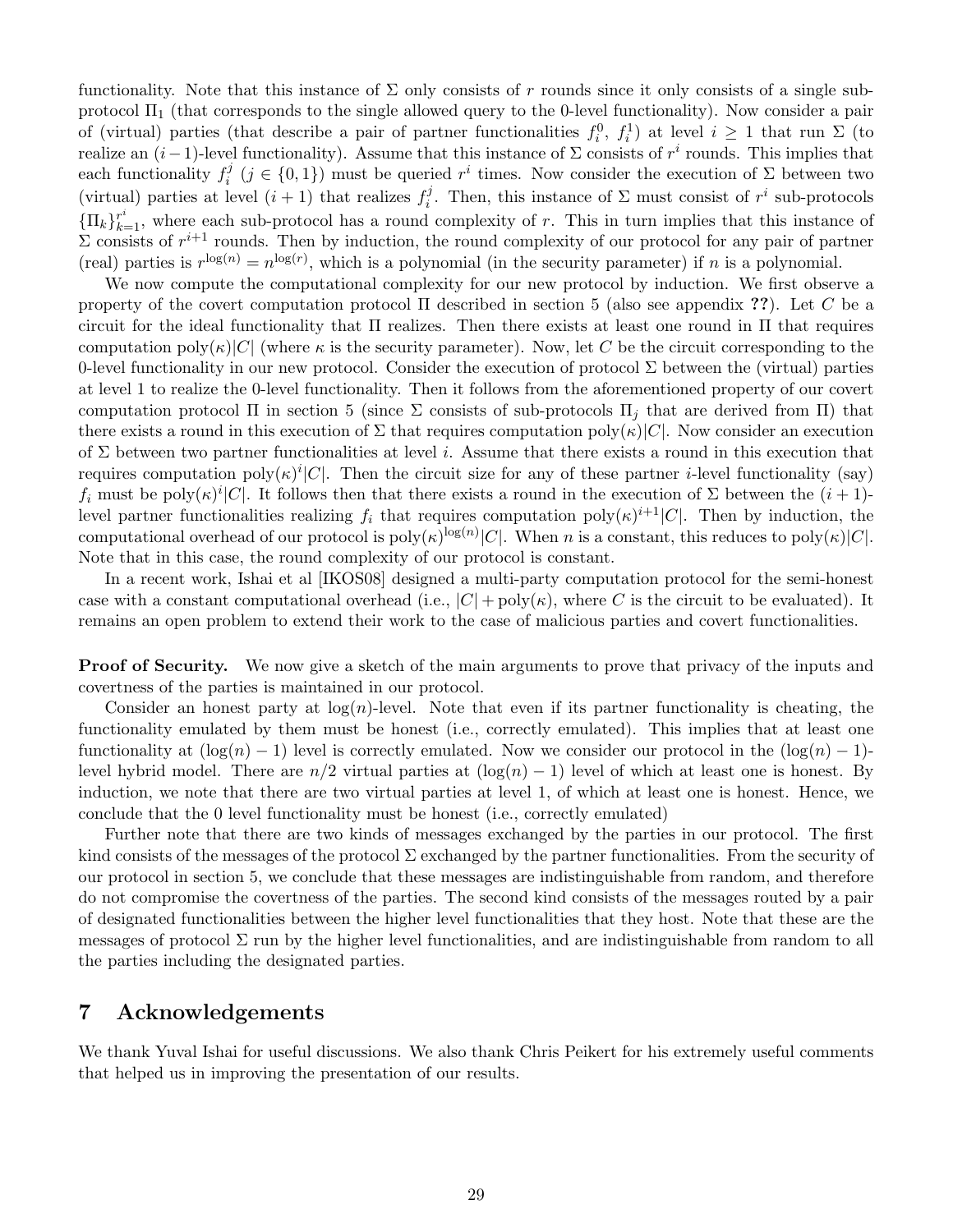# References

- [ABK07] Giuseppe Ateniese, Marina Blanton, and Jonathan Kirsch. Secret handshakes with dynamic and fuzzy matchin. In NDSS, 2007.
- [AIK04] Benny Applebaum, Yuval Ishai, and Eyal Kushilevitz. Cryptography in nc<sup>0</sup>. In FOCS, 2004.
- [AIK08] Benny Applebaum, Yuval Ishai, and Eyal Kushilevitz. On pseudorandom generators with linear stretch in  $\mathrm{nc}^0$ . Computational Complexity, 2008.
- [Bar01] Boaz Barak. How to go beyond the black-box simulation barrier. In FOCS, 2001.
- [BCL+05] Boaz Barak, Ran Canetti, Yehuda Lindell, Rafael Pass, and Tal Rabin. Secure computation without authentication. In *CRYPTO*, 2005.
- [BDS+03] Dirk Balfanz, Glenn Durfee, Narendar Shankar, Diana K. Smetters, Jessica Staddon, and Hao-Chi Wong. Secret handshakes from pairing-based key agreements. In IEEE Symposium on Security and Privacy, 2003.
- [BG02] Boaz Barak and Oded Goldreich. Universal arguments and their applications. In CCC, 2002.
- [BL04] Boaz Barak and Yehuda Lindell. Strict polynomial-time in simulation and extraction. SIAM J. Comput., 2004.
- [BMR90] Donald Beaver, Silvio Micali, and Phillip Rogaway. The round complexity of secure protocols (extended abstract). In STOC, 1990.
- [CGOS07] Nishanth Chandran, Vipul Goyal, Rafail Ostrovsky, and Amit Sahai. Covert multi-party computation. In FOCS, 2007.
- [GL89] Oded Goldreich and Leonid A. Levin. A hard-core predicate for all one-way functions. In STOC, 1989.
- [GMW87] O. Goldreich, S. Micali, and A. Wigderson. How to play any mental game. In STOC, 1987.
- [HLvA02] Nicholas J. Hopper, John Langford, and Luis von Ahn. Provably secure steganography. In CRYPTO, 2002.
- [IKOS08] Yuval Ishai, Eyal Kushilevitz, Rafail Ostrovsky, and Amit Sahai. Cryptography with constant computational overhead. In STOC, 2008.
- [KK07] Jonathan Katz and Chiu-Yuen Koo. Round-efficient secure computation in point-to-point networks. In EUROCRYPT, 2007.
- [KKK08] Jonathan Katz, Chiu-Yuen Koo, and Ranjit Kumaresan. Improving the round complexity of vss in point-to-point networks. In ICALP (2), 2008.
- [Lam79] Leslie Lamport. Constructing digital signatures from a one-way function. Technical report, SRI, 1979.
- [LP04] Yehuda Lindell and Benny Pinkas. A proof of yao's protocol for secure two-party computation. ECCC, 2004.
- [NP01] Moni Naor and Benny Pinkas. Efficient oblivious transfer protocols. In SODA, 2001.
- [Pas04] Rafael Pass. Bounded-concurrent secure multi-party computation with a dishonest majority. In STOC, 2004.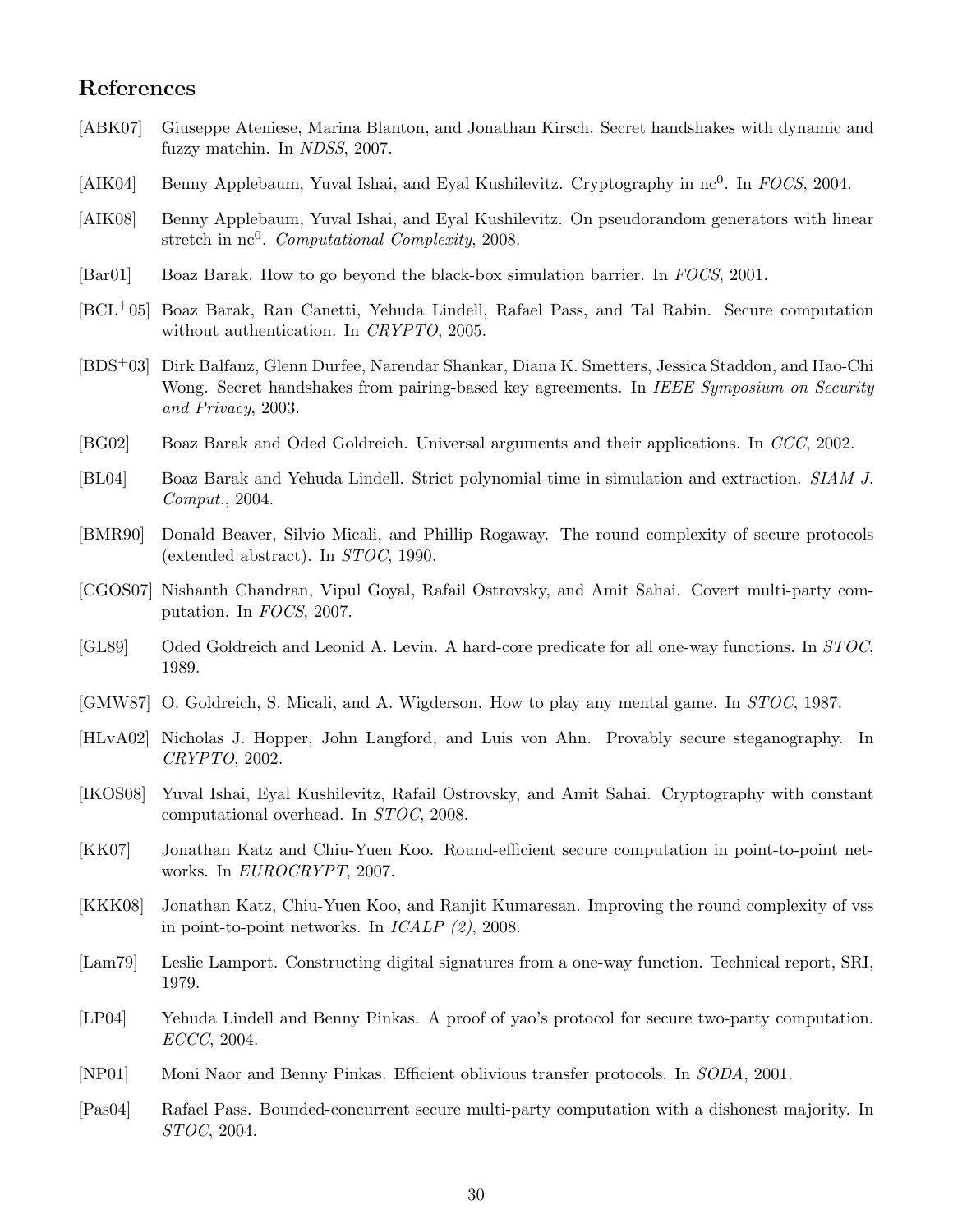- [Sah99] Amit Sahai. Non-malleable non-interactive zero knowledge and adaptive chosen-ciphertext security. In FOCS, 1999.
- [vAH04] Luis von Ahn and Nicholas J. Hopper. Public-key steganography. In EUROCRYPT, 2004.
- [vAHL05] Luis von Ahn, Nicholas Hopper, and John Langford. Covert two-party computation. In STOC, 2005.
- [Yao82] Andrew Chi-Chih Yao. Protocols for secure computations. In FOCS, 1982.

# A Covert Communication Channel

In this section, we briefly describe the covert broadcast and point-to-point channels. Most of the text here is taken almost verbatim from [CGOS07].

Broadcast Channels. Messages are drawn from a set of documents denoted as D. We assume that time proceeds in discrete timesteps. Each party  $P \in \{P_1, P_2, \ldots, P_n\}$  maintains a history  $h_P$ , which represents a list of all documents sent and received by P ordered by timestep. Let the set of well-formed histories be H. We associate to each party P, a family of probability distributions  $B^P = \{B^P_h\}_{h\in H}$  on D. Communication over broadcast channel  $B = (D, H, B^{P_1}, B^{P_2}, \dots, B^{P_n})$  proceeds as follows: At each timestep, every party P receives messages broadcast over the channel in the previous timestep by all parties, updates  $h<sub>P</sub>$  accordingly and draws a document  $d \leftarrow B_{hp}^P$  (Note that this may result in  $\perp$ ). d is broadcast and  $hp$  is updated. We further assume that all messages sent at a given timestep are received in the next one. Let  $B_{h_P}^P \neq \bot$ , be the distribution  $B_{h_P}^P$  conditioned on not drawing  $\perp$ . We will consider families of broadcast channels  $\{B_k\}_{k\geq 0}$ (where k is polynomially related to  $\kappa$ ) such that the following conditions hold:

- The length of elements in  $D_k$  is polynomially-bounded in  $k$
- For each  $h \in H_k$  and for every party P, either  $Pr[B_h^P = \perp] = 1$  or  $Pr[B_h^P = \perp] \leq 1 \delta$  for some constant  $\delta$ .
- There exists a function  $l(k) = \omega(\log k)$  such that for each  $h \in H_k$ ,  $H_\infty((B_h^P)_k \neq \bot) \geq l(k)$  (that is, there is some variability in the communications).

Party P can draw from  $B_h^P$  for any history h and the adversary can draw from  $B_h^P$  for every party P and history h. Parties running the protocol try to communicate according to using sequence of documents that appear to come from B.

**Point-to-Point Channels.** Each pair of parties  $P_i$ ,  $P_j$  share a private channel to communicate with each other. A private channel for two parties is modeled as a broadcast channel (as defined above) for the twoparty case. A message sent by  $P_i$  over its private channel with  $P_j$  is only received by  $P_j$ . We assume that a message sent at a given timestep is received in the next one. Each party P maintains a "global" history, which represents a list of all documents sent and received by P ordered by timestamp. On receiving a message over a private channel, a party updates its history accordingly.

# B Covert Computation Primitives

In this section, we describe the covert computation primitives that are used in our positive results. The text in this section is taken almost verbatim from [CGOS07] (except the description of a covert encryption scheme in  $NC^0$ ; see below).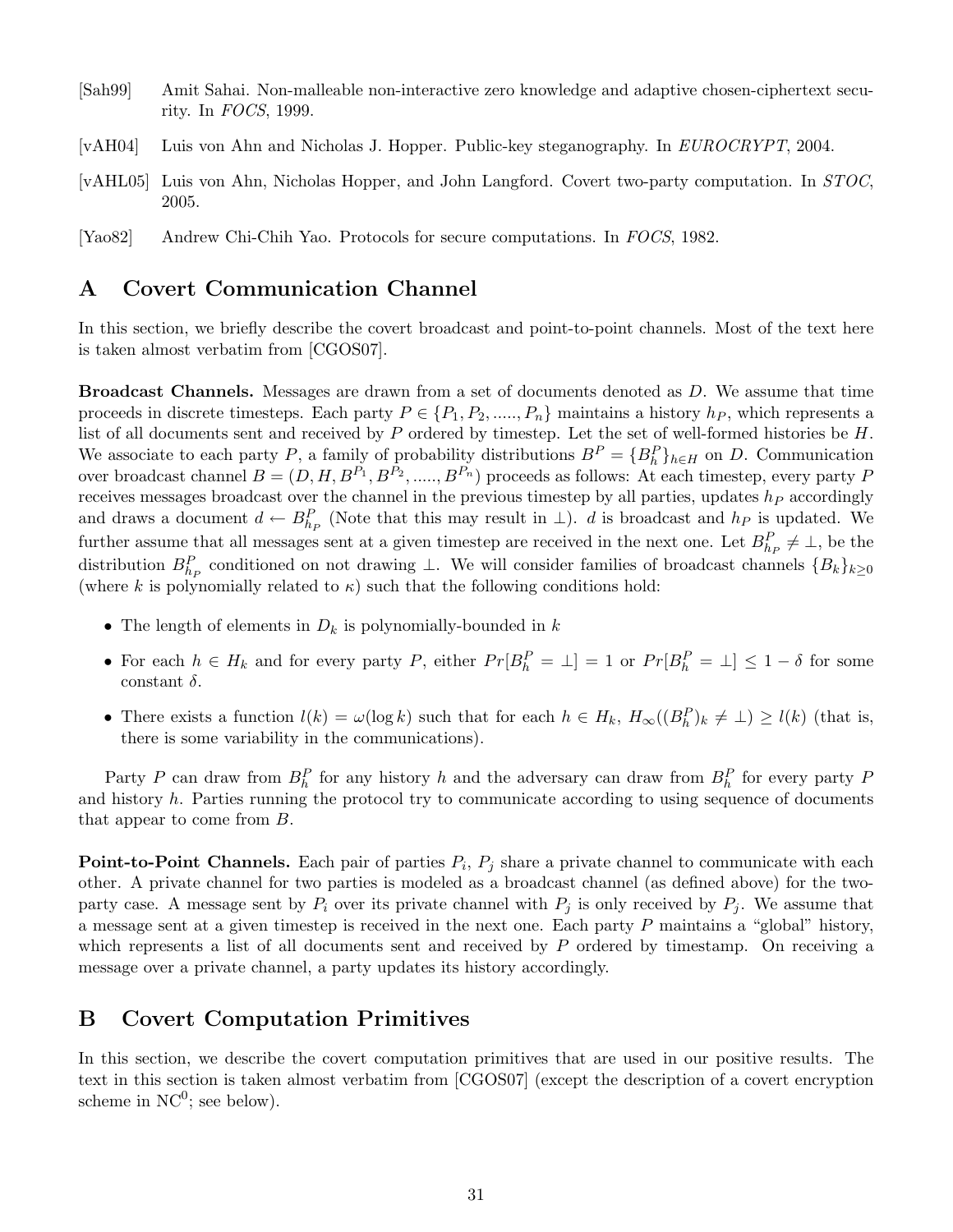## B.1 Covert Commitments

We will need a perfectly binding non-interactive bitwise commitment scheme with commitments that are indistinguishable from random bits. An example of such a scheme [vAHL05] is the scheme that commits to the bit b by  $com(b; (r, x)) = r||\pi(x)||(x \cdot r) \oplus b$  where  $\pi$  is a one-way permutation on the domain  $\{0, 1\}^k$ ,  $x \cdot y$  denotes the inner-product of x and y over  $GF(2)$ , and  $x, r \leftarrow U_k$ . Now we have the follow lemma from  $[**v**AHL05]:$ 

Lemma 2 (Covert Commitment [vAHL05]) The non-interactive bit commitment scheme based on hard-core predicates (GL89) is indistinguishable from a message drawn at random from the uniform distribution.

## B.2 Covert 1-out-of-4 Oblivious Transfer

We present below a covert 1-out-of-4 Oblivious Transfer protocol (which is a modification of the Covert 1-out-of-2 Oblivious Transfer protocol presented in [vAHL05, NP01]). It is based on the Decisional Diffie-Hellman assumption.

**Decisional Diffie-Hellman Assumption:** Let p and q be two primes such that  $q|p-1$ . Let  $\mathbb{Z}_p^*$  be the multiplicative group of integers modulo p, and let  $g \in \mathbb{Z}_p^*$  have order q. Denote the advantage of an adversary A as  $Adv_A(g, p, q) = |Pr_{a,b,r}[A_r(g^a, g^b, g^{ab}, g, p, q) = 1] - Pr_{a,b,c,r}[A_r(g^a, g^b, g^c, g, p, q) = 1]|$ , where  $A_r$  denotes the adversary A running with random tape r, a, b, c chosen uniformly at random from  $\mathbb{Z}_q$ , with all multiplications being over  $\mathbb{Z}_p^*$ . The Decisional Diffie-Hellman Assumption states that for every PPT A, for every sequence  $\{(g_k, p_kq_k)\}_k$  satisfying  $|p_k| = k$  and  $|q_k| = \theta(k)$ ,  $Adv_A(g_k, p_k, q_k)$  is negligible in k (k is polynomially related to security parameter  $\kappa$ ).

**Setup for Oblivious Transfer:** Let  $p = rq + 1$ , where q is a large prime,  $2^k < p < 2^{k+1}$  and  $gcd(r, q) = 1$ . Let g be a generator of  $\mathbb{Z}_p^*$  and let  $\gamma = g^r$  be a generator of the unique multiplicative subgroup of order q. Let  $\hat{r}$  be the least integer such that  $r\hat{r} = 1 \mod q$ . Assume  $|m_0| = |m_1| = |m_2| = |m_3| < k/2$ .  $H: \{0,1\}^{2k} \times \mathbb{Z}_p \to \{0,1\}^{k/2}$  is a pairwise-independent family of hash functions. Define the randomized mapping  $\phi: \langle \gamma \rangle \to \mathbb{Z}_p^*$  by  $\phi(h) = h^{\hat{r}} g^{\beta q}$ , for a uniformly chosen  $\beta \in \mathbb{Z}_r$ .

# $\operatorname{Protocol}$  Description  $(COT_1^4)$ :

- 1. On input  $\sigma \in \{0,1\}^2$ , chooser C chooses uniform  $a, b \in \mathbb{Z}_q$  and sets  $c_{\sigma} = ab \mod q$  setting uniformly  $c_i \in \mathbb{Z}_q$ ,  $\forall i \neq \sigma$ . C then sets  $x = \gamma^a$ ,  $y = \gamma^b$ ,  $z_i = \gamma^{c_i}$   $\forall i$  and then sets  $x' = \phi(x)$ ,  $y' = \phi(y)$ ,  $z'_i =$  $\phi(z_i)$   $\forall$  *i*. If the most significant bits of all of  $x', y', z'_0, z'_1, z'_2, z'_3$  are 0, then C sends the least significant  $k$  bits of each to  $S$ ; otherwise  $C$  starts all over again.
- 2. The sender S recovers  $x, y, z_0, z_1, z_2, z_3$  by raising all received values to the power r, picks  $f_0, f_1, f_2$ and  $f_3 \in H$  and then does the following  $\forall i: S$  repeatedly chooses uniform  $r_i, s_i \in \mathbb{Z}_q$  and sets  $w_i = x^{s_i} \gamma^{r_i}, w'_i = \phi(w_i)$  until he finds a pair with  $w'_i \leq 2^k$ . He then sets  $K_i = z_i^{s_i} y^{r_i}$ .
- 3. S sends  $w_i'||f_i||f_i(K_i) \oplus m_i, \ \forall \ i \text{ to } C.$
- 4. C recovers  $K_{\sigma} = (w_{\sigma}')^{rb}$  and computes  $m_{\sigma}$ .

The proof of the following four lemmas follow from the security of the OT [NP01] and from the covertness property of 1-out-of-2 OT proved in [vAHL05].

**Lemma 3 (OT Receiver [NP01, vAHL05])** For any  $\sigma, \tau \in \{0, 1\}^2$ , and for any PPT adversary S' that executes the sender's part, the views of S' in the case when the receiver tries to obtain  $M_{\sigma}$  and in the case when the receiver tries to obtain  $M_{\tau}$  are computationally indistinguishable (given  $\{M_0, M_1, M_2, M_3\}$ ).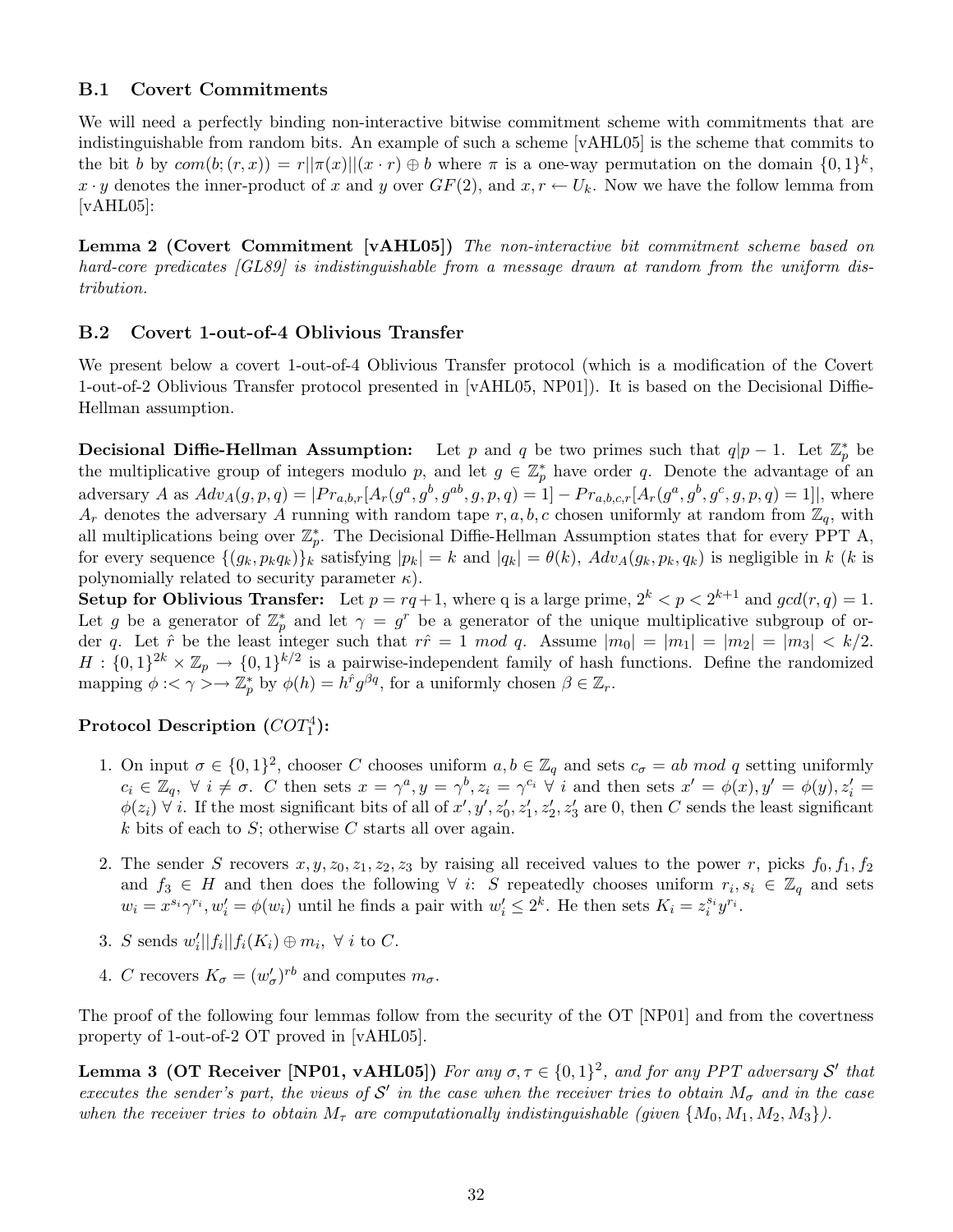**Lemma 4 (OT Sender [NP01, vAHL05])** For any deterministic adversary  $\mathcal{C}'$  that executes the receiver's part (C' is not necessarily poly-time), for any auxiliary input z that is polynomial in the security parameter  $\kappa$ , and for any  $M_0, M_1, M_2, M_3 \in \{0, 1\}^{l(\kappa)}$ , there exists  $\gamma \in \{0, 1\}^2$  such that for every  $W_1, W_2, W_3 \in \{0, 1\}^{l(\kappa)}$ , the view of  $\mathcal{C}'(z)$  when interacting with honest sender  $S(1^{\kappa}, M_{\gamma}, W_1, W_2, W_3)$ , and the view of  $\mathcal{C}'(z)$  when interacting with honest  $S(1^{\kappa}, M_0, M_1, M_2, M_3)$  are statistically indistinguishable.

Lemma 5 (Covert OT Receiver [NP01, vAHL05]) For any honest R that executes the receiver's part in the OT protocol, and for any PPT adversary  $S'$  that executes the sender's part, the views of  $S'$  in the case when R sends messages according to the protocol and the case when R sends message drawn at random from  $U_{\kappa}$  (where  $U_{\kappa}$  denotes the uniform distribution) are indistinguishable.

**Lemma 6 (Covert OT Sender [NP01, vAHL05])** For any honest S executing the sender's part in the OT protocol, and for any PPT adversary  $\mathcal{C}'$  that executes the receiver's part, the views of  $\mathcal{R}'$  in the case when S sends messages according to the protocol and the case when S sends message drawn at random from  $U_{\kappa}$  (where  $U_{\kappa}$  denotes the uniform distribution) are indistinguishable.

# B.3 Covert Yao's Garbled Circuit

Alice (holding input x) and Bob (holding input y) wish to compute a function  $f(x, y)$  covertly in such a way that only Bob gets the output at the end, with no guarantee if the output is correct or not. This can be done using a covert version of Yao's garbled circuits called covert garbled circuits due to [vAHL05]. A covert garbled circuit construction [vAHL05] was obtained by a few modifications to the standard garbled circuit construction due to Yao [Yao82]. A covert garbled circuit can then be used in conjunction with covert 1-out-of-2 OT to compute  $f(x, y)$ . The following lemma follows from [vAHL05, LP04, Yao82]:

**Lemma 7 (Garbled Circuit Security)** Consider two functions  $f : \mathbb{D} \to \mathbb{R}$  and  $f' : \mathbb{D} \to \mathbb{R}$ , such that for all  $x \in \mathbb{D}$ ,  $f(x) = f'(x)$ . Let GC represent a garbled circuit that computes f and GC' be a garbled circuit that computes f'. If  $|GC| = |GC'|$  (where  $|GC|$  represents the size of garbled circuit GC), then the distribution of  $GC$  and the distribution of  $GC'$  (over the random coins needed to prepare the garbled circuits) are indistinguishable.

## B.4 Covert GMW Multi-party computation

We consider the GMW ([GMW87]) protocol for multi-party computation (in the honest-but-curious model) and replace the semi-honest oblivious transfer protocol with a covert 1-out-of-4 oblivious transfer protocol. We also omit the output share broadcast phase from the GMW protocol. We call the resulting protocol Covert-GMW and describe it below in more detail:

Parties  $\{P_1, P_2, \ldots, P_n\}$  having inputs  $\{x_1, x_2, \ldots, x_n\}$  wish to compute  $f(x_1, x_2, \ldots, x_n)$  covertly. They prepare a description of the circuit that outputs  $f(x_1, x_2, \ldots, x_n)$  if  $f(x_1, x_2, \ldots, x_n)$  is favorable, and otherwise, outputs a random value from the uniform distribution. Note that this circuit can be built using just  $NOT(\neg)$  and  $AND(\wedge)$  gates. In order to evaluate the circuit, the parties run the following protocol:

- $P_i$  shares each of his input bits with all other parties in a way that exactly n parties are needed in order to gain information about the input bit. In particular, set  $x_i = \bigoplus_{k=1}^n x_i^k$  and give  $P_j$  bit  $x_i^j$  $\frac{j}{i}$ .
- In order to compute a  $\neg$  gate, one of the parties, say  $P_1$ , adds the constant 1 to his share and the other parties leave their shares as it is.
- In order to compute a ∧ gate, we proceed as follows:
	- Let the two input wires be c and d that are distributed in shares  $\{c_1, c_2, ..., c_n\}$  and  $\{d_1, d_2, ..., d_n\}$ . We wish to have a protocol at the end of which  $P_i$  holds  $b_i$  such that  $\bigoplus_{k=1}^n b_k = b = c \cdot d$ .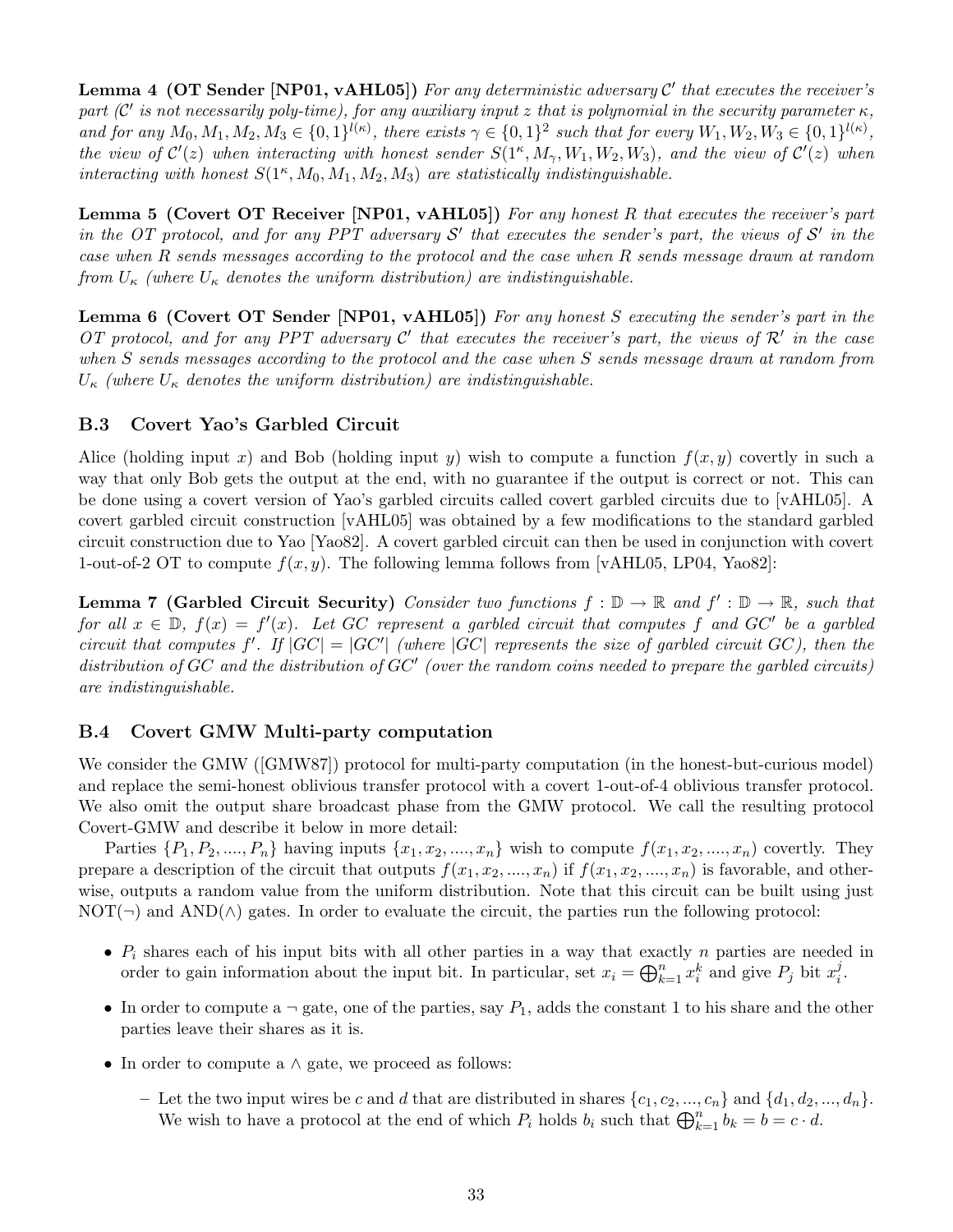- Define  $b_{i,j}$  so that for every  $i, b_{i,i} = c_i d_i$  and for every  $i \neq j, b_{i,j} + b_{j,i} = c_i d_j + c_j d_i$ , and let  $b_i = \sum_{j=1}^n b_{i,j}.$
- Note that  $c \cdot d = \sum_{i=1}^{n} b_i = b$ .
- $P_i$  can compute  $b_{i,i}$  on his own.
- In order to compute  $b_{i,j}$  and  $b_{j,i}$ ,  $P_i$  and  $P_j$  run a covert 1-out-of-4 oblivious transfer protocol with the following values.  $P_j$  picks  $b_{j,i}$  at random and will transfer to  $P_i$  one of the following values:  $b_{j,i}, b_{j,i} + d_j, b_{j,i} + c_j$  or  $b_{j,i} + c_j + d_j$ .  $P_i$  will choose to receive the first value, if  $c_i = 0; d_i = 0$ , the second value if  $c_i = 0; d_i = 1$  and so on.
- Therefore, at the end of this protocol, all parties have a share of the output.

# $B.5$  A Covert Encryption Scheme in NC<sup>0</sup>

A covert encryption scheme is an encryption scheme with the additional property that, very informally, the distribution of a tuple consisting of an encryption key and an encryption of a random number with that key looks indistinguishable from the uniform distribution. The construction of our covert computation protocol relies on the existence of a covert encryption scheme in  $NC<sup>0</sup>$ . Such an encryption scheme can be constructed using techniques from Applebaum et al [AIK04]. Given a function  $f(x)$ , Applebaum et al [AIK04] define and construct a *randomized encoding* function  $f(x, r)$ . We rely on the following two key properties of their randomized encoding function. Firstly, the output distribution of  $f(x, r)$  depends only on  $f(x)$  and does not further depend on x. In other words, there exists a simulator which on input  $f(x)$  produces an output distribution which is indistinguishable from the distribution of  $\hat{f}(x, r)$ . Secondly, the construction in [AIK04] (see the Locality Construction in section 4.3) satisfies the property that if  $f(x)$  is indistinguishable from the uniform distribution (where the input x is drawn from the specified input distribution), so is  $f(x, r)$ . Given an encryption scheme  $(G, E, D)$  in NC<sup>1</sup>, Applebaum et al [AIK04] show how to modify the decryption function such that the corresponding encryption function is the randomized encoding  $\hat{E}(.,r)$  which is computable by NC<sup>0</sup> circuits.

We start with a covert encryption scheme in  $NC<sup>1</sup>$  (such schemes can be readily constructed based on a variety of cryptographic assumptions) and similarly compile it to obtain a modified encryption scheme where the encryption function is in  $NC^0$ . It is easy to show that the modified encryption scheme would still be a covert encryption scheme through a standard hybrid argument. Assume an adversary  $A$  which can distinguish the distribution of a tuple consisting of an encryption key and an encryption of a random number from that key in the modified scheme from the uniform distribution with a non-negligible advantage. Then we can construct a new adversary  $\mathcal B$  which takes as input a tuple  $(a, b)$  (which is either such a key, ciphertext pair for the original encryption scheme or a random number). The adversary  $\beta$  now computes the tuple  $(a, S(b))$  where S is the simulator (guaranteed by the first property discussed above). The tuple  $(a, S(b))$ is either a key, ciphertext pair for the modified encryption scheme or a random number. The adversary  $\mathcal B$  can distinguish between these two cases by giving the tuple  $(a, S(b))$  as input to the adversary  $\mathcal A$ . This contradicts the covertness of the original encryption scheme.

# C Completing the Security Proof for Protocol Π

Recall that the description of the simulator algorithm  $S$  was given in section 5.3. In order to complete the security proof for our protocol Π, we first prove some specific security properties of our ZKSend construct and then prove that the output distributions of the real and ideal world executions are computationally indistinguishable.

## C.1 Security Properties of ZKSend

In this section, we prove some security properties of the ZKSend protocol that are essential to proving the security of our constant-round covert multi-party computation protocol given in Section 5. We note that our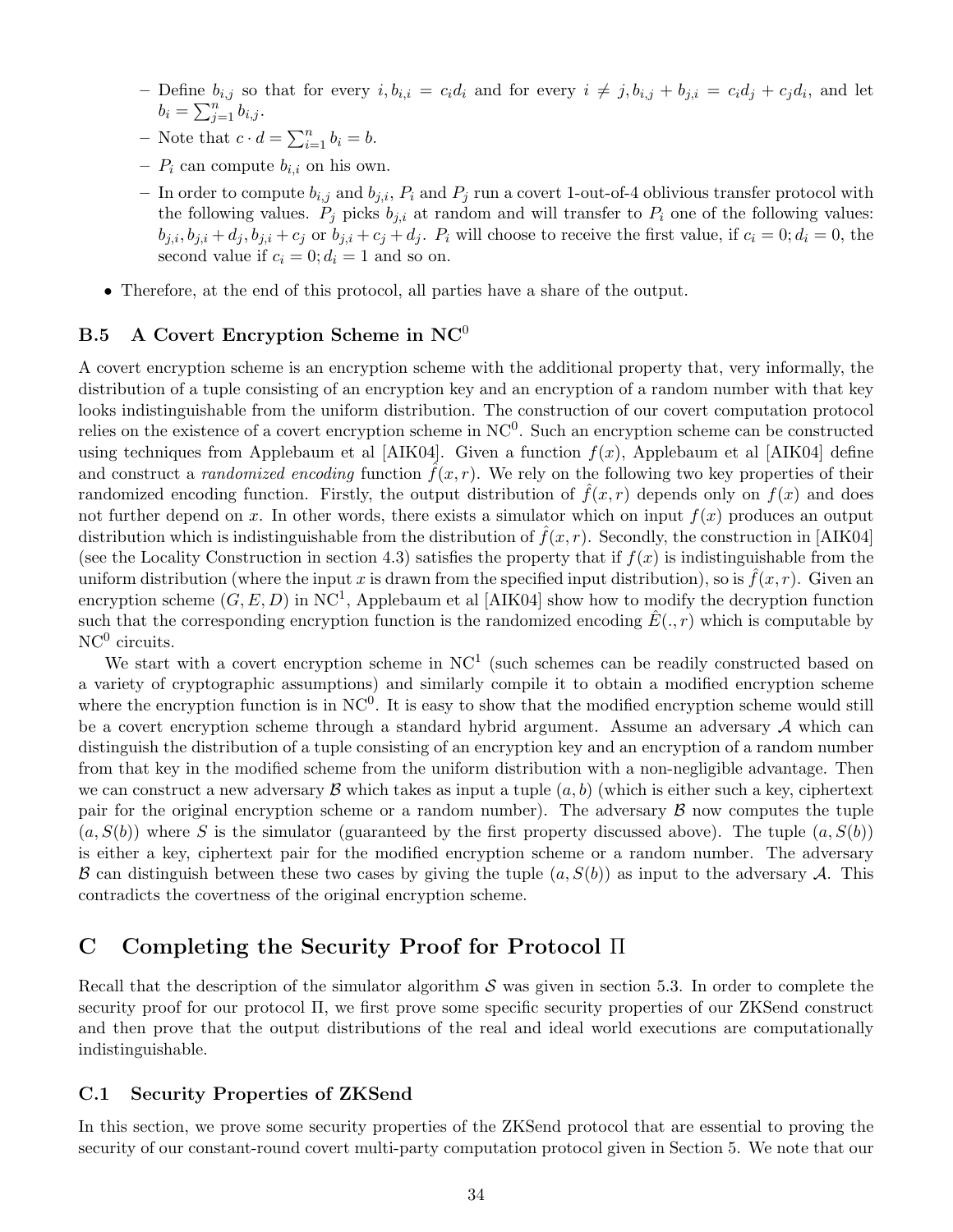covert computation protocol consists of only parallel executions of ZKSend. However, some of the lemmas in this section are proven for the case of *bounded-concurrency* (which implies security for parallel executions). We remark that this will be useful when considering covert computation over point-to-point channels (see Section 6).

Lemma 8 (ZKSend Stand-Alone Weak Extractability) Consider the following two security games: In the first game, honest party  $P_i$  executes  $ZKSend_{ij}$  with  $P_j$ , where the input of  $P_i$  is a fixed value v. In the second game, honest party  $P_i$  executes  $ZKSend_{ij}$  with  $P_j$ , where the input of  $P_i$  is a random string R (drawn from the uniform distribution). In both the games, the common input is an NP statement z. Consider a PPT adversary  $P_i$  who can distinguish between the distributions of the views in the two games with noticeable advantage  $\epsilon$ . Then there exists an extractor E that extracts and outputs a witness for the statement z with probability polynomially related to  $\epsilon$ .

**Proof.** We first introduce some terminology to be used in the proof. Recall the description of  $ZKSend_{ij}$ from section 5.1. Now consider an execution of  $ZKSend_{ij}$ . We define a stage 5 prefix to be the sequence of all the messages exchanged between  $P_i$  and  $P_j$  until the completion of stage 5 in phase I. Let  $\{\gamma\}$  denote the set of all the decommitments to the shares of  $m_{final}$  (i.e., the last message of CWI-UARG). Then, we will say that a transcript of phase I is favorable if there exists  $\{\gamma\}$  such that the garbled circuit  $Gar[i \rightarrow j]$ on being input  $\{\gamma\}$ , outputs v.

Now let  $P_i$  be an adversary that can distinguish between the distributions of the views in the two games (as described above) with non-negligible advantage  $\epsilon$ . Then we consider the following two cases:

**Case I.** For at least  $\epsilon/2$  fraction of *stage 5 prefixes*, the transcript of phase I is favorable with probability at least  $\epsilon/2$ . We will call such *stage 5 prefixes* to be good. In this case, we show how to construct an extractor  $E$  that extracts and outputs a witness for the statement  $z$  with non-negligible probability.

Consider an execution of the CZK protocol where P proves an NP statement z to V. Let  $\epsilon$  denote the probability with which V accepts. We note that there exists an extractor  $E_{CZK}$  for the CZK protocol (this follows from the existence of an extractor for WI-UARG of Barak and Goldreich [BL04]) that extracts and outputs a witness for z with probability polynomially related to  $\epsilon$ . Then, informally speaking, our extractor E for ZKSend<sub>ij</sub> will work by running the extractor  $E_{\text{cZK}}$  and emulating a prover P to  $E_{\text{cZK}}$  that proves the same statement z that  $P_j$  proves to E in the execution of  $ZKSend_{ij}$ . E will simply output the same witness that  $E_{\rm cZK}$  outputs.

As a first step, we will construct a prover  $P^*$  that interacts with an honest V in an execution of CZK such that V accepts the proof of the statement z with non-negligible probability. Informally speaking,  $P^*$ will work by emulating  $P_i$  to  $P_j$  by using the queries of V. It then uses the responses of  $P_j$  to answer the queries of V. More formally,  $P^*$  uses the following strategy.

- 1. On receiving any message from V, forward it to  $P_i$ .
- 2. For all but the last message from V, forward the response from  $P_i$  to V.
- 3. In order to answer the last message from V, rewind  $P_i$  in the stage 5 (challenge-response) of  $ZKSend_{ij}$ to extract  $m_{final}$ . If the extraction is successful (explained below), then send  $m_{final}$  to V, else abort.

Recall that the correct response to the last message from  $V$  is the last message  $m_{final}$  of CWI-UARG. In  $ZKSend_{ij}$ , however,  $P_j$  never sends  $m_{final}$  in open; instead,  $P_j$  commits to random shares  $\{\alpha_i^0\}_{i=1}^{\kappa}$ ,  $\{\alpha_i^1\}_{i=1}^{\kappa}$ of  $m_{final}$ , where  $\alpha_i^0 \oplus \alpha_i^1 = \beta_5$  for all i. Further in  $ZKSend_{ij}$ ,  $P_j$  and  $P_i$  execute a challenge-response phase where  $P_j$  reveals the values  $\alpha_1^{z_1}, \ldots, \alpha_k^{z_k}$  on receiving the challenge bits  $z_1, \ldots, z_k$ . Now since the commitments to the shares are set at the completion of phase 3, Then  $P^*$  (emulating  $P_i$ ) can rewind  $P_j$  in the challenge-response phase to obtain both  $\alpha_i^0$  and  $\alpha_i^1$  for some *i* with high probability.

We say that the extraction is successful if  $P^*$  receives correct values (i.e., the random shares that were committed to in stage 3) in both iterations of the challenge-response phase. Let  $E_{\text{good}}$  be the event that the *stage 5 prefix* (say)  $\tau$  in the interaction of  $P^*$  with  $P_j$  is **good**. Let  $E_{\text{fav}}$  be the event that  $P^*$  obtains a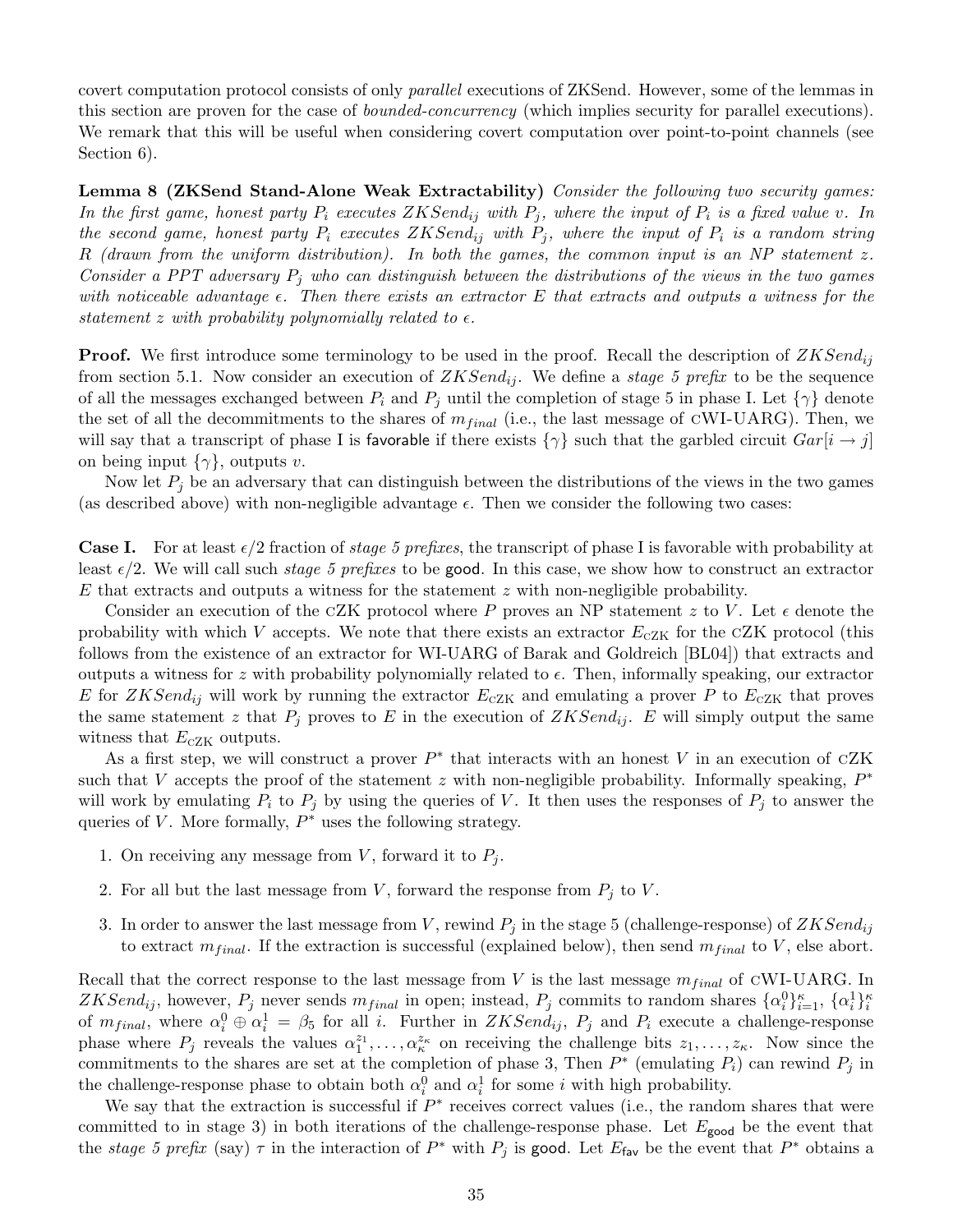favorable transcript of phase I in two independent executions of the challenge-response phase with prefix  $\tau$ . Then observe that V accepts the proof with the same probability that the extraction is successful (assuming that the completeness for cZK is 1). Then we have,

$$
\Pr[V \text{ accepts}] = \Pr[E_{\text{good}}] \cdot \Pr[E_{\text{fav}}]
$$

$$
\geq \frac{\epsilon}{2} (\frac{\epsilon}{2})^2
$$

$$
\geq \frac{\epsilon^3}{8}
$$

which is non-negligible in  $\kappa$ .

Now our extractor E will simply run the extractor  $E_{\text{cZK}}$  on the prover  $P^*$ .  $E_{\text{cZK}}$  will output a witness for z with some probability polynomial in  $\frac{\epsilon^3}{8}$  $\frac{e^2}{8}$ . *E* simply outputs the same witness and stops.

**Case II.** Otherwise, for less than  $\epsilon/2$  fraction of the *stage 5 prefixes*, the transcript of phase I is favorable with probability at least  $\epsilon/2$ . As earlier, we will call such stage 5 prefixes to be good.

Now fix any execution of  $ZKSend_{ij}$ . Let  $E_{good}$  denote the event that a *stage 5 prefix* is good. Let  $E_{\text{fav}}$  denote the event the a phase I transcript is favorable. We first derive an upper bound on  $E_{\text{fav}}$  over all possible executions of  $ZKSend_{ij}$ .

$$
Pr[E_{\text{fav}}] = Pr[E_{\text{good}}] \cdot Pr[E_{\text{fav}}|E_{\text{good}}] + Pr[\bar{E}_{\text{good}}] \cdot Pr[E_{\text{fav}}|\bar{E}_{\text{good}}]
$$
  
\n
$$
\leq \frac{\epsilon}{2} \cdot 1 + (1 - \frac{\epsilon}{2}) \cdot \frac{\epsilon}{2}
$$
  
\n
$$
\leq \epsilon - \frac{\epsilon^2}{4}
$$

Now, let  $E_1$  denote the event the distinguisher  $P_j$  outputs 1 on the distribution of view in ZKSend<sub>ij</sub>. Similarly, let  $E_2$  be the event that  $P_j$  outputs 1 on the distribution of the view in  $ZKSend_{ij}$ . Then, by definition, we have:

$$
\epsilon = \Pr[E_1] - \Pr[E_2]
$$
\n
$$
= \Pr[E_{\text{fav}}] \cdot \Pr[E_1 | E_{\text{fav}}] + \Pr[\bar{E}_{\text{fav}}] \cdot \Pr[E_1 | \bar{E}_{\text{fav}}] - \Pr[E_{\text{fav}}] \cdot \Pr[E_2 | E_{\text{fav}}] - \Pr[\bar{E}_{\text{fav}}] \cdot \Pr[E_2 | \bar{E}_{\text{fav}}]
$$
\n
$$
= \Pr[E_{\text{fav}}] \cdot (\Pr[E_1 | E_{\text{fav}}] - \Pr[E_2 | E_{\text{fav}}]) + \Pr[\bar{E}_{\text{fav}}] \cdot (\Pr[E_1 | \bar{E}_{\text{fav}}] - \Pr[E_2 | \bar{E}_{\text{fav}}])
$$
\n
$$
= (\epsilon - \frac{\epsilon^2}{4}) \cdot (\Pr[E_1 | E_{\text{fav}}] - \Pr[E_2 | E_{\text{fav}}]) + \Pr[\bar{E}_{\text{fav}}] \cdot \xi
$$
\n
$$
\leq (\epsilon - \frac{\epsilon^2}{4}) + \xi
$$

Note that if  $\xi$  were negligible, then we arrive at a contradiction. We now show that  $\xi$  is negligible.

Let  $GC,GC'$  denote the garbled circuits that  $P_i$  sends to  $P_j$  in an execution of  $ZKSend_{ij}$  and  $ZKSend_{ij}$ respectively. Let  $f: D \to R$  be the function that  $GC$  computes and let  $f': D \to R$  be the function that  $GC'$ computes. We note that if no favorable transcript for phase 1 exists, then  $f(x) = f'(x)$  for all  $x \in D$ . Then, by lemma 7, we conclude that the distribution of  $GC$  and the distribution of  $GC'$  are indistinguishable.  $\Box$ 

Lemma 9 (ZKSend Bounded-Concurrent Simulatability) Consider the following two security games: In the first game, an adversary A acts as the sender in a polynomially-bounded number of concurrent real executions of ZKSend with honest receivers. In the second game, adversary A acts as the sender in a polynomially-bounded number of simulated concurrent executions of ZKSend with a simulator. Then no such PPT adversary A can distinguish between the views in the two games with advantage greater than  $\epsilon$ , where  $\epsilon$  is negligible in the security parameter.

Proof. Let us first recall the structure of ZKSend. Note that an execution of ZKSend is identical to cZK except that instead of simply sending the last message  $m_{final}$  of CWI-UARG, the receiver (prover) sends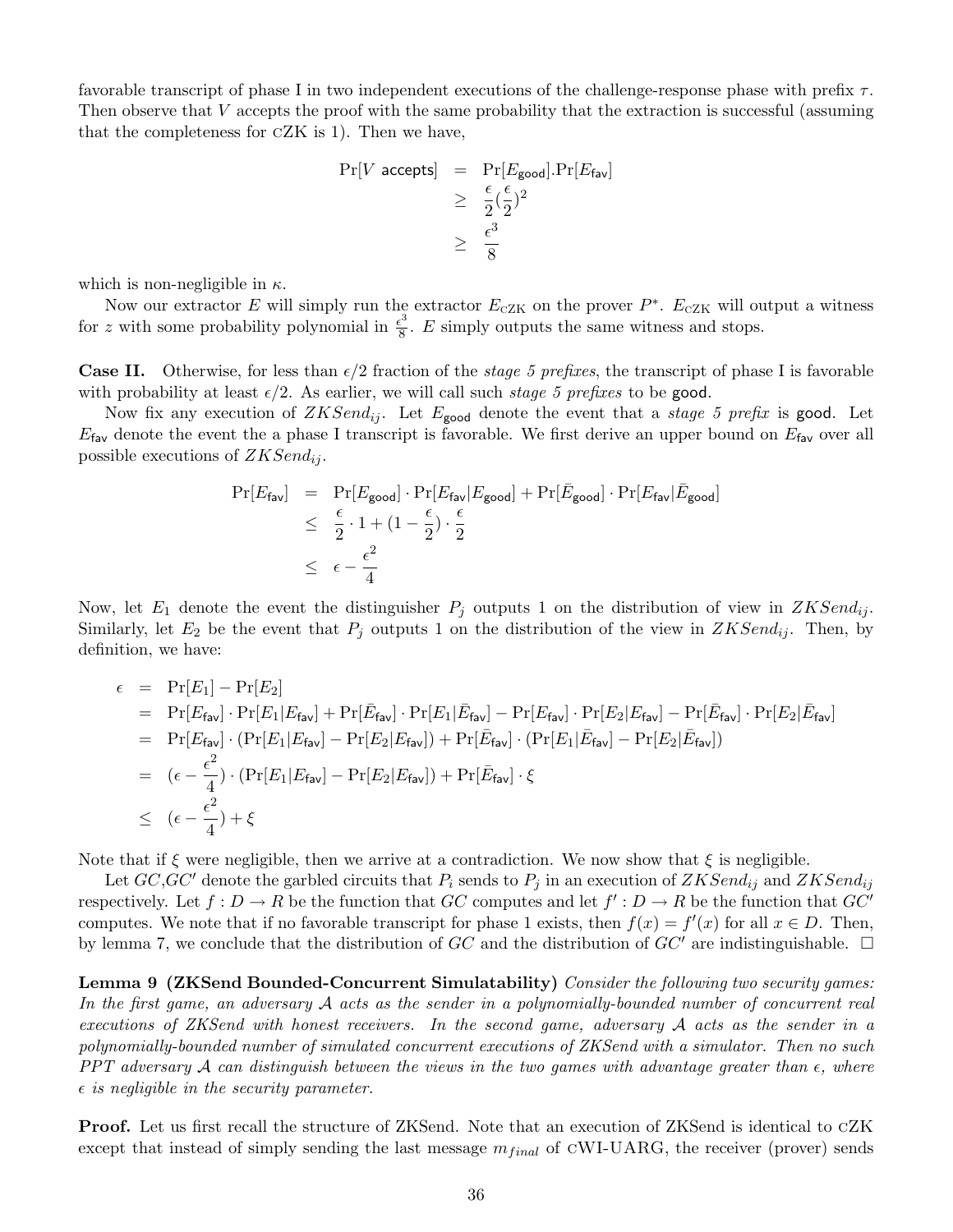covert commitments to random shares of  $m_{final}$ , followed by a challenge-response phase and a garbled circuit evaluation. That is, prior to sending the covert commitments to the shares of  $m_{final}$ , the communication between  $P_j$  and  $P_i$  in  $ZKSend_{ij}$  is identical to that between  $P$  and  $V$  in CZK.

Now consider the following scenario. Consider a polynomially bounded number (say  $k$ ) of concurrent executions of ZKSend where an adversary  $A$  is acting as the sender in all the executions, while the simulator  $S$  is acting as the receiver. At the same time, messages of an outer protocol (more specifically, our covert multi-party computation protocol) may be being exchanged between  $A$  and  $S$ , including messages of other executions of ZKSend.  $\mathcal{S}$  is internally running the prover algorithm of CZK in order to generate the receiver messages in each of the k ZKSend executions. Note that in case the prover algorithm is using the simulator strategy for cZK, it will require the code of the adversary (controlling the sender) along with short descriptions of all the messages of  $S$  contained in slot 1 or slot 2 (this includes the messages sent by S in other executions of ZKSend, in particular the long challenge strings  $r_1, r_2$ ) in order to compute the outgoing messages. We observe that  $\mathcal S$  already has all this information to input to the prover algorithm. In this manner, S is able to generate the receiver messages until stage  $4(a)$  in all the k executions. In order to generate the receiver messages from stage  $4(b)$  onwards in any execution, S first prepares the last message  $m_{final}$  of CWI-UARG in CZK using the prover algorithm for that execution. S now executes the rest of ZKSend honestly with A by using  $m_{final}$ . In particular, S first computes random shares of  $m_{final}$  and sends covert commitments to these shares to  $A$ . S then executes a challenge-response protocol with  $A$  and reveals the shares to  $m_{final}$  honestly as chosen by A. Finally, S evaluates the garbled circuit (also executes OT protocols with  $\mathcal{A}$  and obtains some output.

Now consider the following two cases. In the first case, the prover algorithm of cZK uses the correct witness to generate the outgoing messages in each of the  $k$  executions. Note that this experiment is the same as the first game (see lemma statement). In the second case, the prover algorithm uses the simulator strategy for cZK in order to generate the outgoing messages. Note that this experiment is the same as the second game. Now, if  $\mathcal A$  can distinguish between the views in the two games with non-negligible advantage  $\epsilon$ , then S can distinguish with the same advantage  $\epsilon$  between the views of the two cases where the prover algorithm of cZK uses the correct witnesses, and when it uses the simulator strategy for cZK. From the zero-knowledge property of  $CZK$ , it follows that this is a contradiction.

Lemma 10 (ZKSend Bounded-Concurrent Simulation Soundness) Consider a polynomially-bounded number of concurrent executions of ZKSend where the simulator  $\mathcal S$  might be simulating any number of these executions when acting as the receiver. Let s be the identifier of one of these ZKSend executions where S is acting as the sender. Further, in this execution, the NP statement that  $A$  is supposed to prove is false. Now consider the following two games: In the first game, S uses some fixed input value v in the execution s. In the second game, S uses a random value R (drawn from the uniform distribution) in execution s. Then no PPT adversary A can distinguish between the distributions of the views in the two games, except with negligible advantage.

**Proof.** Informally speaking, we will prove this lemma in the same way as the proof of simulation soundness for cZK in [Pas04]. Assuming that the lemma statement is false, we will rely on the ZKSend Stand-Alone Weak Extractability lemma (Lemma 8) to derive a contradiction. We only give a sketch of the main ideas in the proof.

Let ZKSend<sub>ij</sub> be the session s where A is controlling the receiver  $P_j$  and S is acting as the sender  $P_i$ . The NP statement that  $P_j$  is supposed to prove is false. Now, suppose that A can distinguish between the distributions of the views in the two games with noticeable advantage. Then we show how to construct a cheating receiver  $P_j^*$  for a single instance of  $ZKSend_{ij}$  (in the stand-alone setting) such that  $P_j^*$  is able to distinguish with noticeable advantage between the distributions of the views when the honest sender uses a fixed input value v and when he uses a random value R (even when the NP statement that  $P_j^*$  is supposed to prove is false). This will contradict the ZKSend Stand-Alone Weak Extractability lemma (Lemma 8).

Consider the following experiment.  $P_j^*$  works in the same way as S except that in session s,  $P_j^*$  will forward the messages of A to an external honest sender E. The replies of E are then forwarded by  $P_j^*$  back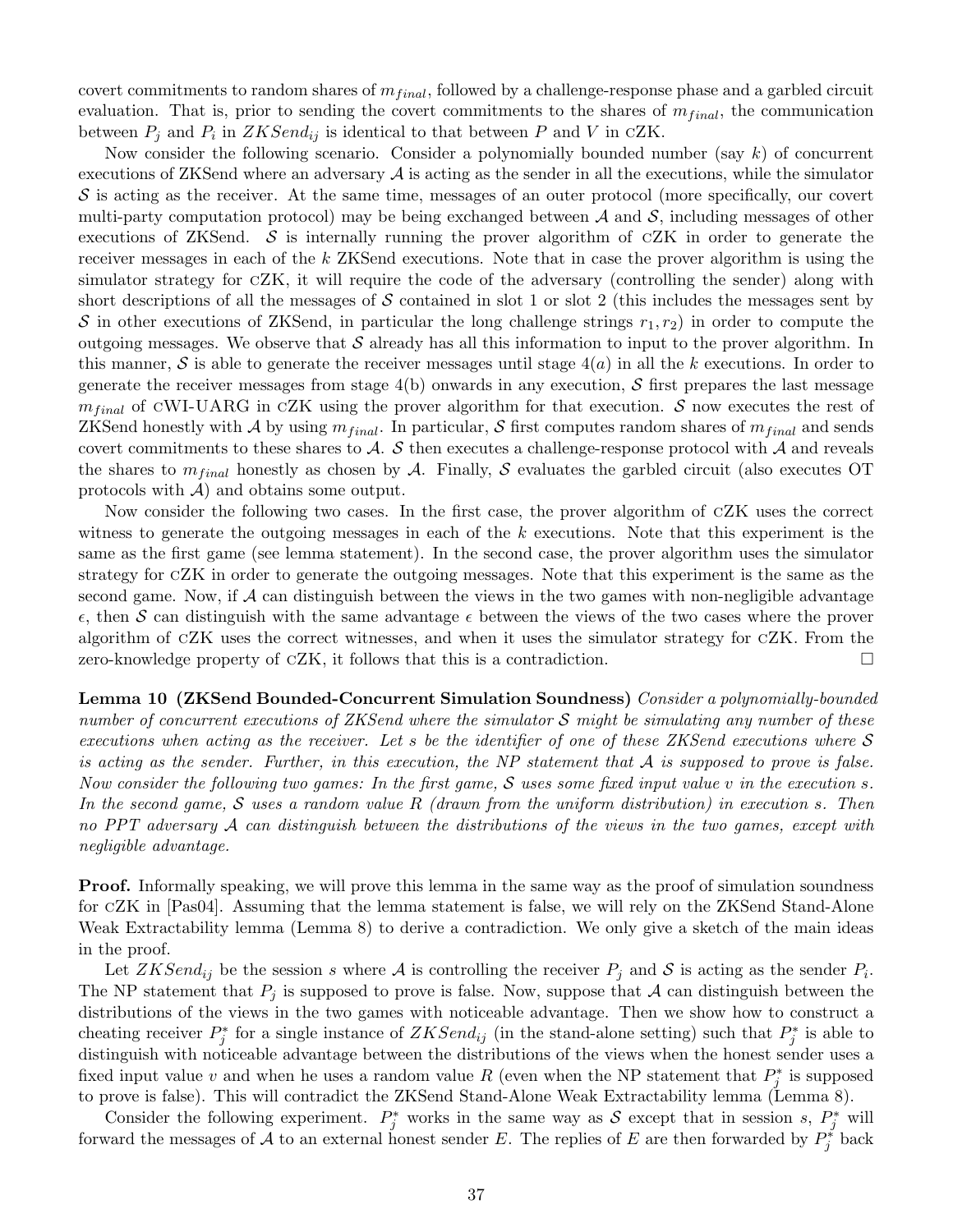to A on behalf of S. Let us assume that  $P_j^*$  is able to simulate all the ZKSend executions (where S is acting as the receiver) correctly even when talking to the external sender  $E$ . Now, if  $E$  used a fixed input  $v$ , then this experiment is the same as the first game (see lemma statement). Otherwise, if E used a random value R as its input, then this experiment is the same as the second game. Now if  $\mathcal A$  can distinguish between the views of the two games with noticeable advantage, then  $P_j^*$  can distinguish with the same noticeable advantage between the views of two stand-alone executions of ZKSend, such that the receiver E uses a fixed input input v and a random value R in the first and second executions respectively. It follows from the ZKSend Weak Extractability lemma (Lemma 8) that this is a contradiction. Now all that remains to show is that  $P_j^*$  (i.e., the simulator S) can correctly simulate all the instances of ZKSend where it is acting as the receiver.

As in [Pas04], we initially run into a problem with the simulation because the code of the external sender E is not available to the simulator. This means that the straightforward simulation of the concurrent ZKSend sessions (where  $\mathcal S$  is acting as the receiver) cannot be done as it is since it explicitly requires a 'short description' of the sender messages sent by the simulator (that would include the messages from the external sender  $E$ ). This problem is resolved by the two-slot simulation technique of Pass. For the sake of completeness, we recall the argument from [Pas04] below.

Let  $r_1^E$ ,  $r_2^E$  denote the (long) challenges sent by E in session s. Note that except these challenges, the simulator does have a description of all the messages sent to A that is shorter than  $\ell(\kappa)$  (recall that S uses a pseudo-random generator to produce the long challenges in all sessions other than s where it is acting as the sender). Then, all we need to show is that it is sufficient to have a short description of the messages sent in one of the slots of s. Consider any session  $s' \neq s$  where S is acting as the receiver. Now two cases are possible:

- In the first case, both  $r_1^E$  and  $r_2^E$  are contained in the same slot of s'. In this case, the other slot is free, and can therefore be used to perform the simulation.
- Otherwise,  $r_1^E$  and  $r_2^E$  are contained in different slots of s'. However, by construction, it follows that either the first or the second challenge in s' is at least  $\ell(\kappa)$  bits longer than the corresponding challenge (sent by E) in s. Thus there exists a slot in s' such that even if we include  $r_i^E$  in the description, we still have enough bits left to describe the other messages of the simulator, which implies that the simulation can be performed.

**Lemma 11 (ZKSend Covertness)** In protocol ZKSend<sub>ij</sub>, when v is random, no PPT machine  $P_j$  can distinguish between the messages sent by an honest sender  $P_i$  and messages drawn at random from the uniform distribution, with probability  $>\epsilon$ , where  $\epsilon$  is negligible in the security parameter κ. Similarly, no PPT machine  $P_i$  can can distinguish between the messages sent by an honest receiver  $P_j$  and messages drawn at random from the non-participating distribution, with probability  $> \epsilon$ , where  $\epsilon$  is negligible in the security parameter κ. In other words, covertness of  $P_i$  and  $P_j$  are both preserved.

**Proof.** Let us consider the two cases when  $P_i$  and  $P_j$  are malicious respectively.

 $P_i$  is malicious. Let us first analyze the messages sent by  $P_j$  in an execution of  $ZKSend_{ij}$ . In phase I,  $P_j$ only sends covert commitments and additionally reveals some shares to the last message of cWI-UARG. Further, in Phase II,  $P_j$  sends some bits to select values in the covert OT protocol. We will show that  $P_j$ 's covertness is preserved with the help of a hybrid argument.

In the first hybrid,  $P_i$  simply sends a message drawn at random from the uniform distribution for all of his messages in  $ZKSend_{ij}$ . In the second hybrid,  $P_j$  sends covert commitments (using the commitment scheme Com) to random strings in phase I and executes the OT protocol of the garbled circuit (in phase II) on random input values. Note that by the covertness property of the commitment scheme Com (from Lemma 2), and the covertness preserving property of the OT scheme with respect to the receiver (from Lemma 5), the view of  $P_i$  in the second hybrid is indistinguishable from the view in the first hybrid. In the third hybrid,  $P_j$  sends covert commitments to the correct values until stage  $4(a)$  of  $ZKSend_{ij}$  and follows the rest of the protocol as in the second hybrid. Since the commitment scheme Com is computationally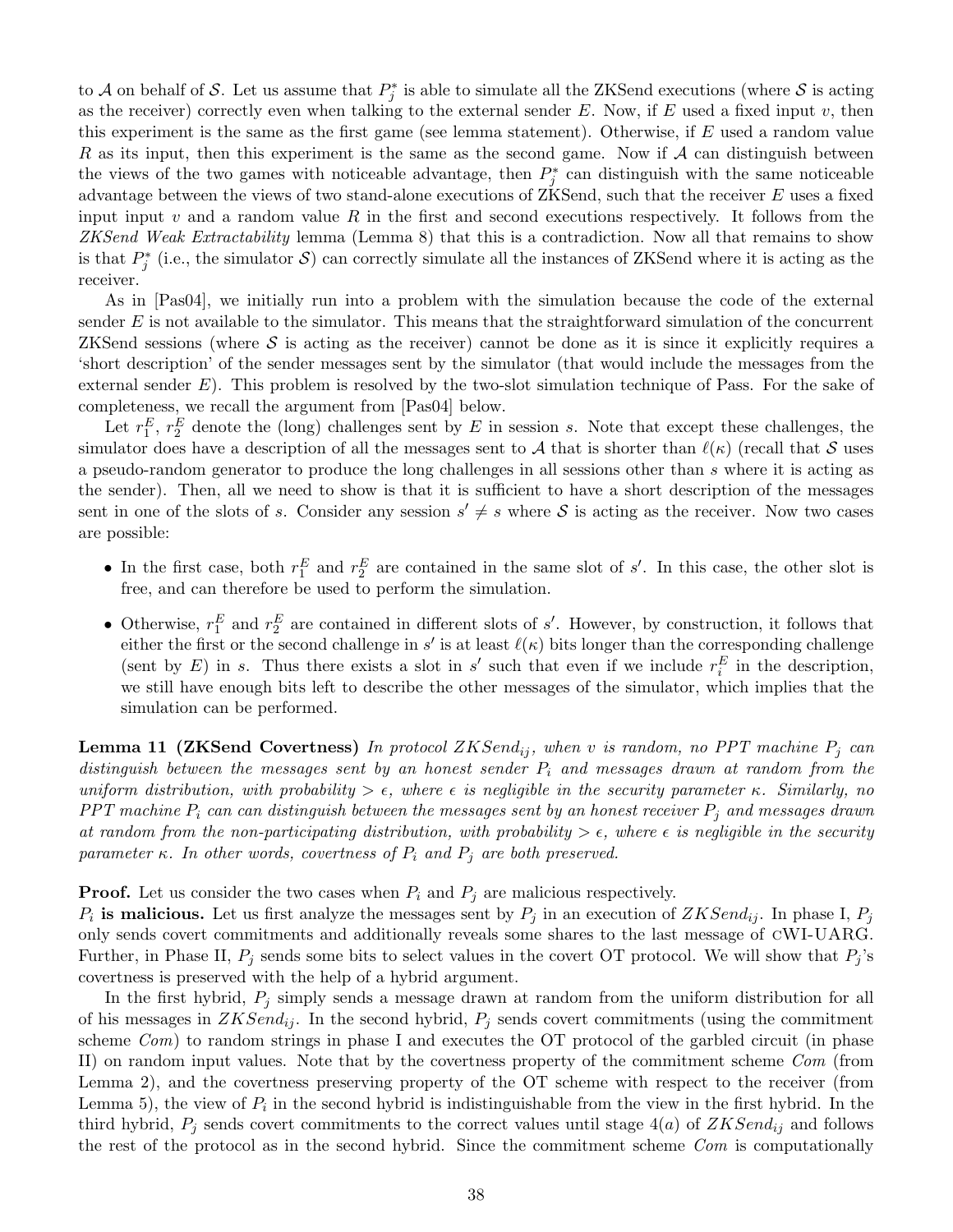hiding, the view of  $P_i$  in the third hybrid is indistinguishable from the view in the second hybrid. In the fourth hybrid,  $P_i$  runs a mental experiment, where he computes random shares for  $m_{final}$  (the last message of CWI-UARG). It follows the protocol exactly as in the third hybrid except that in stage  $5(b)$ , he reveals the correct shares of  $m_{final}$  as selected by  $P_i$ . Since hybrids three and four are identical, the views of  $P_i$  are identical in both hybrids. In hybrid *five,*  $P_j$  sends covert commitments to the random shares of  $m_{final}$  in stage  $4(b)$  and follows the rest of the protocol as in the fourth hybrid. Since the commitment scheme Com is computationally hiding, the view of  $P_i$  in the fifth hybrid is indistinguishable from the view in the fourth hybrid. Finally, in hybrid six,  $P_j$  executes the OT protocol on correct input values (and follows the rest of the protocol as in the previous hybrid). By the security property of the OT protocol with respect to the receiver (from Lemma 3), the views of  $P_i$  in hybrid five and six are indistinguishable.

Overall, from the indistinguishability of the views of  $P_i$  in the first and the last hybrid, we conclude that the view of any PPT adversary  $P_i$  remains indistinguishable when it interacts with a  $P_j$  who is following the protocol as compared to the case when  $P_j$  sends messages drawn at random from the non-participating distribution. Hence, covertness of  $P_j$  is preserved.

 $P_j$  is malicious. Let us first analyze the messages sent by  $P_i$  in an execution of  $ZKSend_{ij}$ . In phase I,  $P_i$ sends the description of a hash function (which is essentially a random string) followed by random strings in stage 2,3,4 and randomly chosen query bits in stage 5. Further, in phase II,  $P_i$  sends a garbled circuit that checks the final message of CWI-UARG from  $P_i$ . We will show that  $P_i$ 's covertness is preserved with the help of a hybrid argument. Since  $P_i$  only sends random strings in phase I of the protocol, we will only focus on the messages in phase II.

In the first hybrid,  $P_i$  simply sends a message drawn at random from the uniform distribution instead of a garbled circuit (including the OT protocol). In the second hybrid,  $P_i$  sends a random garbled circuit with random commitments but runs the OT protocol on correct values. Since the garbled circuit used in cZK preserves covertness, and from the covertness preserving property of the OT scheme with respect to the sender (from Lemma 6), it follows that the view of  $P_j$  in the second hybrid is indistinguishable from the view in the first hybrid. Finally, in the third hybrid,  $P_i$  sends the right garbled circuit and follows the rest of the protocol as in hybrid two. By the security property of garbled circuits (Lemma 7), the view of  $P_j$  in the third hybrid is indistinguishable from the view in the second hybrid.

Overall, from the indistinguishability of the views of  $P_j$  in the first and the last hybrid, we conclude that the view of any PPT adversary  $P_i$  remains indistinguishable when it interacts with a  $P_i$  who is following the protocol as compared to the case when  $P_i$  sends messages drawn at random from the non-participating distribution. Hence, covertness of  $P_i$  is preserved.

Combing the results from the two cases of either  $P_i$  or  $P_j$  being malicious, we conclude that the  $ZKSend_{ij}$ protocol preserves covertness of both  $P_i$  and  $P_j$  when v is random and hence the claim. Note that if a simulated execution of  $ZKSend_{ij}$  is run, covertness is still preserved.

## C.2 Indistinguishability of the Outputs

We now use a hybrid argument to prove the indistinguishability of the output of a real execution of our covert multi-party computation protocol Π from the output of an ideal world execution with the simulator S. We construct a series of hybrids  $\mathcal{H}_0, \ldots, \mathcal{H}_{10}$ , where  $\mathcal{H}_0$  represents the real world execution and  $\mathcal{H}_{10}$ represents the ideal world execution. We now explain the hybrids in detail.

#### Hybrid  $\mathcal{H}_0$ :

Description. This experiment is exactly the same as the protocol execution in the real world. All inputs and party participation data are available to S. All participating parties take part in the protocol, while non-participating parties output random messages throughout the protocol.

#### Hybrid  $\mathcal{H}_1$ :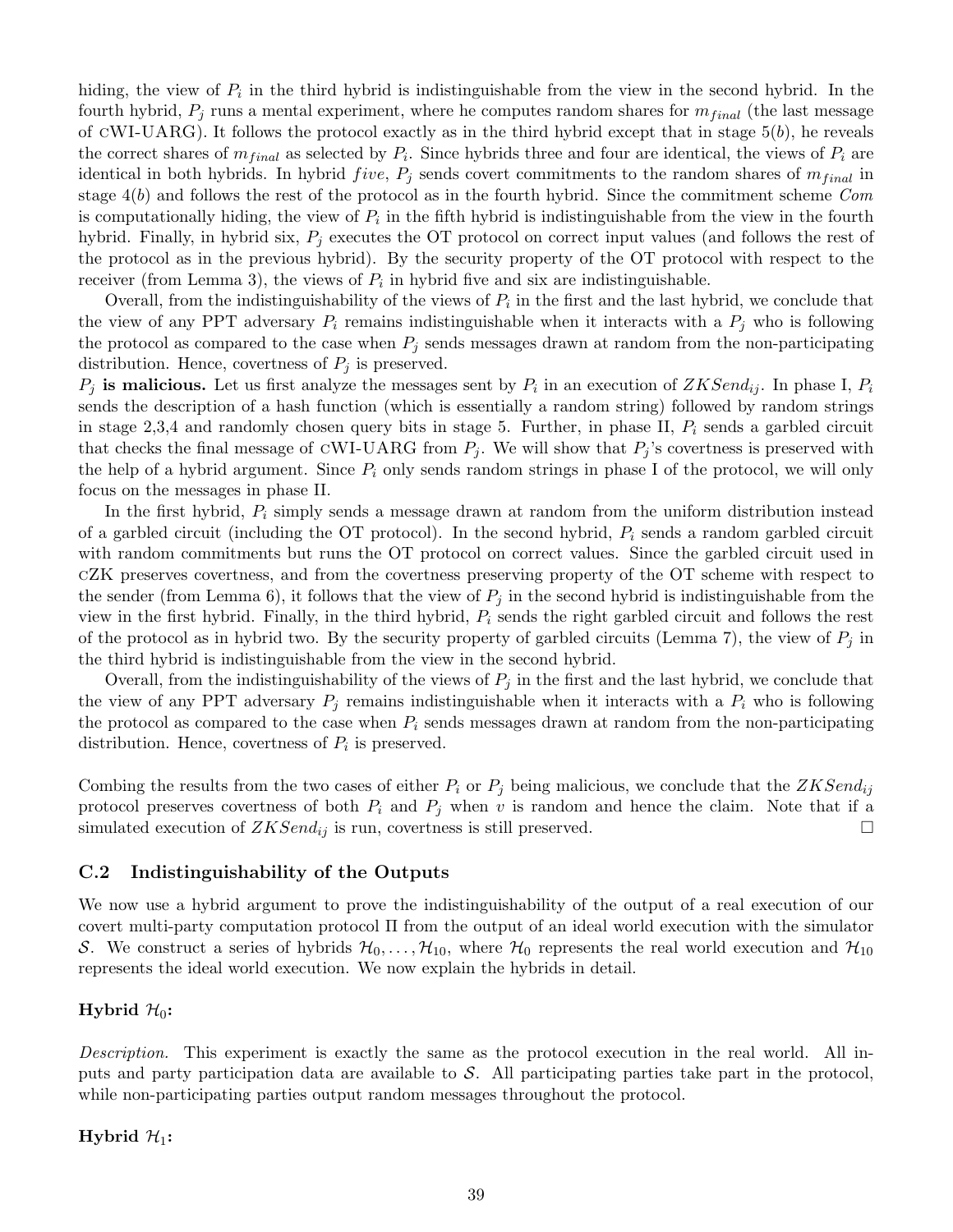Description. This experiment is the same as  $\mathcal{H}_0$ , except that in each execution of ZKSend<sub>ij</sub> in the Output Exchange phase where the receiver is an honest party  $j \in H$ , S simulates ZKSend<sub>ij</sub>.

Proof of output indistinguishability from  $\mathcal{H}_0$ . It follows from the ZKSend Bounded-Concurrent Simulatability lemma (Lemma 9) that the views of the adversary and the output distributions of the honest parties in  $\mathcal{H}_0$ and  $\mathcal{H}_1$  are indistinguishable. We remark that in this proof, we only require lemma 9 to hold for the case where the ZKSend executions are performed in *parallel*.

# Hybrid  $\mathcal{H}_2$ :

Description. This experiment is the same as  $\mathcal{H}_1$ , except that in each execution of ZKSend<sub>ij</sub> in the Input Commitment phase where the sender is an honest party  $i \in H$ , S uses a random value as its input instead of  $IR_i$  (the decommitments to  $Com(X_i)$  and  $Com(t_i)$ , where  $X_i$  is the input of  $P_i$  and  $t_i$  is the randomness that  $P_i$  uses in the Garbled Circuit Generation phase).

Proof of output indistinguishability from  $H_1$ . It follows from the ZKSend Stand-Alone Weak Extractability lemma (Lemma 8) that the views of the adversary and the output distributions of the honest parties in  $\mathcal{H}_1$  and  $\mathcal{H}_2$  are indistinguishable, otherwise we can create an inverter for the one-way permutation scheme  $f_{OWP}$  used in our construction.

# Hybrid  $\mathcal{H}_3$ :

Description. This experiment is the same as  $\mathcal{H}_2$ , except that in each execution of ZKSend<sub>ij</sub> in the Input Commitment phase where the receiver is an honest party  $j \in H$ , S simulates ZKSend<sub>ij</sub>.

Note that if a party  $i \in M$  behaves honestly during the simulation of the ZKSend executions in the Input Commitment phase, then except with negligible probability,  $S$  is able to extract  $IR_i$  (the decommitments to  $Com(X_i)$  and  $Com(t_i)$ ). That is, S obtains the input and randomness (to be used in the Garbled Circuit Generation phase) of  $i \in M$ .

*Proof of output indistinguishability from*  $H_2$ . It follows from the *ZKSend Bounded-Concurrent Simulatability* lemma (Lemma 9) that the views of the adversary and the output distributions of the honest parties in  $\mathcal{H}_2$ and  $H_3$  are indistinguishable.

## Hybrid  $\mathcal{H}_4$ :

Description. This experiment is the same as  $H_3$ , except that all commitments made by the honest participating parties in the Input Commitment phase are changed to commitments to random values.

*Proof of output indistinguishability from*  $H_3$ . Note that decommitments to the commitments made in the Input Commitment phase are no longer used anywhere else in the protocol (since all executions of ZKSend where an honest party is the receiver are being simulated by  $\mathcal{S}$ ). From the computational hiding property of the commitment scheme Com used in our protocol, it follows that the views of the adversary in  $\mathcal{H}_3$  and  $\mathcal{H}_4$ are indistinguishable. Also, the output distributions of the honest parties in  $\mathcal{H}_3$  and  $\mathcal{H}_4$  are indistinguishable.

## Hybrid  $\mathcal{H}_5$ :

Description. This experiment is the same as  $H_4$ , except the following. Consider the executions of the ZKSend protocol in the Output Exchange phase. Then, for each pair of parties  $i, j$ , where  $i \in H$  is the sender with value  $GC_i^j$ , S instead executes  $ZKSend_{ij}$  with random value r, if either of the following conditions is true: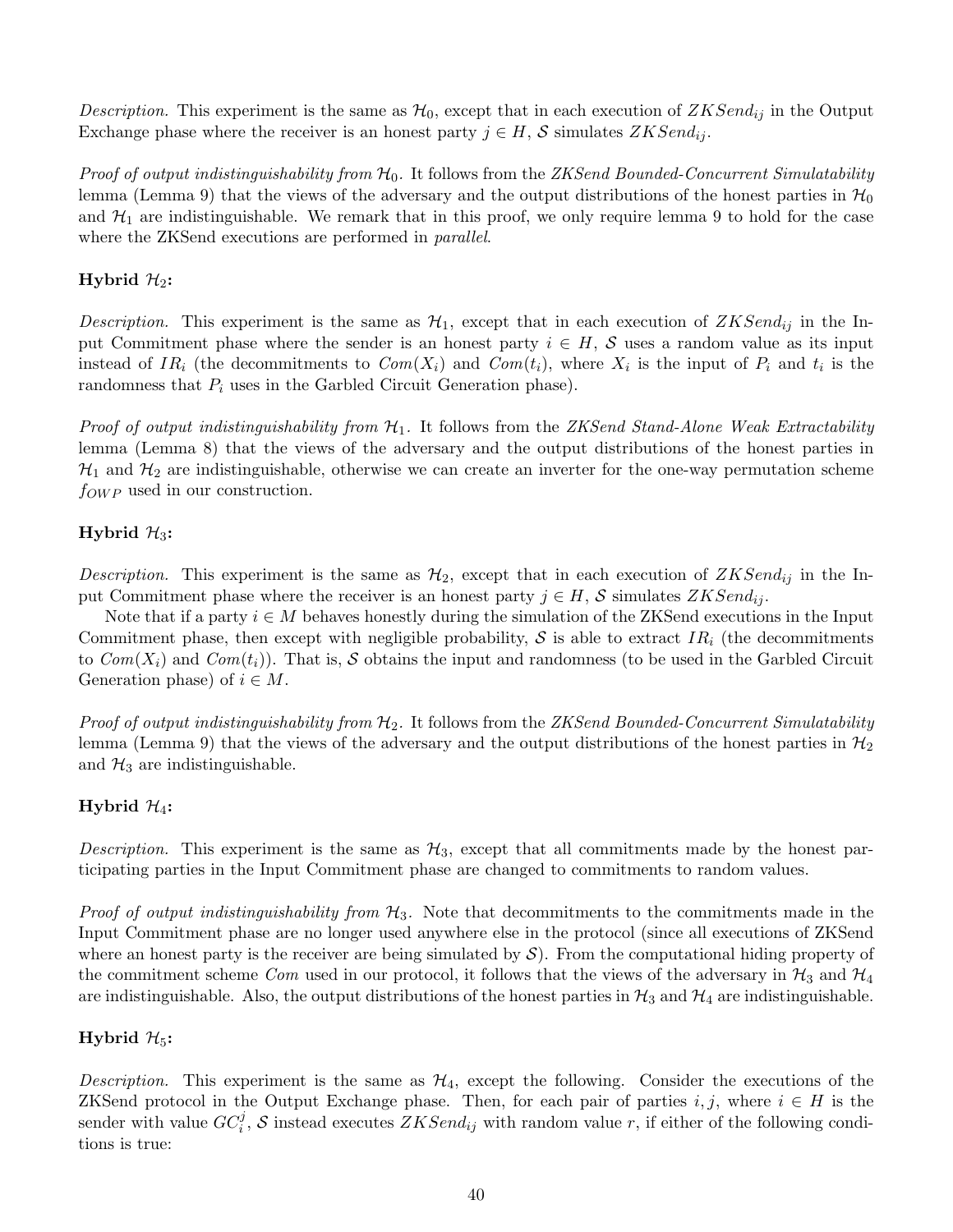- 1. S failed to extract  $IR_i$  (i.e., the opening of the commitments to the input and randomness) of some malicious party  $i \in M$  during the simulation of the *ExtractEnable* protocol.
- 2. Some party  $i \in M$  cheated in the Garbled Circuit Generation phase.

If neither of these conditions is true, then this experiment is identical to  $\mathcal{H}_5$ .

*Proof of output indistinguishability from*  $H_4$ . Note that if either of the above mentioned conditions is true, then except with negligible probability, there exists at least one party  $j \in M$  that was dishonest in the protocol execution prior to the Output Exchange phase. In this case, the NP statement that asserts  $P_i$ 's honest behavior in an execution of  $ZKSend_{ij}$  will be false. Then, it follows from the  $ZKSend$  Bounded-Concurrent Simulation Soundess lemma (Lemma 10) that the views of the adversary and the output distributions of the honest parties in  $\mathcal{H}_4$  and  $\mathcal{H}_5$  are indistinguishable.

## Hybrid  $\mathcal{H}_6$ :

Description. This hybrid is exactly the same as  $\mathcal{H}_5$  except that if the extraction of  $IR_i$  of all malicious parties was successful during the simulation of ExtractEnable, and if all parties were honest in the Garbled Circuit Generation phase, then  $S$  sends the extracted inputs of all the malicious parties to the trusted party in the ideal world. Let  $x_1, \ldots, x_n$  denote all the inputs received by the trusted party (including the inputs of the honest parties in the ideal world). Then the Ideal functionality returns the value  $f(x_1, \ldots, x_n)$  if  $g(x_1, \ldots, x_n) = 1$ , otherwise it returns  $\perp$ .

Now  $S$  constructs a simulated garbled circuit (as explained earlier in the description of the simulator). If the Ideal functionality returned  $f(x_1, \ldots, x_n)$ , then the output of this garbled circuit is the value  $f(x_1, \ldots, x_n), K_1, \ldots, K_n$  (where  $K_1, \ldots, K_n$ ) are the keys chosen by all parties in the input commitment phase). For all  $i \in M$ , S uses  $K_i$  from  $IR_i$ . Otherwise, if the ideal functionality returned  $\perp$ , then the output of this garbled circuit is a random string R. Let  $GC$  be the simulated garbled circuit. S then changes the values of garbled circuit shares  $GC_i$  of honest parties in such a way that  $(\bigoplus_{i\in H} GC_i) \oplus (\bigoplus_{i\in M} GC_i) = GC$ . Note that, since  $S$  knows the garbled circuit shares  $GC_i$  of malicious parties, it picks shares at random for honest parties such that the above conditions hold.

*Proof of output indistinguishability from*  $H_5$ . It follows from the *Garbled Circuit Security* lemma (Lemma) 7) that the views of the adversary and the outputs of the honest parties in  $H_5$  and  $H_6$  are indistinguishable.

#### Hybrid  $\mathcal{H}_7$ :

Description. This hybrid is exactly the same as  $H_6$  except the following. Consider the execution of the covert-GMW protocol in the Garbled Circuit Generation phase. Then, in all executions of the covert 1-outof-4 OT protocol where an honest party  $i \in H$  is the sender,  $P_i$  runs the OT protocol on random input values (instead of the correct values as per the covert-GMW protocol). On the other hand, in all executions of covert 1-out-of-4 protocol where an honest party  $i \in H$  is the receiver,  $P_i$  chooses to receive one of the four values uniformly at random.

*Proof of output indistinguishability from*  $H_6$ . Let us first consider an execution of the covert 1-out-of-4 OT protocol where an honest party  $i \in H$  is the receiver. In this case,  $P_i$  chooses to receive one of the four values uniformly at random. Note that this randomness is used no where else in the protocol (neither before this OT protocol, nor afterwards). Then, it follows from the  $OT$  Receiver lemma (Lemma 3) that the view of any PPT adversary in this case is indistinguishable from its view when  $P_i$  chooses one of the four values as per the covert-GMW protocol.

Now consider the case where an honest party  $i \in H$  is the sender in an execution of the covert 1-out-of-4 OT protocol. More specifically, consider an execution of the OT protocol between an honest party  $P_i$  and some  $P_j$  for an AND gate of the GMW protocol.  $P_i, P_j$  hold shares  $c_i, c_j$  (respectively) of the first input bit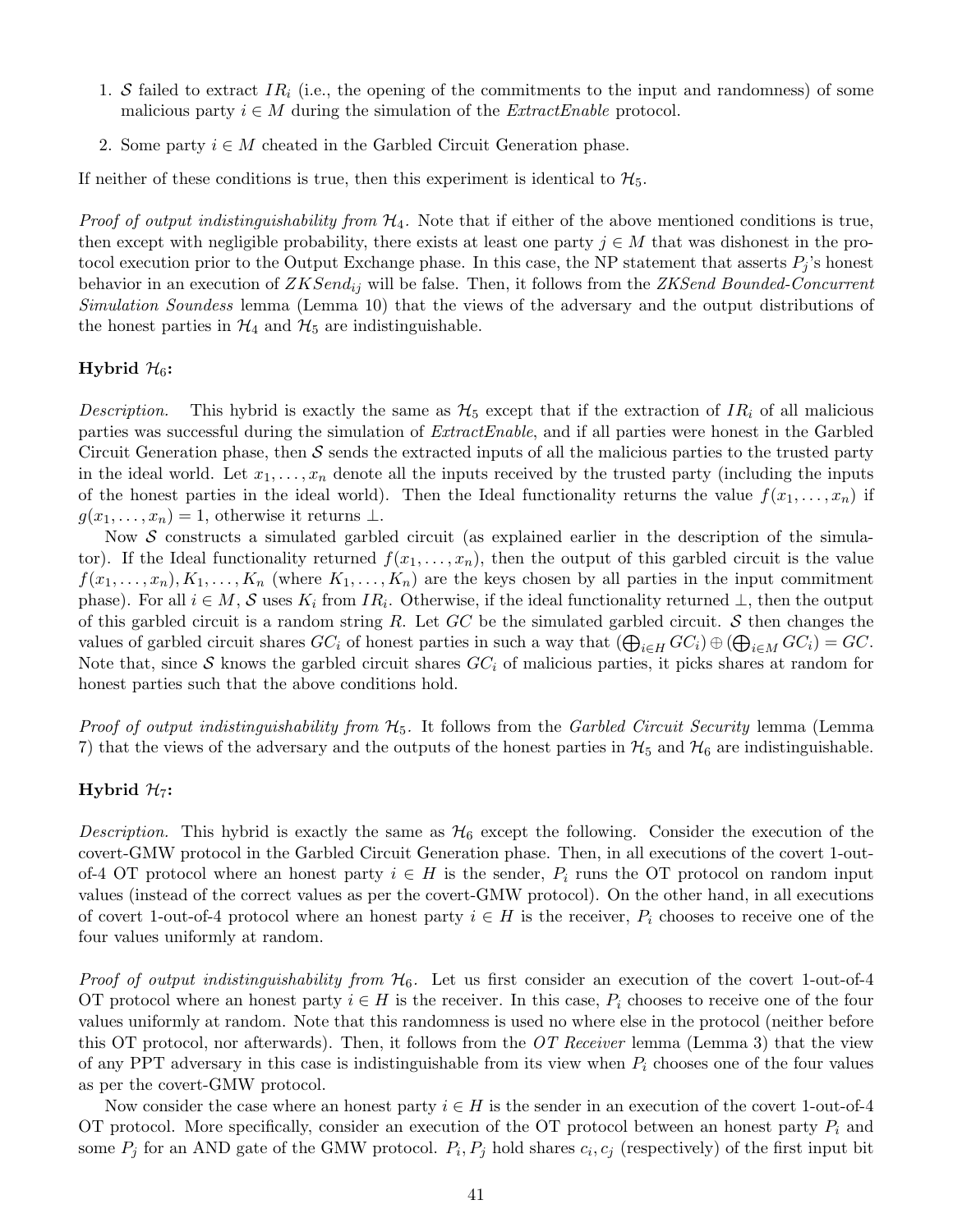and shares  $d_i, d_j$  (respectively) of the second input bit to the AND gate. At the end of the OT protocol, the receiver  $P_j$  must hold  $b_{j,i}$  such that  $b_{i,j} + b_{j,i} = c_i d_j + c_j d_i$  (where  $b_{i,j}$  is selected at random by sender  $P_i$ ). The randomness used by the sender to select  $b_{i,j}$ , is never used anywhere else in the protocol (neither before this OT protocol, nor afterwards). Although this single bit determines the four values from which the receiver must choose one, each of the four values are individually random. Also, as mentioned earlier,  $P_i$  chooses these four values uniformly at random (instead of the correct values as per the covert-GMW protocol). Then, it follows from the  $OT$  Sender lemma (Lemma 4) that the view of even an infinitely powerful adversary is indistinguishable from its view when  $P_i$  selects the four values as per the covert-GMW protocol.

Note that the above arguments hold for all OT protocol executions in the covert-GMW protocol. Then, by a standard hybrid argument, it follows that the views of the adversary in  $H_6$  and  $H_7$  are indistinguishable. Also, the output distributions of honest parties in  $\mathcal{H}_6$  and in  $\mathcal{H}_7$  are indistinguishable.

Note that at this point,  $\mathcal S$  no longer makes use of inputs of honest participating parties in the protocol, but still makes use of party participation data. We shall show in the following hybrids, how to remove the dependence on party participation data.

### Hybrid  $\mathcal{H}_8$ :

Description. This hybrid is exactly the same as  $H_7$  except that non-participating parties send commitments to random values in the Input Commitment phase and take part in OT protocol executions in the covert-GMW protocol (in the Garbled Circuit Generation phase) with random values (instead of simply sending random values throughout the protoocol).

*Proof of indistinguishability from*  $H_7$ . First, let us only consider the case where the non-participating parties send covert commitments in the Input Commitment phase. Then, by a standard hybrid argument, it follows from the Covert Commit lemma (Lemma 2) that the view of any PPT adversary in this case must be indistinguishable from its view when the non-participating parties simply send random strings in the Input Commitment Phase. Now, consider the case where the non-participating parties participate as a sender in the OT protocol executions with random input values. Then, by a standard hybrid argument, it follows from the Covert OT Sender lemma (Lemma 6) that the view of any PPT adversarial receiver in this case must be indistinguishable from its view when the non-participating parties simply send random strings during the OT protocol. Now consider the opposite case where the non-participating parties participate as a receiver in the OT protocol executions and select values uniformly at random. Then, by a standard hybrid argument, it follows from the Covert OT Receiver lemma (Lemma 5) that the view of any PPT adversarial sender in this case must be indistinguishable from its view when the non-participating parties simply send random strings during the OT protocol executions.

Combining all the above arguments, it follows that the view of the adversary in  $\mathcal{H}_7$  is indistinguishable from its view in  $H_8$ . Also, the outputs of all the honest parties are identical in  $H_7$  and  $H_8$ .

#### Hybrid  $\mathcal{H}_9$ :

Description. This hybrid is exactly the same as  $H_8$  except that non-participating parties participate in executions of ZKSend in the Input Commitment phase as well as the Output Exchange phase. When a non-participating party  $P_i$  is a sender in an execution of  $ZKSend_{ij}$ , it uses a random value as its input. On the other hand, when a non-participating party  $P_j$  is a receiver in an execution of  $ZKSend_{ij}$ , it uses  $\mathcal{S}_{CZK}$ to simulate  $ZKSend_{ij}$  (by using the same strategy as explained earlier in the description of  $\mathcal{S}$ ).

*Proof of indistinguishability from*  $H_8$ . The indistinguishability of the adversary's view and the outputs of the honest parties in  $H_8$  and  $H_9$  follows immediately from the *ZKSend Covertness* lemma (Lemma 11) (which holds even for simulated executions of  $ZKSend_{ij}$ ).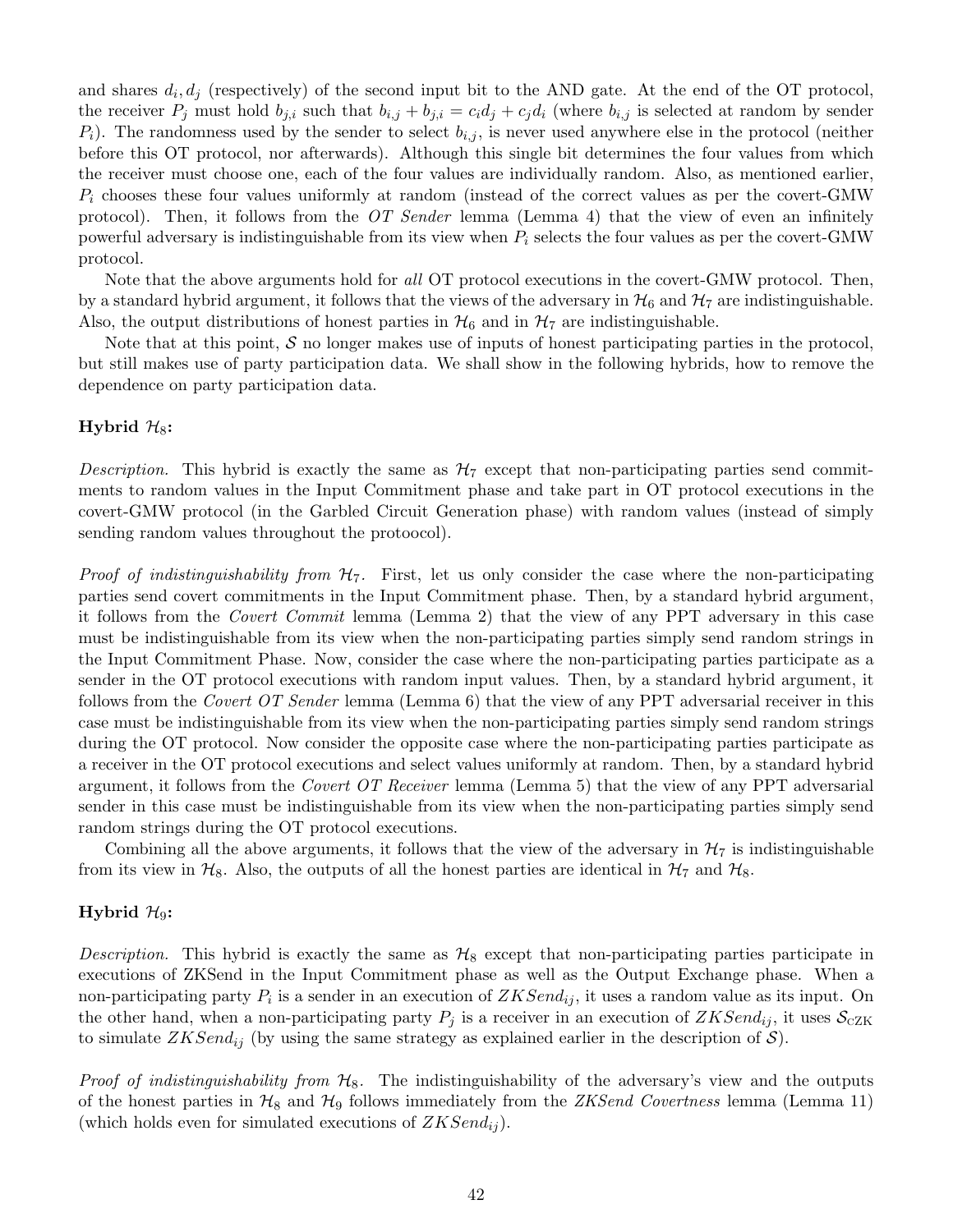## Hybrid  $\mathcal{H}_{10}$ :

Description. This hybrid is exactly the same as  $H_9$  except that if the output received from the trusted party was  $\perp$ , then S sets the garbled circuit shares of each non-participating party to be a random value and broadcasts a covert commitment to this random value (instead of a random string) at the end of the Garbled Circuit Generation phase. The non-participating parties further participate in the Output Exchange phase with this random value as their garbled circuit share. Note that  $\mathcal{H}_{10}$  is in fact identical to the ideal world execution with  $S$ .

*Proof of indistinguishability from*  $H_9$ . First note that if the output received from the trusted party was  $f(x_1, x_2, \ldots, x_n)$ , then all parties participated in the protocol and hence there are no non-participating parties. In this case,  $\mathcal{H}_{10}$  is identical to  $\mathcal{H}_7$ . On the other hand, if the output received from the trusted party was ⊥, then possibly some parties did not participate in the protocol execution. In this case, the garbled circuit shares of all non-participating parties are set to random values and  $\mathcal S$  broadcasts covert commitments to these random values at the end of the Garbled Circuit Generation phase. The non-participating parties then participate in the Output Exchange phase using these random values as their garbled circuit shares. Note that this is similar to hybrid  $H_6$ , where all shares of participating parties are set to random values when the output received from the trusted party is ⊥. Therefore, it follows that the views of the adversary and the output distributions of the honest parties in  $\mathcal{H}_9$  and  $\mathcal{H}_{10}$  are indistinguishable.

# D Short Description of Our Results

In this section, we give a (relatively) short and largely informal description of all our results. This mainly contains text from the proceedings version of the paper. This is intended for a reader who only wishes to focus on the key ideas in our results.

## D.1 Impossibility of Constant Round Covert Computation with Black Box Simulation

In this section, we show the existence of a PPT computable covert two-party functionality for which there does not exist any constant-round covert computation protocol with respect to a black-box simulator. Our impossibility result rules out any expected polynomial time simulator which uses the adversarial algorithm as an oracle.

Let us first consider any two-party covert functionality  $F$  and assume that there exists a *constant*-round covert computation protocol  $\Pi$  that securely realizes  $F$  with respect to a black-box simulator. We first construct a real world adversary for  $\Pi$  and derive a lower bound on the probability  $p_{fail}$  with which every black-box simulator for Π gets full participation from the adversary in the "main thread" (where main thread is defined as the execution thread output by the simulator in its view), but fails to get any participation in all other threads of execution. In other words  $p_{fail}$  is the probability with which the simulator is essentially "straight-line". As we will show later in the proof,  $p_{fail}$  is noticeable (in the security parameter) if the functionality F is such that an adversary in a real world execution of  $\Pi$  can distinguish whether or not an honest party is participating in the protocol only with negligible probability. This is indeed true for several covert functionalities. In the second part of the proof, we give an example of such a functionality and finally derive a contradiction based on the fact (established in the first part) that the black-box simulator for any constant-round protocol for this functionality is "straight-line" with noticeable probability.

Here we only give a sketch of the main ideas used to derive the lower bound on the probability  $p_{fail}$  (as described above). We refer the reader to section 3 for complete details.

Let F be any covert functionality for two parties  $(P_1, P_2)$ . Let  $\Pi$  be any constant-round covert computation protocol that securely realizes  $F$  with respect to a black-box simulator. Without loss of generality, we assume that  $P_2$  sends the first message in Π. Let  $\{\mathcal{T}_k\}_k$  be a family of q-wise independent predicates, where  $t \in \mathcal{T}_k$  maps  $\{0,1\}^{\leq \text{poly}(\kappa)}$  to  $\{0,1\}$  such that on any randomly chosen valid input  $\beta$ , t outputs 1 with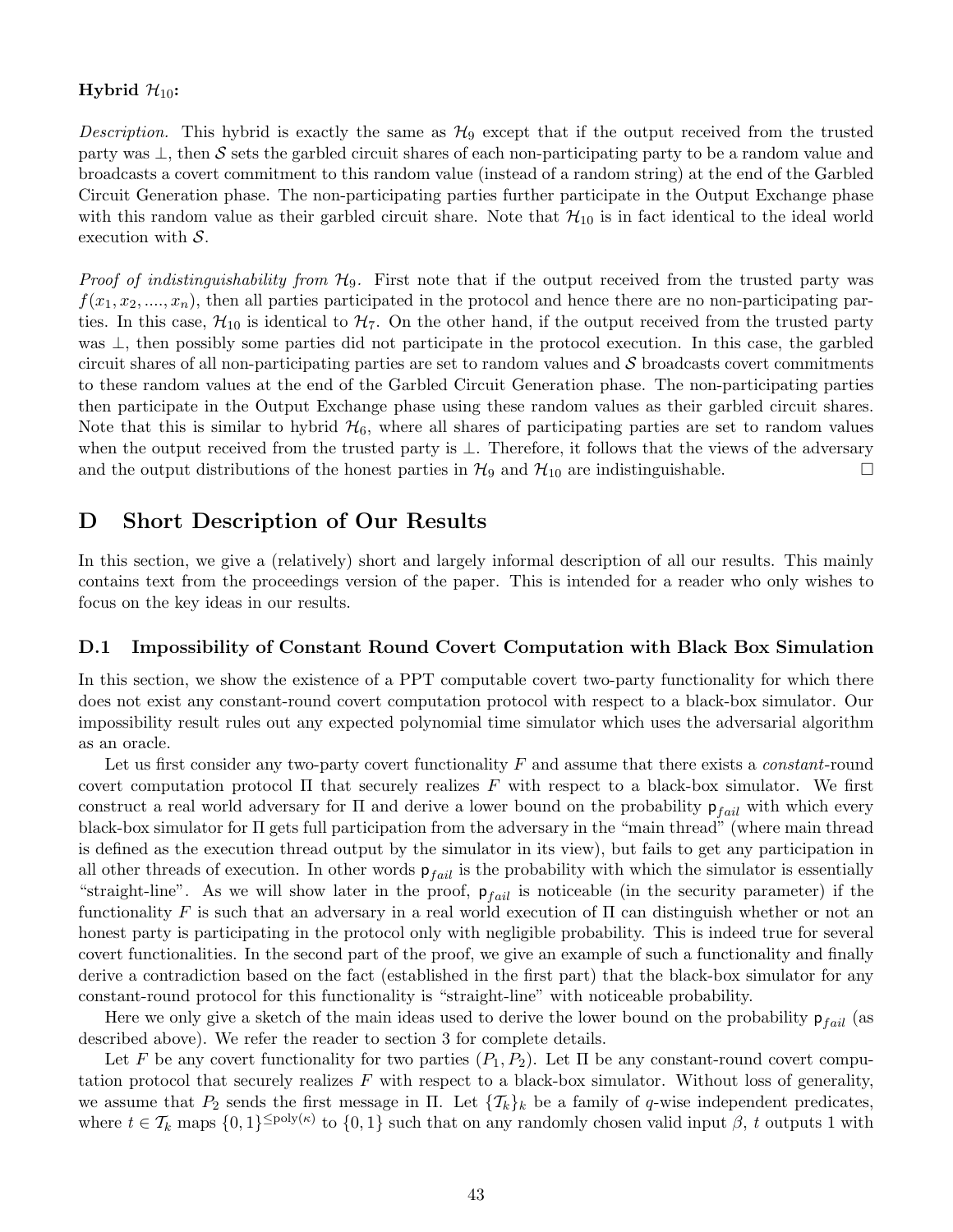probability  $1/q^2$ <sup>8</sup>. Here q is a parameter polynomial in the security parameter (to be determined later). Suppose that the adversary chooses a predicate t from the q-wise independent family  $\mathcal{T}_k$ . Now consider an execution between an adversary and the other party (which may be emulated by the simulator). We will say that a query  $\beta$  made by the other party (resp. simulator) to the adversary is favorable if t outputs 1 on  $\beta$  as well as on every prior query in that execution (resp. execution thread).

Adversary  $P_1^*$ . We first describe our adversary  $P_1^*$ . We assume that  $P_1^*$  has the required input and random tape as would an honest party. Then  $P_1^*$  works as follows.  $P_1^*$  first chooses a predicate t from the q-wise independent family  $\mathcal{T}_k$ . Now consider any round in the execution of Π. If the query from  $P_2$  is favorable, then  $P_1^*$  sends an honest reply (as it would if it were participating honestly in the protocol); otherwise it sends a message drawn from the uniform distribution<sup>9</sup>.

Since the number of rounds in  $\Pi$  is a constant (say) c, it follows that  $P_1^*$  participates in  $\Pi$  with a noticeable probability (=  $(1/q^2)^c$ ). Let S be a black-box simulator for protocol Π. We now use a hybrid argument to derive a lower bound on the probability  $p_{fail}$ , defined as follows. Consider the view output by S at the end of its interaction with  $P_1^*$ . As mentioned earlier, we will refer to the thread of execution in this view as the "main thread". Then, informally speaking,  $p_{fail}$  is the probability that S finds full participation from  $P_1^*$ in the main thread (i.e., the predicate t chosen by  $P_1^*$  returns 1 on every query from S in the main thread), but fails to find any participation from  $P_1^*$  in any other execution thread (i.e., the predicate t chosen by  $P_1^*$ returns 0 on every query from  $\mathcal S$  in any thread other than the main thread).

We now construct a series of hybrids  $\mathcal{H}_i$ ,  $i \in [0,3]$ , where each hybrid represents the interaction between an adversarial  $P_1$  (referred to as A) with a strategy we define and the simulator S. The adversary A in  $\mathcal{H}_3$ is identical to  $P_1^*$ . In each hybrid, we define and analyze the winning probability of A such that  $p_{fail}$  is the probability with which  $\mathcal A$  wins in  $\mathcal H_3$ .

**Hybrid**  $\mathcal{H}_0$ . In this experiment,  $\mathcal{A}$  simply sends a message drawn from the uniform distribution on receiving any query from S. Let q be the median of the number of queries that S makes. That is, with probability  $1/2$ (where probability is taken over all the coins of S and A), S makes at most q queries. Note that  $q = poly(\kappa)$ . We say that A wins in this experiment if every query from  $\mathcal S$  in the main thread (defined by the view output by S) is favorable, but every other query is not favorable. Looking ahead, if A were to reply honestly on each favorable query (as it does in  $\mathcal{H}_3$ ), then the winning probability of A would be identical to  $p_{fail}$ .

We analyze the winning probability of  $A$  over the choices of t for a fixed execution defined by a random tape of S and a random tape that A uses to draw messages from the uniform distribution. Consider the event that every query from  $S$  in the main thread is favorable (i.e., t outputs 1 on every simulator query in the main thread). Now consider the event that every query from  $S$  that is not in the main thread is not favorable (i.e., t outputs 0 on any query not in the main thread). We observe that these two events are independent conditioned on S making at most q queries (since in this case t essentially behaves as a random function and the queries made by  $S$  and its view in general are independent of the choice of t). Then, by a simple probability analysis, we show that  $Pr[\mathcal{A} \text{ wins}] \geq \frac{1}{2a}$  $\frac{1}{2q^{2c}}\cdot (1-\frac{1}{q}$  $(\frac{1}{q})$ , which is noticeable in the security parameter.

**Hybrid**  $\mathcal{H}_1$ . Same as  $\mathcal{H}_0$  except the following. On receiving any favorable query  $\beta$  from  $\mathcal{S}, \mathcal{A}$  checks if it had earlier received a favorable query  $\beta' \neq \beta$  in a "different" thread (in the sequel, we will refer to this check as the *stopping condition*). If the check succeeds, then A stops the experiment and we say that S wins. Otherwise, the winning criterion for A in this experiment is defined exactly as in  $\mathcal{H}_0$ .

Intuitively, the only difference between  $\mathcal{H}_0$  and  $\mathcal{H}_1$  is that in  $\mathcal{H}_1$ , whenever S is successful in making a favorable query in more than one execution thread,  $\mathcal A$  stops the experiment and declares  $\mathcal S$  to be the winner. However, in this case, S would have won in  $\mathcal{H}_0$  as well. Then, it can be shown that the winning probability of A in  $\mathcal{H}_1$  is identical to that in  $\mathcal{H}_0$ .

Hybrid  $H_2$ . Same as  $H_1$ , except that on receiving any favorable query from S, if the stopping condition is false,  $A$  sends an honest reply (as it would if it were participating honestly) to  $S$  (instead of sending a

 $8$ Such a family can be easily constructed from a family of  $q$ -wise independent hash functions.

<sup>&</sup>lt;sup>9</sup>Note that the check for a query being favorable implicitly ensures that  $P_1^*$  sends an honest reply only if it had not already stopped participating in the protocol in an earlier round.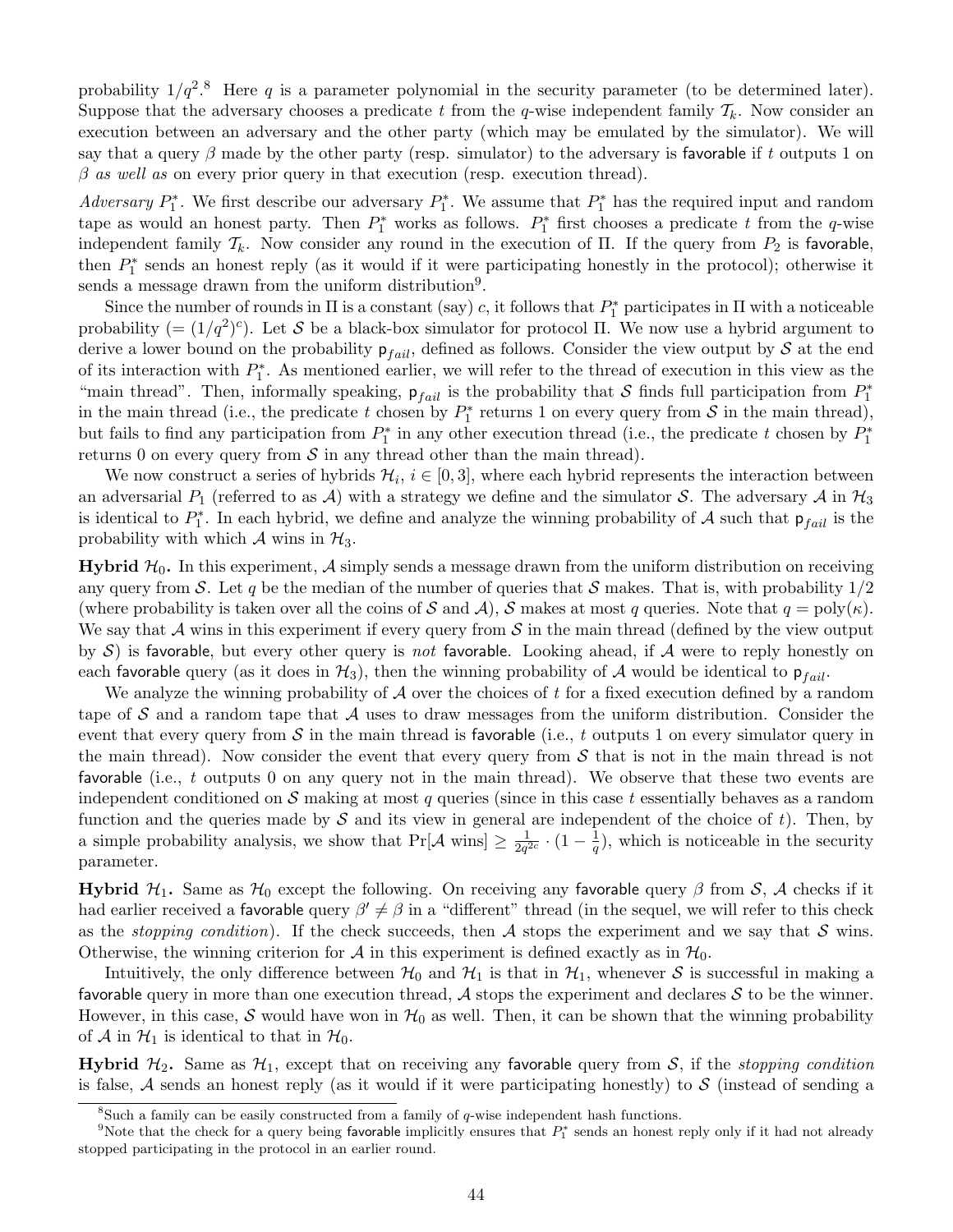message drawn from the uniform distribution). However, if the stopping condition is true, it continues to stop the experiment as in  $\mathcal{H}_1$ . The winning criterion for A in this experiment is defined exactly as in  $\mathcal{H}_1$ .

The key property of the interaction between A and S in this experiment is that A participates honestly only in at most a single thread of execution (since  $A$  stops experiment just before this property stops being true). Now, in order to bound the winning probability of  $A$  from below, we consider an experiment where  $A$ "exposes" such a thread of its interaction (if it exists) to an external party  $P_1$ . More specifically, A forwards each favorable query in this thread to  $P_1$  and then forwards back its response to S. Now, note that if all the replies of  $P_1$  were drawn from the uniform distribution, then this experiment is identical  $\mathcal{H}_1$ , otherwise if  $P_1$  replied honestly to each query, then it is identical to  $H_2$ . Let  $\epsilon$  be the probability with which a PPT machine can distinguish between these two cases. Then, the winning probability of  $\mathcal A$  in  $\mathcal H_2$  must be at least 1  $\frac{1}{2q^{2c}}\cdot (1-\frac{1}{q}$  $\frac{1}{q})-\epsilon.$ 

Looking ahead, the probability  $\epsilon$  would be negligible for several functionalities in keeping with the covertness property of the protocol  $\Pi$ . Hence, the winning probability of  $\mathcal A$  in this experiment would still be noticeable.

**Hybrid**  $\mathcal{H}_3$ . Same as  $\mathcal{H}_2$  except that on receiving any favorable query from  $\mathcal{S}, \mathcal{A}$  sends an honest reply (as it would if it were participating honestly) even if the stopping condition is true (as opposed to stopping the experiment). We observe that by definition,  $A$  in this experiment is identical to  $P_1^*$ . The winning criterion for A in this experiment is defined exactly as in  $\mathcal{H}_2$ .

Then, the winning probability of A in  $H_3$  is identical to that in  $H_2$ ; intuitively, this is because the only difference between  $\mathcal{H}_2$  and  $\mathcal{H}_3$  is that for some choices of the random tapes of S and A, A might stop the experiment in  $\mathcal{H}_2$  (and hence lose); however, note that for all these random tapes, A will lose in  $\mathcal{H}_3$  as well. Hence, we have that  $p_{fail} = Pr[\mathcal{A} \text{ wins}] \geq \frac{1}{2q^2}$  $\frac{1}{2q^{2c}}\cdot (1-\frac{1}{q})$  $\frac{1}{q})-\epsilon.$ 

Completing the proof. In the second part of the proof, we give an example of a functionality for which the probability  $\epsilon$  is negligible. Hence the probability with which the simulator is "essentially" straight line (that is,  $p_{fail}$ ) is noticeable. Finally we show that for our functionality, this contradicts the security of the protocol Π.

## D.2 Constant-Round Covert Multi-party Computation

At a high level, our constant-round covert computation protocol can be seen as the result of a two step process: (a) First, construct a constant-round semi-honest covert computation protocol adopting techniques from the work of Beaver et al [BMR90]. (b) Next, the semi-honest protocol is "compiled" with a gadget known as zero knowledge proofs to garbled circuits in order to guarantee security against malicious adversaries. Here we adopt some techniques from Chandran et al [CGOS07] to our setting. In the subsection below, we first discuss the notion of zero-knowledge proof to garbled circuit as introduced by Chandran et al [CGOS07], and then give a constant-round construction for the same with some additional security properties (that are necessary when using this gadget in the constant-round setting). Later, we will use our construction of constant-round zero knowledge proof to garbled circuit in presenting our constant-round covert computation protocol.

## D.2.1 Zero Knowledge Proofs to Garbled Circuits

Zero Knowledge proofs have been established as a basic building block for constructing multi-party computation protocols secure against active adversaries. However, in the setting of covert computation, this technique does not work because if one party "verifies" that another party is executing the protocol honestly, then covertness is immediately compromised. To this end, Chandran et al [CGOS07] introduced the notion of zero knowledge proofs to garbled circuits, where a party gives a proof of its honest behavior to a garbled circuit prepared by another party. More specifically, consider two parties (sender, receiver) who share a common input  $(x, L)$ . The sender wishes to give the receiver a private value v, only if  $x \in L$  and the receiver has a valid witness (for  $x \in L$ ). Chandran et al [CGOS07] gave a protocol for this setting based on Blum's 3-round (public-coin) ZK proof for Graph Hamiltonicity. In their protocol, the parties first exchange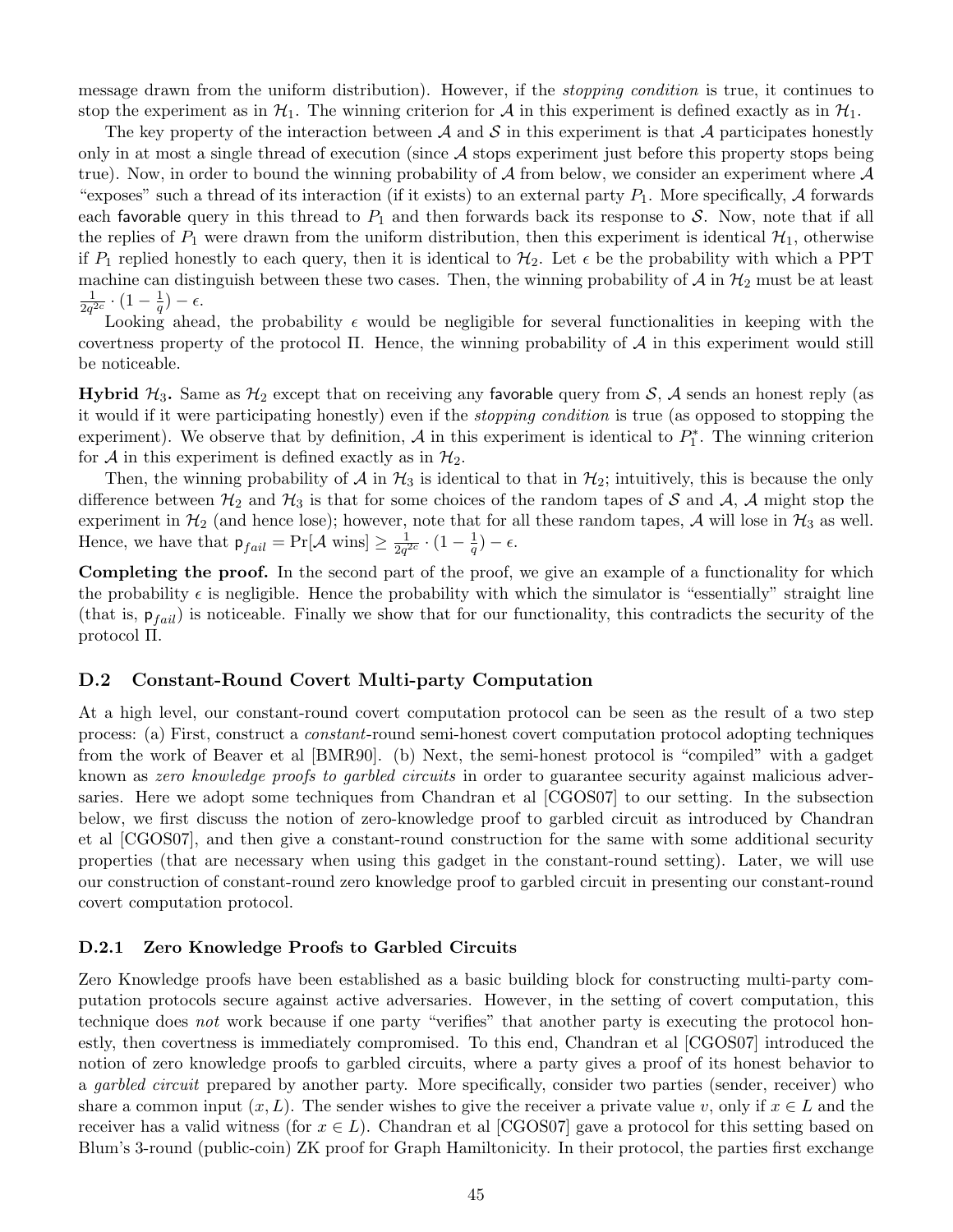the first two messages of Blum's protocol. Then the sender (verifier) prepares and sends a garbled circuit to the receiver (prover); this garbled circuit takes as input the last prover message and outputs  $v$  if the verification is successful, else it outputs a random value. Since Blum's protocol is a zero knowledge proof with soundness  $1/2$ , if the theorem is false, there does not exist (with probability  $1/2$ ) a "correct" last prover message. [CGOS07] also show how to improve the soundness of this basic protocol.

As implied by the results in the previous section, non black-box techniques are necessary to construct such a gadget (henceforth referred to as ZKSend) in the constant-round setting. To this end, we use the non black-box simulation technique of Pass [Pas04] (which in turn builds on the work of Barak [Bar01]). Fortunately, in the zero knowledge protocol of Pass [Pas04], except for the last message, the prover only sends commitments and the verifier only sends random strings. Then, using the same idea as above, we can modify Pass' protocol such that the receiver (prover) sends the last message to a garbled circuit prepared by the sender (verifier), and receives an output value depending upon whether or not the verification was successful.

However, this naive attempt fails since Pass' protocol is an argument system. In particular, even if the receiver (prover) was dishonest, a satisfying last message might exist which, very informally speaking, allows the dishonest receiver (prover) to get the sender's input value out of the garbled circuit (even though the receiver does not have such a message explicitly). Then, to be able to reduce the security of ZKSend in such a case to the soundness of Pass' protocol, it seems that the garbled circuit evaluation sub-protocol would need to be able to support extraction of the inputs. However, as implied by the impossibility result in the previous section, very informally speaking, such a sub-protocol cannot work in a constant number of rounds (using a black-box extractor).

To solve the above problem, we observe that such an extraction of the input will not be required by the simulator of our final covert computation protocol constructed using ZKSend as a building block. Instead, such an extraction would only be required to prove a separate lemma that reduces the following security property of ZKSend to the soundness of Pass' protocol: assuming that the statement is false, the view of a cheating receiver (prover) must be indistinguishable across the two cases where an honest sender (verifier) uses a fixed input value in the ZKSend execution in the first case and a random value as its input in the ZKSend execution in the second case. (Looking ahead, such a lemma would be used in the hybrid experiments to prove the indistinguishability of the simulated view from the view in the real protocol execution.) Hence, the extraction procedure is only required to work with a noticeable probability (as opposed to overwhelming probability). This is because of the following. Say we can extract the input to the garbled circuit (which is the last prover message in Pass' protocol) with a noticeable probability. Then we can use that message to violate the soundness of the protocol of Pass with a noticeable probability.

Using these ideas, we now describe our protocol  $ZKSend_{ij}$ , where  $P_i$  is the sender (verifier) and  $P_j$  is the receiver (prover).  $P_i$  and  $P_j$  share a common input  $(x_i, L_j)$ .  $P_i$  additionally has a private input v. Let  $\ell(\kappa)$  be the length parameter and  $\mathcal{H}_{\kappa}$  be a family of collision resistant hash functions. Let CWI-UARG be the 5-round witness indistinguishable universal argument (WI-UARG) of Barak and Goldreich [BG02] instantiated with the commitment scheme Com. The protocol  $ZKSend_{ij}$  proceeds in the following steps.

**Stage** 1 (**Setup**):  $P_i$  sends  $h \stackrel{\text{R}}{\leftarrow} \mathcal{H}_\kappa$  to  $P_j$ .

**Stage** 2 (Slot 1):  $P_j$  sends a covert commitment  $c_1 = Com(0^{\kappa})$  to  $P_i$ , who responds by sending the first challenge  $r_1 \stackrel{\text{R}}{\leftarrow} \{0,1\}^{j\ell(\kappa)}$ .

**Stage** 3 (Slot 2):  $P_j$  sends a covert commitment  $c_2 = Com(0^{\kappa})$  to  $P_i$ , who responds by sending the second challenge  $r_2 \stackrel{\text{R}}{\leftarrow} \{0,1\}^{(n+1-j)\ell(\kappa)}$ .

## Stage 4 (Main Proof Body):

1.  $P_i$  and  $P_j$  exchange (only) the first 4 messages of a 5-round CWI-UARG where  $P_j$  proves the following statement: either  $x_i \in L_i$  or there exists a decommitment to  $c_1$  (resp.  $c_2$ ) to a program  $\Pi$  such that  $\Pi$  takes as input  $c_1$  (resp.  $c_2$ ) and a string y of length  $j\ell(\kappa) - \kappa$  (resp.  $(n + 1 - j)\ell(\kappa) - \kappa$ ), and outputs  $r_1$  (resp.  $r_2$ ). Let  $m_{final}$  denote the final message of this CWI-UARG.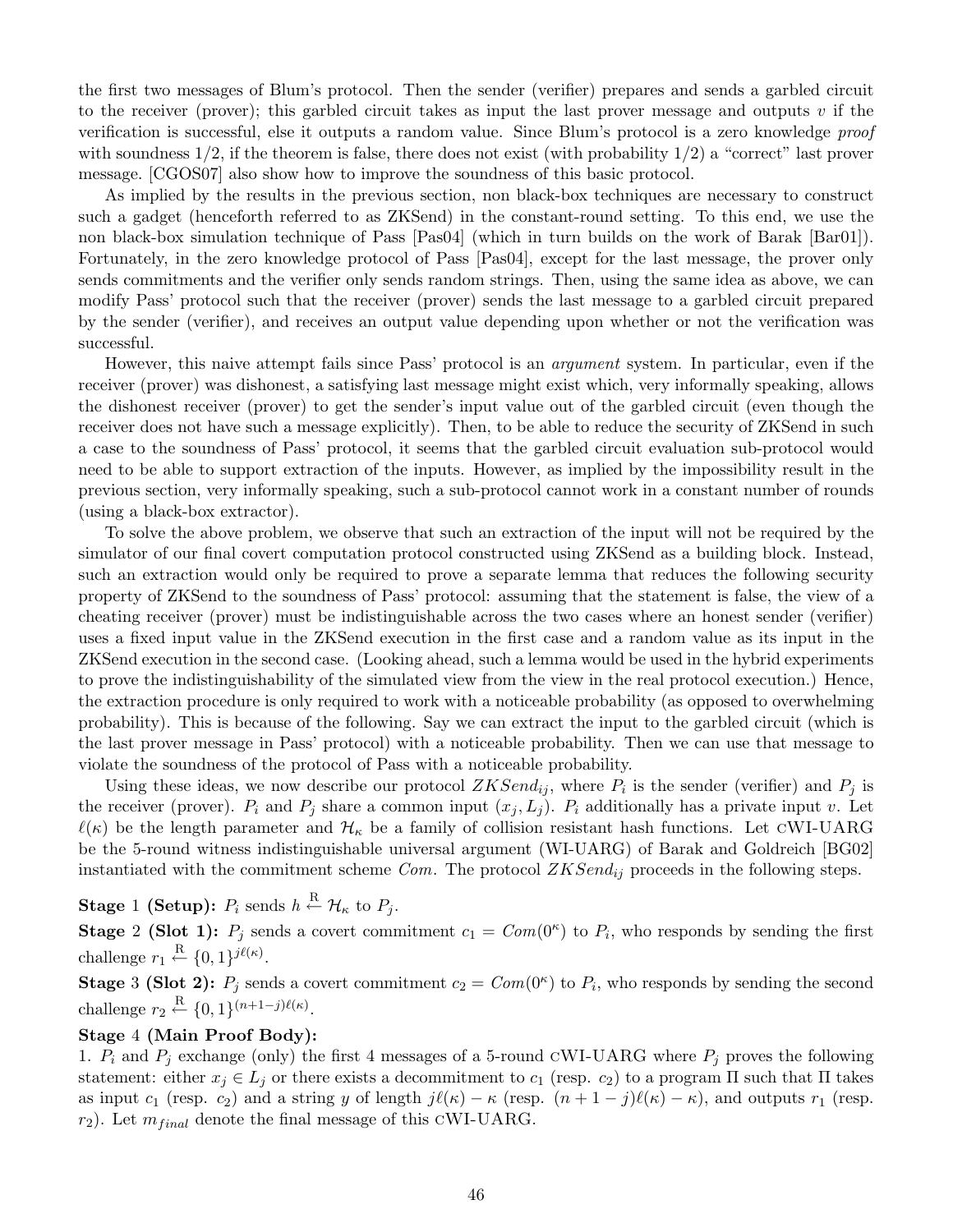2. Let  $k = \omega(\log(\kappa))$ .  $P_j$  chooses k pairs of random shares of  $m_{final}$  and sends covert commitments to these shares to  $P_i$ .

**Stage** 5 (Challenge-Response): Now,  $P_i$  and  $P_j$  engage in a 2-round challenge-response protocol, where  $P_i$  randomly selects one share from each pair of random shares of  $m_{final}$  and  $P_j$  reveals the shares selected by  $P_i$ . Note that  $P_j$  does not send openings to the commitments, but simply the shares selected by  $P_i$ .

**Stage** 6 (Garbled Circuit): Finally,  $P_i$  sends a covert garbled circuit,  $Gar[i \rightarrow j]$ , with the following description:

1. It takes as input, decommitments to the the random shares of  $m_{final}$ . This input is provided by  $P_j$ . It then checks whether the decommitments to the shares are correct, each pair of shares are shares of the same string, and that correct shares were revealed in stage 5.

2. If either of the above checks fail, then it simply outputs a uniformly chosen random number. Otherwise, it runs the final step of the honest verifier algorithm V for cZK on  $m_{final}$ . If the output is accept, then it outputs  $v$ , else it outputs a uniformly chosen random number.

3.  $P_j$  executes covert 1-out-of-2 OT with  $P_i$  as necessary in order to evaluate the garbled circuit  $Gar[i \rightarrow j]$ and obtain an output.

We prove the following four security properties of our ZKSend construct.

1. Consider a ZKSend execution between a sender (verifier) and a receiver (prover) who share a common input  $(x, L)$ . The sender's input in the protocol is either a fixed value v or a random value. Then, we show that unless the receiver (prover) "knows a witness for  $x \in L$ ", it cannot distinguish between the two cases where the sender (verifier) is using  $v$  in the first case and a random value as its input in the second case. As noted earlier, we prove this security property by reducing it to the soundness of Pass' protocol.

2. Next, we show that an adversarial sender (verifier) who is running a polynomially-bounded number of concurrent executions of ZKSend cannot distinguish whether it is "interacting" with honest receivers (provers) or the simulator. Our simulator relies on the simulator of Pass' protocol to "simulate" the ZKSend executions; as such, we prove this security property by reducing it to the zero knowledge property of Pass' protocol. We stress that even though our covert computation protocol (see Section 5) consists of only parallel executions of ZKSend, we consider the more general setting of *bounded-concurrency* as it proves to be useful in the construction of a covert computation protocol over point-to-point channels.

3. Now consider a polynomially-bounded number of concurrent executions of ZKSend between an adversary and the simulator, where the adversary is acting as the sender (verifier) in some "left" executions (which are being "simulated" by the simulator) and as the receiver (prover) in a "right" execution with a false theorem as the common input. Then, we show that any such adversary cannot distinguish whether the simulator uses a fixed input value  $v$  or a random value as its input in the "right" execution. We stress that we cannot reduce this security property into the simulation soundess of Pass' protocol for the following reasons. Such a proof would require us to construct an adversary who proves a false theorem in Pass' protocol, which in turn, requires rewinding our adversary in the "right" execution (to extract the last message of Pass' protocol). However in this case, very informally speaking, the simulator who is "simulating" the "left" executions, may also get rewound and hence no longer work. Solving this problem requires going into the details of the simulation soundness proof technique of Pass to prove this security property *directly*. In particular, we show that the two slot simulation technique of Pass is powerful enough to handle this scenario as well.

4. Finally, we show that our ZKSend protocol preserves the covertness of both the sender and the receiver. In particular, we show that messages of a sender (resp. receiver) are indistinguishable from random to a receiver (resp. sender).

## D.2.2 Our Protocol

Let  $P_1, \ldots, P_n$  be n parties that hold inputs  $x_1, \ldots, x_n$  respectively. Let  $F = (f, g)$  be a covert functionality that they wish to compute. F outputs  $f(x_1, \ldots, x_n)$  if the function output is favorable to all parties, else it outputs ⊥. Here  $q(\cdot)$  is the function that determines whether the function output is favorable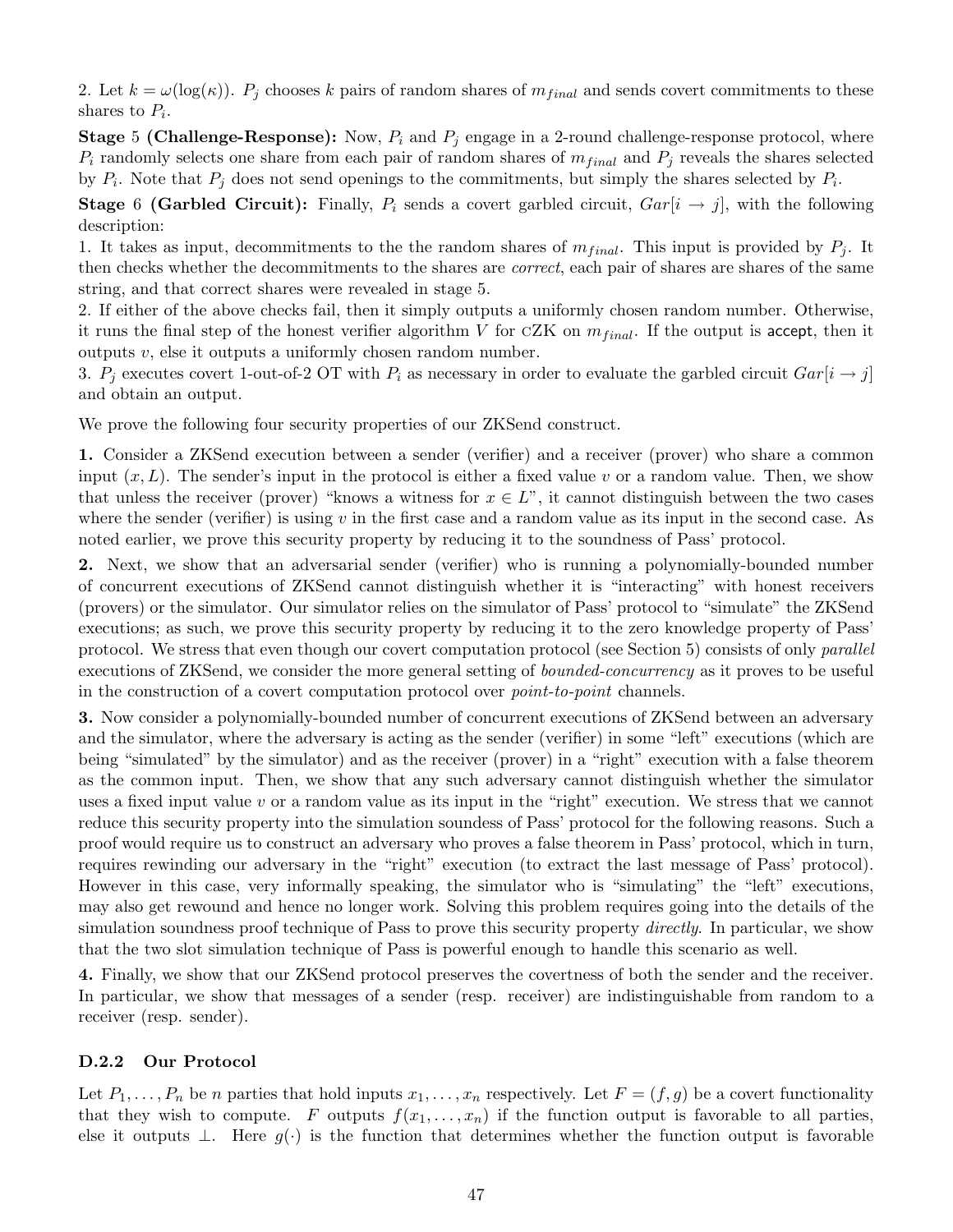$(g(x_1, \ldots, x_n) = 1)$  or not  $(g(x_1, \ldots, x_n) = 0)$ . We now give the construction of a constant-round covert multi-party computation protocol that securely realizes F.

Overview. At a high level, our protocol consists of three main phases: (a) Input Commitment phase: In this phase, all parties commit to their inputs and randomness (note that we do not require coin flipping in our protocol) and run an "extract enable" phase with each other. Intuitively, the purpose of this phase is to enable the simulator to extract the input and randomness of malicious parties during the simulation. (b) Garbled Circuit Generation phase: In this phase, the parties run the covert version of the GMW protocol to jointly construct a covert garbled circuit that evaluates the appropriate function (that the parties wish to compute). Each party only obtains an individual share of the garbled circuit as the output of covert-GMW protocol. (c) Output Exchange phase: In this phase, parties exchange their garbled circuit shares with each other if and only if all the parties behaved honestly till the end of the previous phase. By incorporating some validity checks in this phase, we are able to ensure output correctness (without compromising covertness).

Intuitively, the garbled circuit generation phase can be viewed as a semi-honest covert computation protocol. Here we adopt techniques from [BMR90] to ensure that the protocol is constant-round. Then, by adding the other two phases (adopting techniques from Chandran et al [CGOS07]), we essentially "compile" the semi-honest protocol (with zero-knowledge proofs to garbled circuits, as will be evident from the description of each phase) to obtain security against active adversaries. In each phase, the key challenge is to ensure that the number of rounds are only a constant. For lack of space, below we only highlight the main ideas in our protocol.

Input Commitment phase. In the Input Commitment phase, all parties commit to their inputs and randomness and run an "extract enable" sub-phase. Intuitively, the purpose of the ExtractEnable sub-phase is to allow the simulator to extract the input and randomness (for the garbled circuit generation phase) of the malicious parties. We note that Chandran et al [CGOS07] used a challenge-response phase of linear roundcomplexity to enable black-box extraction. However, our impossibility result from the previous section rules out such an approach in the constant-round setting. To this end, we use our construction of zero-knowledge proof to garbled circuit (as described in the last subsection) to enable extraction, as described below.

The main idea of the ExtractEnable sub-phase is as follows. Let the value we would like to enable the simulator to extract be  $V_i$  for party  $P_i$ . Each party  $P_i$  executes the following sub-protocol with each party  $P_j$ , in parallel.

1)  $P_i$  picks a random string r and computes  $y = f_{owp}(r)$ , where  $f_{owp}$  is a one-way permutation. It sends y to  $P_i$ .

2)  $P_j$  and  $P_i$  now engage in an execution of  $ZKSend_{ij}$ , where  $P_i$  is the sender with input  $V_i$  and  $P_j$  is the receiver, on the following NP statement as the common input: "∃r such that  $y = f_{owp}(r)$ " (for a specific witness relation such that any witness for this NP statement contains such an r). Note that an honest  $P_i$ will not have a witness for this NP statement and is instructed to simply send random strings during the execution of  $ZKSend_{ij}$ .

Note that the malicious parties may deviate from the protocol specification (for example, by sending an incorrect garbled circuit inside ZKSend), which may result in the simulator failing to extract. Looking ahead, the later stages will force the output of all the parties to be  $\perp$  in this case.

Garbled Circuit Generation phase. In this phase, the parties run an instance of the covert-GMW protocol (see section 4) to jointly construct a covert garbled circuit that evaluates the appropriate function, such that each party only obtains a single share of this garbled circuit. The key challenge in this phase is to use only a constant number of rounds.

In many works, constant round multi-party computation protocols have been designed using techniques from Beaver et al [BMR90]. The basic idea is to have the parties run a secure computation protocol (like GMW) to jointly generate a garbled circuit (which they can evaluate on their own later on). To keep the protocol constant round, the encryption scheme used in [BMR90] to generate the gate tables is the simple XOR function. Further, to avoid blowing up the size of the wire keys exponentially, the parties run a preprocessing phase locally in which (among other things) they expand their wire keys using a pseudorandom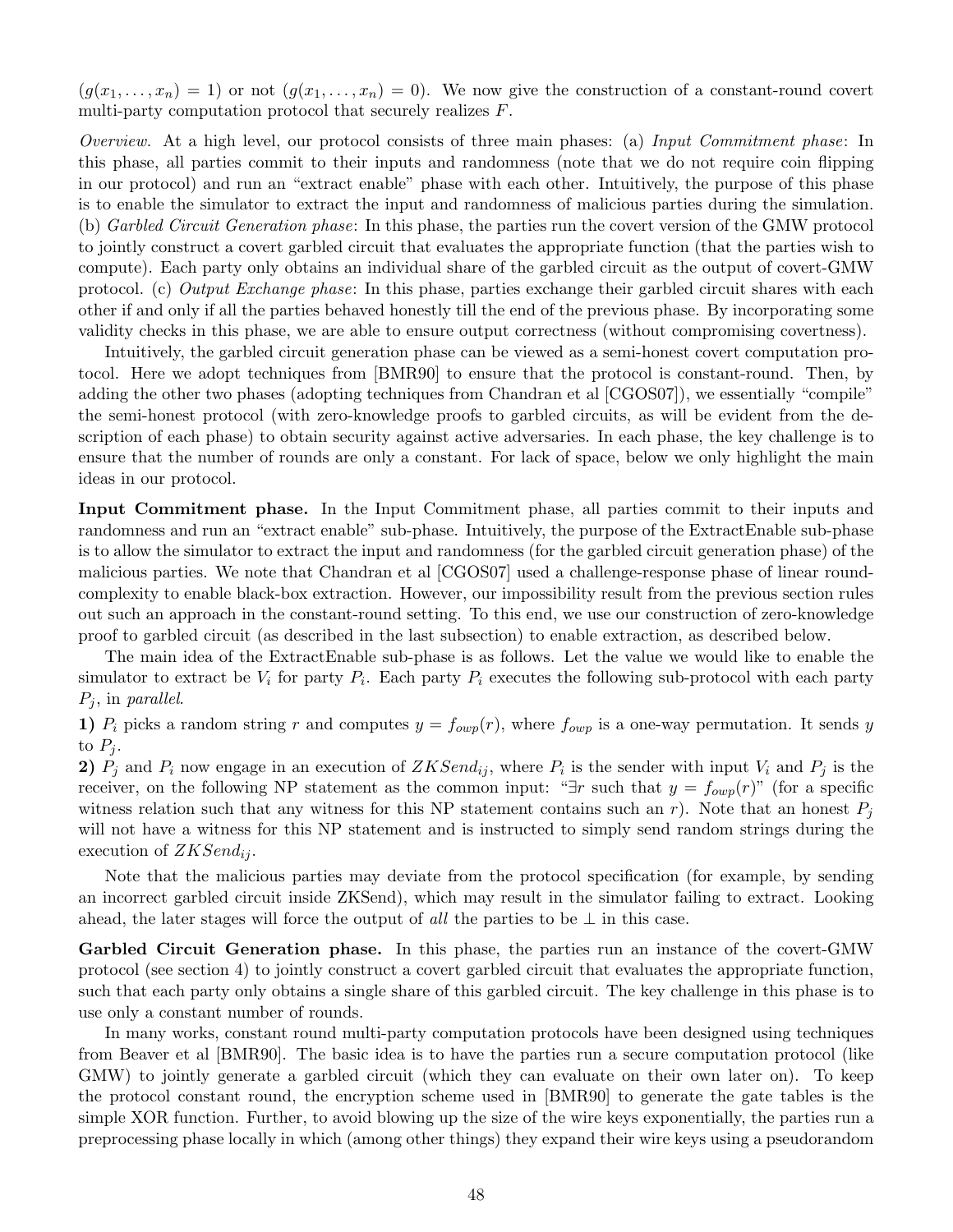generator (PRG). Unfortunately, such a preprocessing phase fails in the setting of covert computation. This is because the PRG evaluations done locally by a party during garbled circuit generation will have to be performed again (locally) while evaluating the resulting garbled circuit. Thus, the fact that the computation done in the preprocessing phase "conforms" to the computation done while evaluating the received garbled circuit leaks the fact that all parties are participating in the protocol (even if the output is not favorable).

To solve this problem, we eliminate the preprocessing phase and move the required cryptographic operations (involved in generating the gate tables) into the circuit of the underlying secure computation protocol. However this presents the following problem. If we use GMW (or a similar protocol like covert-GMW) as the underlying secure computation protocol, the number of rounds required will be linear in the depth of the circuit (which generates a gate table) being evaluated. Thus, any cryptographic operations done by this circuit should be in  $NC^0$  for our protocol to be constant rounds.

Towards that end, to still keep the secure computation protocol constant round, we construct an encryption scheme in  $NC<sup>0</sup>$  using techniques from Applebaum et al [AIK04]. We would require that the encryption keys and the ciphertexts produced by such an encryption scheme are indistinguishable from the uniform distribution. We construct such an encryption scheme based on standard assumptions.<sup>1011</sup> Forgetting our goal of obtaining a covert computation protocol, consider the protocol in which we use such an encryption scheme in gate tables and use standard GMW for gate table generation. We believe this protocol is of independent interest since it also gives a arguably cleaner alternative to the Beaver et al [BMR90] protocol (which in turn has been used widely in the study of round complexity of secure computation).

Then, in this phase, the parties engage in an execution of the covert-GMW protocol that takes as input the shares of the wire keys (and other relevant information). The encryption scheme used in the construction of gate tables is the covert encryption scheme in  $NC^0$ . At the end of protocol, each party  $P_i$  will hold only a share  $GC_i$  of the garbled circuit  $GC$  and other necessary information required to evaluate  $GC$  (but not  $GC$ ) itself).

Discussion about Covert-GMW. The covert-GMW protocol [CGOS07] is similar to the semi-honest GMW protocol, except that it uses a specific covert secure 1-out-of-4 OT rather than a semi-honest 1-out-of-4 OT, and does not consist of the output broadcast phase. The natural question is, what guarantees could it possibly provide when the parties might deviate from the protocol executions arbitrarily?

Intuitively, the malicious parties (even if they deviate from the protocol arbitrary) do not learn any information (in a computational sense) in covert GMW protocol because of the following. The covert-GMW protocol consists of only two kinds of message: one where parties broadcast  $(n - 1)$  random shares of their input to other parties, and the second where parties engage in a covert 1-out-of-4 OT protocol with others. The first type of message is simply a random string, therefore it does not reveal any information about GC. In the second type of messages, a party gives away only one of the 4 bits (when acting as a sender in a covert 1-out-of-4 OT protocol). However, all the four bits are individually indistinguishable from random. This is because while preparing these four bits, a single bit of randomness is used [GMW87] (making the four bits individually random).

Output Exchange phase. In the previous two stages, no information about the output (or participation) was revealed to any party (even if they deviate arbitrarily from the protocol). In other words, the messages exchanged between the parties in the previous stages were "not valuable" for deducing any potentially unknown information. In this phase, the parties actually exchange valuable messages having information so as to be able to get the function output at the end. Specifically, the parties exchange their garbled circuit shares *conditioned* upon the fact that *every* party was honest till the end of the Garbled Circuit Generation phase. This is done using our ZKSend construct as described below.

If any party deviated from the protocol during the Input commitment or Garbled Circuit Generation

<sup>&</sup>lt;sup>10</sup>Applebaum et al [AIK04] show that there do not exist any encryption schemes such that the decryption function is in NC<sup>0</sup>. However, fortunately, for our purpose, we only require the encryption function to be in  $NC<sup>0</sup>$ .

 $11$ The option of simply moving the pre-processing phase of  $[BMR90]$  to the secure computation protocol circuit would require that circuit to evaluate a PRG. We however, note that a PRG with appropriate stretch exists in  $NC<sup>0</sup>$  based only on non-standard assumptions [AIK08].